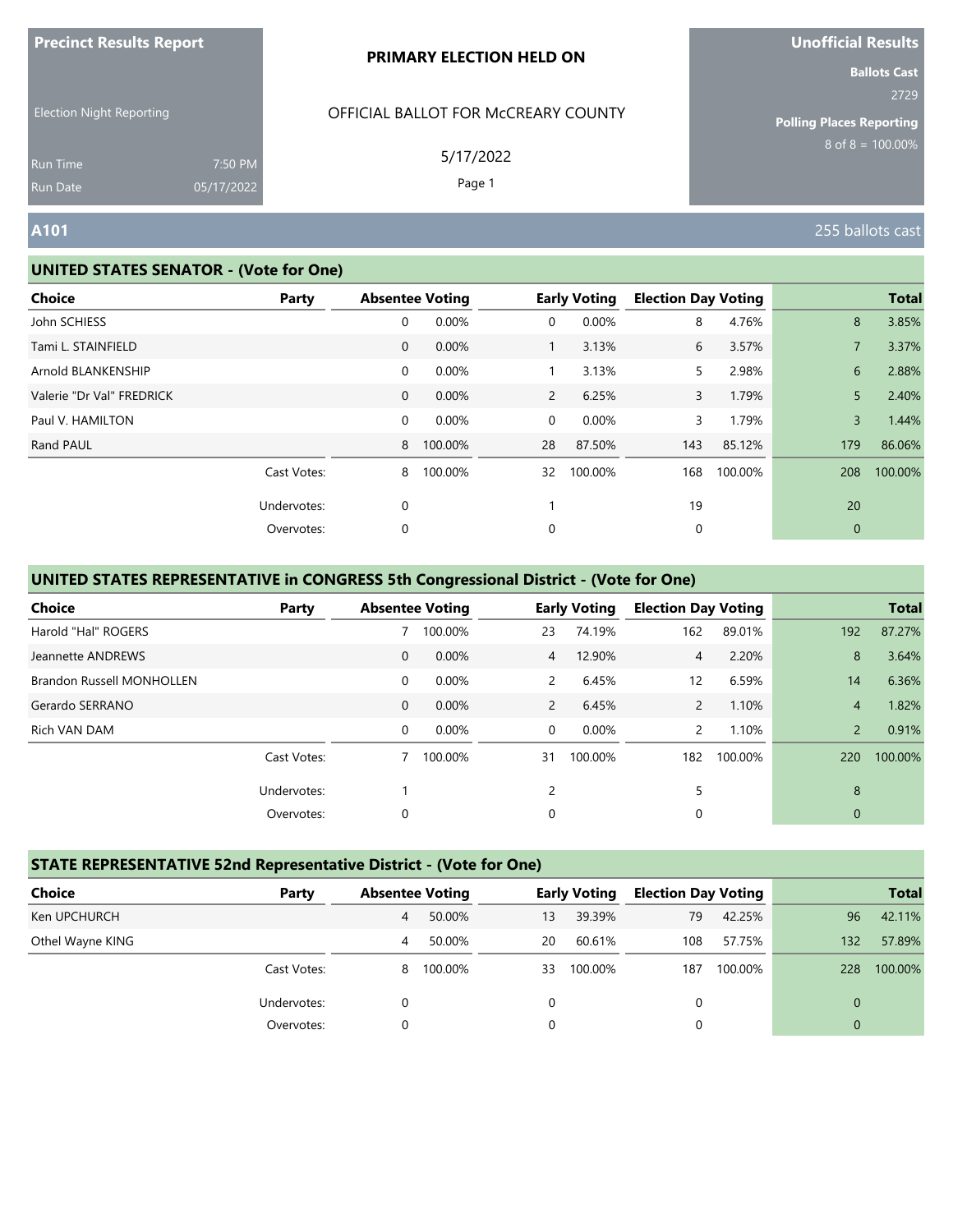| <b>Precinct Results Report</b>     |                       | <b>PRIMARY ELECTION HELD ON</b>     | <b>Unofficial Results</b>                                      |
|------------------------------------|-----------------------|-------------------------------------|----------------------------------------------------------------|
| <b>Election Night Reporting</b>    |                       | OFFICIAL BALLOT FOR MCCREARY COUNTY | <b>Ballots Cast</b><br>2729<br><b>Polling Places Reporting</b> |
| <b>Run Time</b><br><b>Run Date</b> | 7:50 PM<br>05/17/2022 | 5/17/2022<br>Page 2                 | $8 \text{ of } 8 = 100.00\%$                                   |
| A101                               |                       |                                     | 255 ballots cast                                               |

| Choice            | Party       | <b>Absentee Voting</b> |          |          | <b>Early Voting</b> | <b>Election Day Voting</b> |         |              | <b>Total</b> |
|-------------------|-------------|------------------------|----------|----------|---------------------|----------------------------|---------|--------------|--------------|
| Milford CREEKMORE |             |                        | 12.50%   | 13       | 44.83%              | 47                         | 27.17%  | 61           | 29.05%       |
| David SAMPSON     |             |                        | 87.50%   | 16       | 55.17%              | 117                        | 67.63%  | 140          | 66.67%       |
| Charles SMITH     |             | $\Omega$               | $0.00\%$ | $\Omega$ | $0.00\%$            | 9                          | 5.20%   | 9            | 4.29%        |
|                   | Cast Votes: | 8                      | 100.00%  | 29       | 100.00%             | 173                        | 100.00% | 210          | 100.00%      |
|                   | Undervotes: | 0                      |          | 4        |                     | 14                         |         | 18           |              |
|                   | Overvotes:  | 0                      |          | 0        |                     | 0                          |         | $\mathbf{0}$ |              |

| <b>JAILER - (Vote for One)</b> |             |   |                        |    |                     |                            |         |     |              |
|--------------------------------|-------------|---|------------------------|----|---------------------|----------------------------|---------|-----|--------------|
| Choice                         | Party       |   | <b>Absentee Voting</b> |    | <b>Early Voting</b> | <b>Election Day Voting</b> |         |     | <b>Total</b> |
| Jessie HATFIELD                |             | 4 | 50.00%                 | 23 | 76.67%              | 122                        | 72.62%  | 149 | 72.33%       |
| Trevin McCULLOUGH              |             | 4 | 50.00%                 |    | 23.33%              | 46                         | 27.38%  | 57  | 27.67%       |
|                                | Cast Votes: | 8 | 100.00%                | 30 | 100.00%             | 168                        | 100.00% | 206 | 100.00%      |
|                                | Undervotes: | 0 |                        | 3  |                     | 18                         |         | 21  |              |
|                                | Overvotes:  | 0 |                        | 0  |                     |                            |         |     |              |

# **MAGISTRATE 3rd Magisterial District - (Vote for One)**

| <b>Choice</b>       | Party       | <b>Absentee Voting</b> |         |    | <b>Early Voting</b> | <b>Election Day Voting</b> |         |              | <b>Total</b> |
|---------------------|-------------|------------------------|---------|----|---------------------|----------------------------|---------|--------------|--------------|
| <b>Bobby STRUNK</b> |             |                        | 12.50%  | 11 | 34.38%              | 96                         | 52.75%  | 108          | 48.65%       |
| Gary Wayne CLARK    |             | 2                      | 25.00%  | 3  | 9.38%               | 9                          | 4.95%   | 14           | 6.31%        |
| Clayton WORLEY      |             | 5.                     | 62.50%  | 18 | 56.25%              | 77                         | 42.31%  | 100          | 45.05%       |
|                     | Cast Votes: | 8                      | 100.00% | 32 | 100.00%             | 182                        | 100.00% | 222          | 100.00%      |
|                     | Undervotes: | 0                      |         |    |                     |                            |         | 6            |              |
|                     | Overvotes:  | 0                      |         | 0  |                     | 0                          |         | $\mathbf{0}$ |              |
|                     |             |                        |         |    |                     |                            |         |              |              |

# **CONSTABLE 3rd Magisterial District - (Vote for One)**

| Choice                 | Party       | <b>Absentee Voting</b> |          |    | <b>Early Voting</b> | <b>Election Day Voting</b> |         |     | <b>Total</b> |
|------------------------|-------------|------------------------|----------|----|---------------------|----------------------------|---------|-----|--------------|
| Kenny KIDD             |             | 3                      | 37.50%   | 12 | 37.50%              | 82                         | 46.33%  | 97  | 44.70%       |
| <b>Thomas TRAMMELL</b> |             | 0                      | $0.00\%$ | 0  | $0.00\%$            | 9                          | 5.08%   | 9   | 4.15%        |
| Cody STEPHENS          |             | 5.                     | 62.50%   | 20 | 62.50%              | 86                         | 48.59%  | 111 | 51.15%       |
|                        | Cast Votes: | 8                      | 100.00%  | 32 | 100.00%             | 177                        | 100.00% | 217 | 100.00%      |
|                        | Undervotes: | 0                      |          |    |                     | 9                          |         | 10  |              |
|                        | Overvotes:  | 0                      |          | 0  |                     |                            |         |     |              |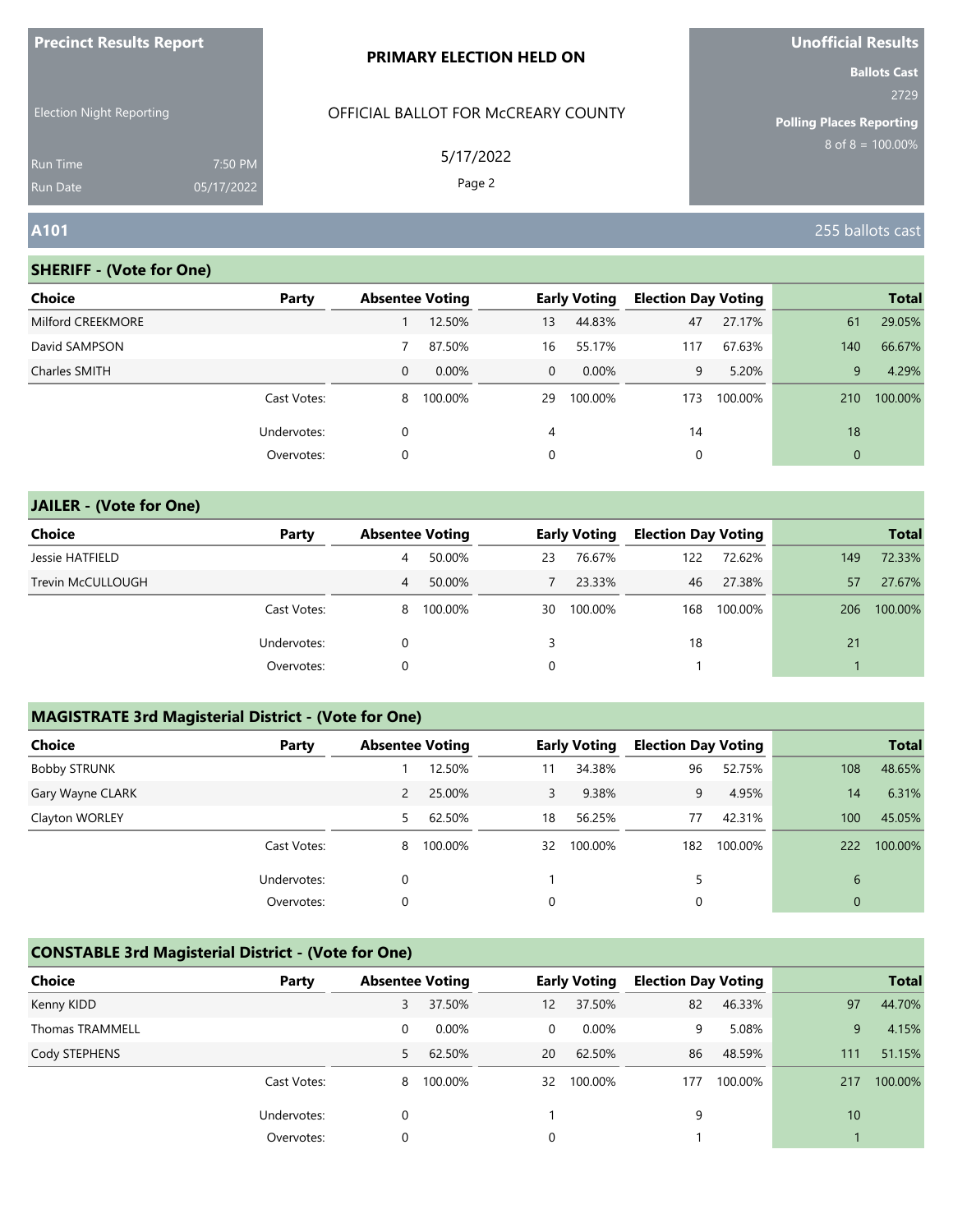| <b>Precinct Results Report</b>  |            | <b>PRIMARY ELECTION HELD ON</b>     | Unofficial Results              |  |
|---------------------------------|------------|-------------------------------------|---------------------------------|--|
| <b>Election Night Reporting</b> |            | OFFICIAL BALLOT FOR MCCREARY COUNTY | <b>Ballots Cast</b><br>2729     |  |
|                                 |            |                                     | <b>Polling Places Reporting</b> |  |
| <b>Run Time</b>                 | 7:50 PM    | 5/17/2022                           | $8 \text{ of } 8 = 100.00\%$    |  |
| Run Date                        | 05/17/2022 | Page 3                              |                                 |  |
| A101                            |            |                                     | 255 ballots cast                |  |

| <b>Choice</b>             | Party       | <b>Absentee Voting</b> |          |                | <b>Early Voting</b> | <b>Election Day Voting</b> |         |              | <b>Total</b> |
|---------------------------|-------------|------------------------|----------|----------------|---------------------|----------------------------|---------|--------------|--------------|
| Joshua Wesley BLANTON SR. |             | 0                      | $0.00\%$ | 0              | $0.00\%$            | 4                          | 18.18%  | 4            | 15.38%       |
| Charles BOOKER            |             | $\mathbf{0}$           | 0.00%    |                | 25.00%              | 13                         | 59.09%  | 14           | 53.85%       |
| Ruth GAO                  |             | 0                      | $0.00\%$ | $\mathbf{2}$   | 50.00%              |                            | 13.64%  | 5.           | 19.23%       |
| John MERRILL              |             | 0                      | $0.00\%$ |                | 25.00%              | 2                          | 9.09%   | 3            | 11.54%       |
|                           | Cast Votes: | 0                      | $0.00\%$ | $\overline{4}$ | 100.00%             | 22                         | 100.00% | 26           | 100.00%      |
|                           | Undervotes: | $\Omega$               |          |                |                     | 0                          |         |              |              |
|                           | Overvotes:  | 0                      |          | $\Omega$       |                     | 0                          |         | $\mathbf{0}$ |              |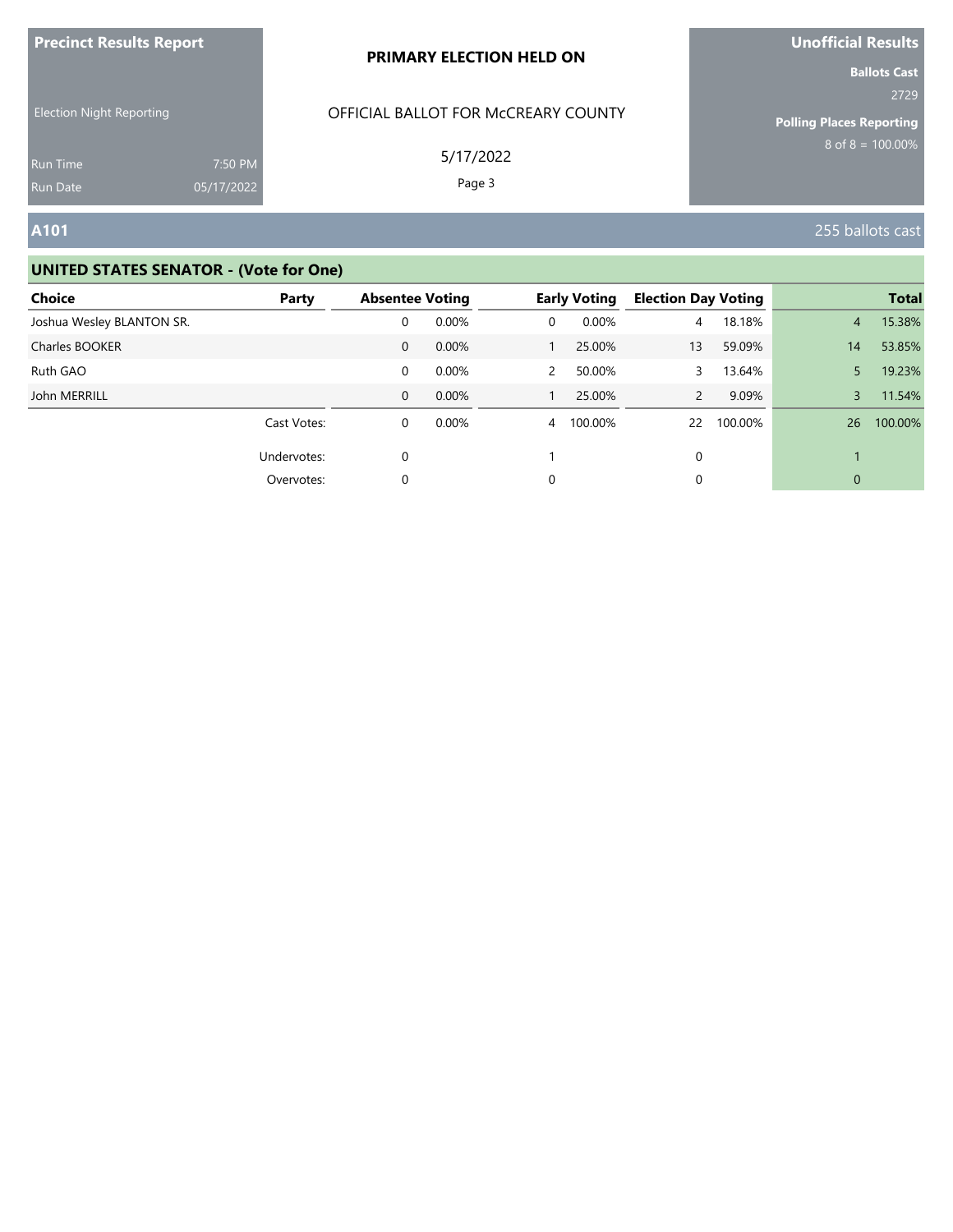| <b>Precinct Results Report</b> |  |  |
|--------------------------------|--|--|
|--------------------------------|--|--|

Election Night Reporting

# OFFICIAL BALLOT FOR McCREARY COUNTY

5/17/2022

Page 4

Run Time Run Date

#### **UNITED STATES SENATOR - (Vote for One)**

7:50 PM 05/17/2022 **Unofficial Results Ballots Cast**

2729

**Polling Places Reporting**  $8$  of  $8 = 100.00\%$ 

**A102** 248 ballots cast

| <b>Choice</b>             | Party       |                       | <b>Absentee Voting</b> |                | <b>Early Voting</b> | <b>Election Day Voting</b> |         |                | <b>Total</b> |
|---------------------------|-------------|-----------------------|------------------------|----------------|---------------------|----------------------------|---------|----------------|--------------|
| John SCHIESS              |             | 0                     | 0.00%                  |                | 6.67%               | 6                          | 3.47%   | $\overline{7}$ | 3.35%        |
| Tami L. STAINFIELD        |             | $\mathbf 0$           | 0.00%                  | $\overline{0}$ | 0.00%               | 3                          | 1.73%   | 3              | 1.44%        |
| Arnold BLANKENSHIP        |             | 0                     | 0.00%                  | $\mathbf 0$    | 0.00%               | 3                          | 1.73%   | 3              | 1.44%        |
| Valerie "Dr Val" FREDRICK |             | 1                     | 4.76%                  | $\mathbf{1}$   | 6.67%               | $\overline{7}$             | 4.05%   | 9              | 4.31%        |
| Paul V. HAMILTON          |             | $\mathbf{2}^{\prime}$ | 9.52%                  | $\overline{0}$ | 0.00%               | 3                          | 1.73%   | 5              | 2.39%        |
| Rand PAUL                 |             | 18                    | 85.71%                 | 13             | 86.67%              | 151                        | 87.28%  | 182            | 87.08%       |
|                           | Cast Votes: | 21                    | 100.00%                | 15             | 100.00%             | 173                        | 100.00% | 209            | 100.00%      |
|                           | Undervotes: | 0                     |                        | 2              |                     | 21                         |         | 23             |              |
|                           | Overvotes:  | 0                     |                        | 0              |                     | 0                          |         | $\mathbf 0$    |              |
|                           |             |                       |                        |                |                     |                            |         |                |              |

### **UNITED STATES REPRESENTATIVE in CONGRESS 5th Congressional District - (Vote for One)**

| Choice                           | Party       |              | <b>Absentee Voting</b> |          | <b>Early Voting</b> | <b>Election Day Voting</b> |         |                 | <b>Total</b> |
|----------------------------------|-------------|--------------|------------------------|----------|---------------------|----------------------------|---------|-----------------|--------------|
| Harold "Hal" ROGERS              |             | 19           | 90.48%                 | 13       | 86.67%              | 147                        | 83.52%  | 179             | 84.43%       |
| Jeannette ANDREWS                |             |              | 4.76%                  |          | 6.67%               | 8                          | 4.55%   | 10              | 4.72%        |
| <b>Brandon Russell MONHOLLEN</b> |             | $\mathbf 0$  | 0.00%                  | $\Omega$ | 0.00%               | 8                          | 4.55%   | 8               | 3.77%        |
| Gerardo SERRANO                  |             | $\mathbf{0}$ | 0.00%                  |          | 6.67%               | 9                          | 5.11%   | 10 <sup>°</sup> | 4.72%        |
| Rich VAN DAM                     |             |              | 4.76%                  | $\Omega$ | 0.00%               | 4                          | 2.27%   | 5               | 2.36%        |
|                                  | Cast Votes: | 21           | 100.00%                | 15       | 100.00%             | 176                        | 100.00% | 212             | 100.00%      |
|                                  | Undervotes: | $\mathbf 0$  |                        | 2        |                     | 18                         |         | 20              |              |
|                                  | Overvotes:  | 0            |                        | 0        |                     | 0                          |         | $\mathbf{0}$    |              |

#### **STATE REPRESENTATIVE 52nd Representative District - (Vote for One)**

| Choice           | Party       | <b>Absentee Voting</b> |         |                | <b>Early Voting</b> | <b>Election Day Voting</b> |         |             | <b>Total</b> |
|------------------|-------------|------------------------|---------|----------------|---------------------|----------------------------|---------|-------------|--------------|
| Ken UPCHURCH     |             | 10                     | 47.62%  | $\overline{4}$ | 23.53%              | 61                         | 32.28%  | 75          | 33.04%       |
| Othel Wayne KING |             |                        | 52.38%  | 13             | 76.47%              | 128                        | 67.72%  | 152         | 66.96%       |
|                  | Cast Votes: | 21                     | 100.00% | 17             | 100.00%             | 189                        | 100.00% | 227         | 100.00%      |
|                  | Undervotes: |                        |         | 0              |                     | 5                          |         |             |              |
|                  | Overvotes:  | 0                      |         | 0              |                     |                            |         | $\mathbf 0$ |              |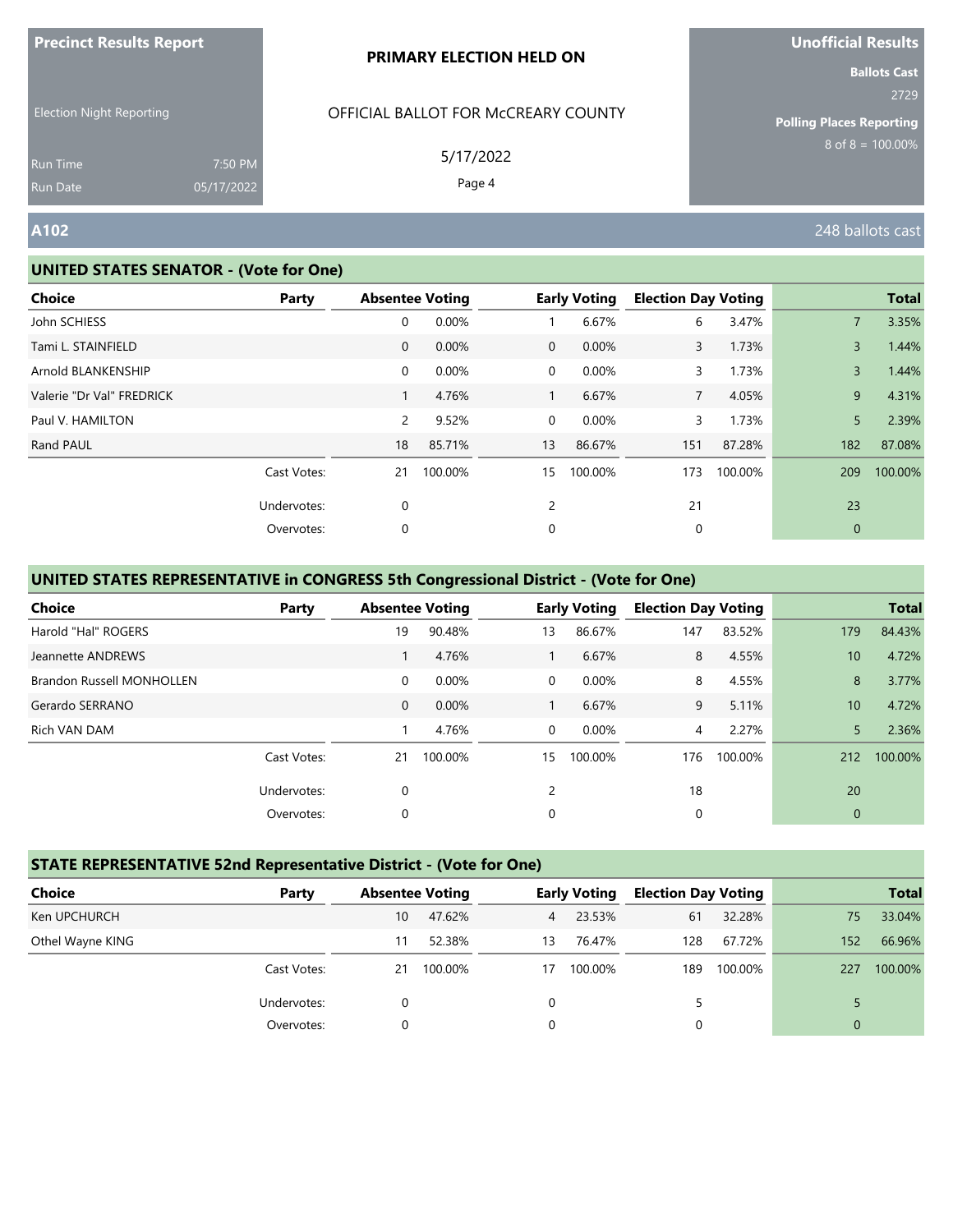| <b>Precinct Results Report</b>     |                       | <b>PRIMARY ELECTION HELD ON</b>     | <b>Unofficial Results</b>                                      |
|------------------------------------|-----------------------|-------------------------------------|----------------------------------------------------------------|
| <b>Election Night Reporting</b>    |                       | OFFICIAL BALLOT FOR MCCREARY COUNTY | <b>Ballots Cast</b><br>2729<br><b>Polling Places Reporting</b> |
| <b>Run Time</b><br><b>Run Date</b> | 7:50 PM<br>05/17/2022 | 5/17/2022<br>Page 5                 | $8$ of $8 = 100.00\%$                                          |
| A102                               |                       |                                     | 248 ballots cast                                               |

| <b>Choice</b>     | Party       | <b>Absentee Voting</b> |         |                | <b>Early Voting</b> | <b>Election Day Voting</b> |         |              | <b>Total</b> |
|-------------------|-------------|------------------------|---------|----------------|---------------------|----------------------------|---------|--------------|--------------|
| Milford CREEKMORE |             |                        | 35.00%  | 10             | 71.43%              | 43                         | 24.43%  | 60           | 28.57%       |
| David SAMPSON     |             | 11                     | 55.00%  | $\overline{4}$ | 28.57%              | 123                        | 69.89%  | 138          | 65.71%       |
| Charles SMITH     |             | $\overline{2}$         | 10.00%  | $\mathbf{0}$   | $0.00\%$            | 10                         | 5.68%   | 12           | 5.71%        |
|                   | Cast Votes: | 20                     | 100.00% | 14             | 100.00%             | 176                        | 100.00% | 210          | 100.00%      |
|                   | Undervotes: |                        |         | 3              |                     | 18                         |         | 22           |              |
|                   | Overvotes:  | 0                      |         | 0              |                     | 0                          |         | $\mathbf{0}$ |              |

# **JAILER - (Vote for One) Choice Party Absentee Voting Early Voting Election Day Voting Total** Jessie HATFIELD 11 55.00% 12 70.59% 136 75.56% 159 73.27% Trevin McCULLOUGH 8 673% 6 45.00% 5 29.41% 44 24.44% 58 26.73% Cast Votes: 20 100.00% 17 100.00% 180 100.00% 217 100.00% Undervotes: 1 0 14 15 Overvotes: 0 0 0 0

### **MAGISTRATE 3rd Magisterial District - (Vote for One)**

| <b>Choice</b>       | Party       | <b>Absentee Voting</b> |         |               | <b>Early Voting</b> | <b>Election Day Voting</b> |         |              | <b>Total</b> |
|---------------------|-------------|------------------------|---------|---------------|---------------------|----------------------------|---------|--------------|--------------|
| <b>Bobby STRUNK</b> |             | 8                      | 40.00%  | 5.            | 29.41%              | 90                         | 47.62%  | 103          | 45.58%       |
| Gary Wayne CLARK    |             | 4                      | 20.00%  | $\mathcal{P}$ | 11.76%              | 25                         | 13.23%  | 31           | 13.72%       |
| Clayton WORLEY      |             | 8                      | 40.00%  | 10            | 58.82%              | 74                         | 39.15%  | 92           | 40.71%       |
|                     | Cast Votes: | 20                     | 100.00% | 17            | 100.00%             | 189                        | 100.00% | 226          | 100.00%      |
|                     | Undervotes: |                        |         | 0             |                     | 5                          |         | 6            |              |
|                     | Overvotes:  | 0                      |         | 0             |                     | 0                          |         | $\mathbf{0}$ |              |

## **CONSTABLE 3rd Magisterial District - (Vote for One)**

| <b>Choice</b>          | Party       | <b>Absentee Voting</b> |         |                | <b>Early Voting</b> | <b>Election Day Voting</b> |         |                | <b>Total</b> |
|------------------------|-------------|------------------------|---------|----------------|---------------------|----------------------------|---------|----------------|--------------|
| Kenny KIDD             |             | 6                      | 30.00%  | 13             | 76.47%              | 99                         | 54.40%  | 118            | 53.88%       |
| <b>Thomas TRAMMELL</b> |             | 2                      | 10.00%  | 0              | 0.00%               | 4                          | 2.20%   | 6              | 2.74%        |
| Cody STEPHENS          |             | 12                     | 60.00%  | 4 <sup>7</sup> | 23.53%              | 79                         | 43.41%  | 95             | 43.38%       |
|                        | Cast Votes: | 20                     | 100.00% | 17             | 100.00%             | 182                        | 100.00% | 219            | 100.00%      |
|                        | Undervotes: |                        |         | $\Omega$       |                     | 12                         |         | 13             |              |
|                        | Overvotes:  | 0                      |         | 0              |                     | 0                          |         | $\overline{0}$ |              |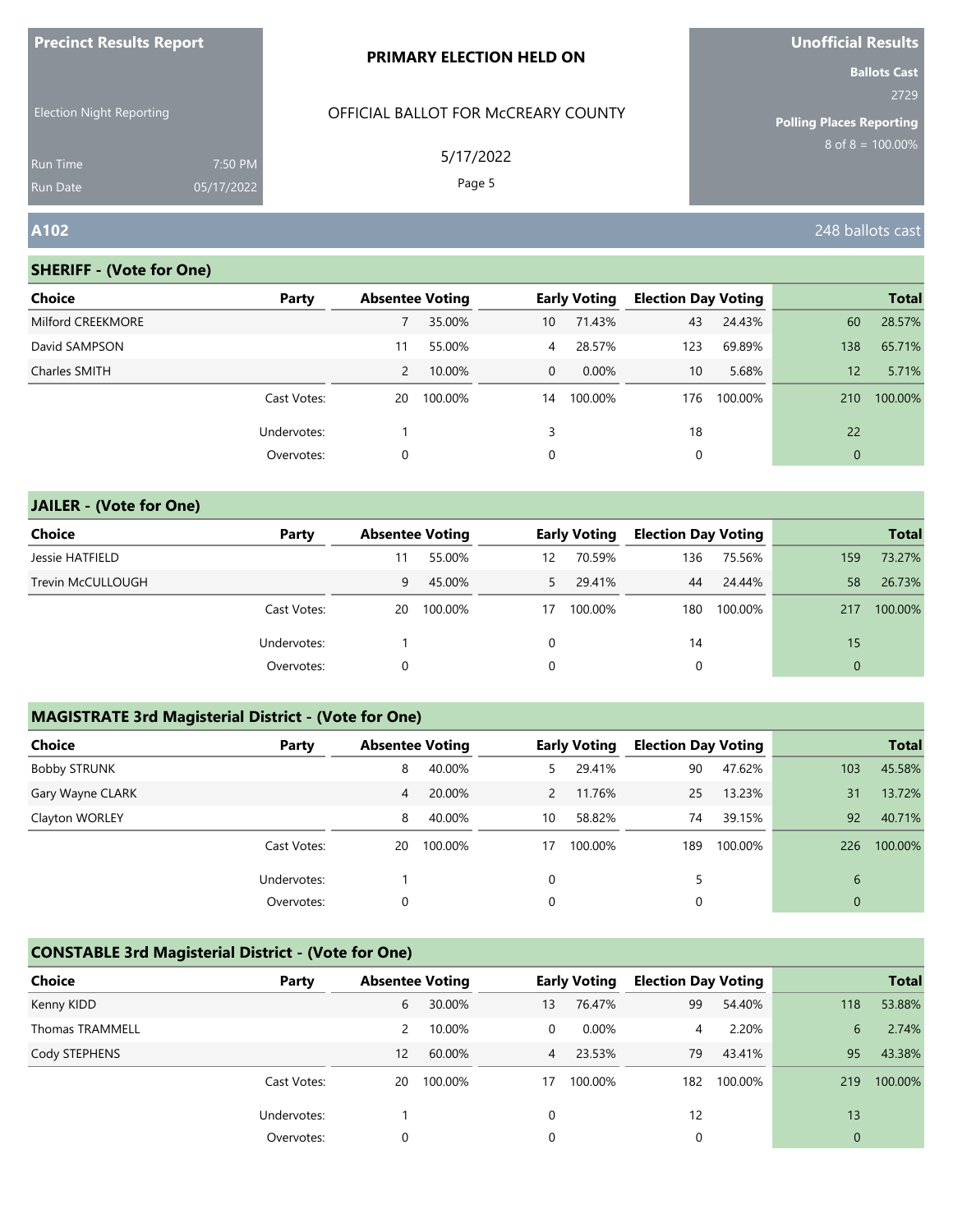| <b>Precinct Results Report</b> |  |  |
|--------------------------------|--|--|
|--------------------------------|--|--|

Election Night Reporting

# OFFICIAL BALLOT FOR McCREARY COUNTY

5/17/2022

Page 6

**A102** 248 ballots cast

#### **UNITED STATES SENATOR - (Vote for One)**

7:50 PM 05/17/2022

| Choice                    | Party       | <b>Absentee Voting</b> |         |              | <b>Early Voting</b> | <b>Election Day Voting</b> |         |                | <b>Total</b> |
|---------------------------|-------------|------------------------|---------|--------------|---------------------|----------------------------|---------|----------------|--------------|
| Joshua Wesley BLANTON SR. |             | 0                      | 0.00%   | 0            | 0.00%               |                            | 14.29%  | $\overline{2}$ | 12.50%       |
| Charles BOOKER            |             | 0                      | 0.00%   | $\mathbf 0$  | $0.00\%$            | 5                          | 35.71%  | 5              | 31.25%       |
| Ruth GAO                  |             | 2                      | 100.00% | $\mathbf 0$  | $0.00\%$            | 4                          | 28.57%  | 6              | 37.50%       |
| John MERRILL              |             | $\mathbf{0}$           | 0.00%   | $\mathbf{0}$ | $0.00\%$            | 3                          | 21.43%  | 3              | 18.75%       |
|                           | Cast Votes: | 2                      | 100.00% | 0            | $0.00\%$            | 14                         | 100.00% | 16             | 100.00%      |
|                           | Undervotes: |                        |         | $\Omega$     |                     | 0                          |         | $\Omega$       |              |
|                           | Overvotes:  | 0                      |         | 0            |                     | 0                          |         | $\mathbf{0}$   |              |

**Unofficial Results**

**Ballots Cast** 2729

**Polling Places Reporting**  $8$  of  $8 = 100.00\%$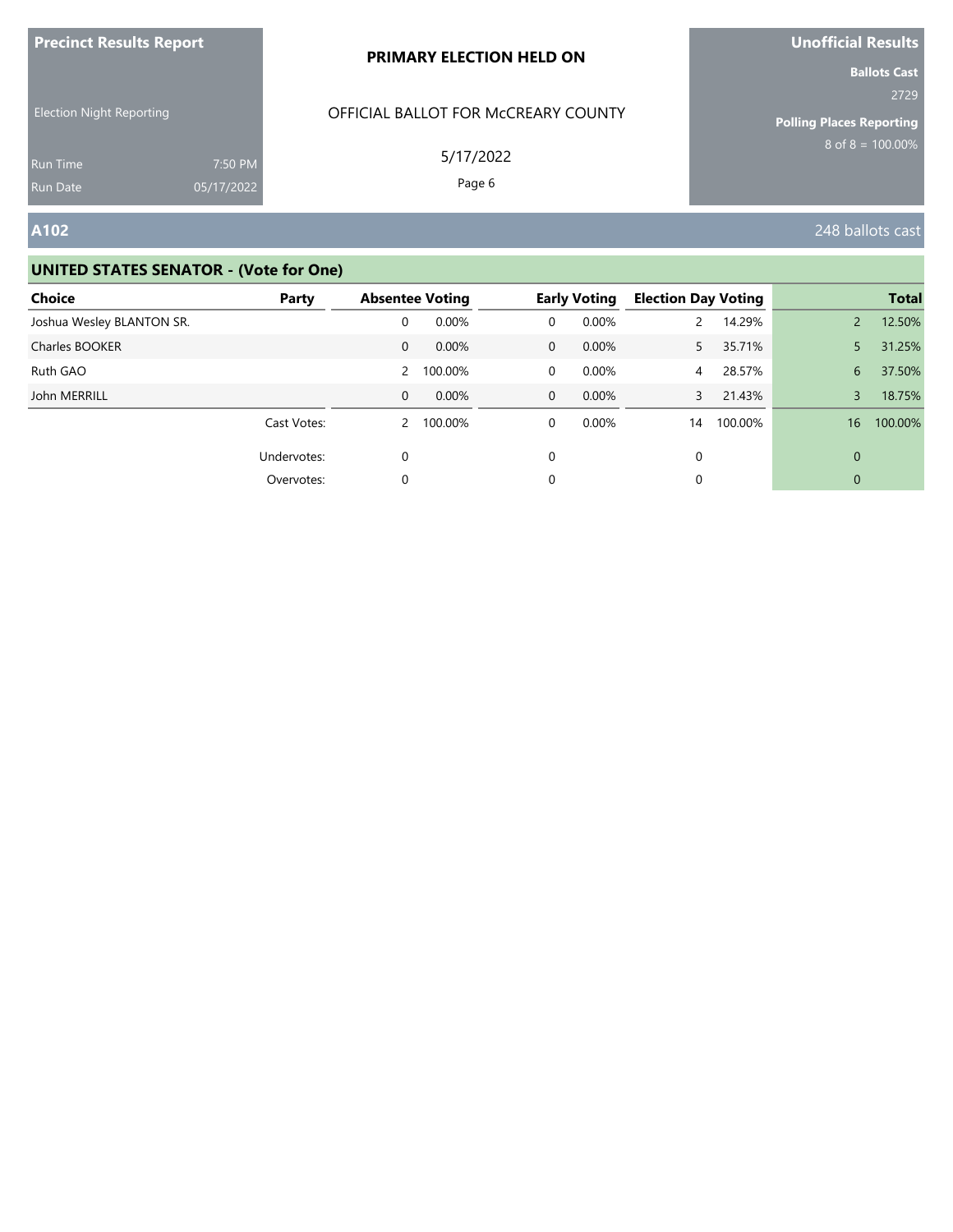| <b>Precinct Results Report</b> |  |  |
|--------------------------------|--|--|
|--------------------------------|--|--|

Election Night Reporting

# OFFICIAL BALLOT FOR McCREARY COUNTY

5/17/2022

Page 7

**Unofficial Results**

**Ballots Cast** 2729

**Polling Places Reporting**  $8$  of  $8 = 100.00\%$ 

Run Time Run Date

#### **UNITED STATES SENATOR - (Vote for One)**

7:50 PM 05/17/2022

| <b>Choice</b>             | Party       |              | <b>Absentee Voting</b> |                | <b>Early Voting</b> | <b>Election Day Voting</b> |         |                 | <b>Total</b> |
|---------------------------|-------------|--------------|------------------------|----------------|---------------------|----------------------------|---------|-----------------|--------------|
| John SCHIESS              |             | 0            | 0.00%                  | 0              | 0.00%               | 3                          | 2.65%   | $\overline{3}$  | 1.94%        |
| Tami L. STAINFIELD        |             | $\mathbf{0}$ | 0.00%                  | $\overline{0}$ | $0.00\%$            | 5.                         | 4.42%   | 5               | 3.23%        |
| Arnold BLANKENSHIP        |             | 0            | 0.00%                  | $\overline{0}$ | 0.00%               | 5.                         | 4.42%   | 5               | 3.23%        |
| Valerie "Dr Val" FREDRICK |             | $\mathbf{0}$ | 0.00%                  | $\mathbf{2}$   | 5.00%               | 8                          | 7.08%   | 10 <sup>°</sup> | 6.45%        |
| Paul V. HAMILTON          |             | 0            | 0.00%                  |                | 2.50%               | $\mathsf{2}$               | 1.77%   | 3               | 1.94%        |
| Rand PAUL                 |             |              | 2 100.00%              | 37             | 92.50%              | 90                         | 79.65%  | 129             | 83.23%       |
|                           | Cast Votes: |              | 2 100.00%              | 40             | 100.00%             | 113                        | 100.00% | 155             | 100.00%      |
|                           | Undervotes: | 2            |                        | 4              |                     | 10                         |         | 16              |              |
|                           | Overvotes:  | 0            |                        | 0              |                     | 0                          |         | $\mathbf{0}$    |              |

### **UNITED STATES REPRESENTATIVE in CONGRESS 5th Congressional District - (Vote for One)**

| <b>Choice</b>                    | Party       |              | <b>Absentee Voting</b> |          | <b>Early Voting</b> | <b>Election Day Voting</b> |         |                | <b>Total</b> |
|----------------------------------|-------------|--------------|------------------------|----------|---------------------|----------------------------|---------|----------------|--------------|
| Harold "Hal" ROGERS              |             | 4            | 100.00%                | 39       | 92.86%              | 100                        | 86.96%  | 143            | 88.82%       |
| Jeannette ANDREWS                |             | $\mathbf{0}$ | 0.00%                  |          | 2.38%               | 6                          | 5.22%   |                | 4.35%        |
| <b>Brandon Russell MONHOLLEN</b> |             | 0            | 0.00%                  | $\Omega$ | 0.00%               | $\overline{7}$             | 6.09%   |                | 4.35%        |
| Gerardo SERRANO                  |             | $\mathbf{0}$ | 0.00%                  |          | 2.38%               |                            | 0.87%   | $\overline{2}$ | 1.24%        |
| Rich VAN DAM                     |             | $\mathbf 0$  | 0.00%                  |          | 2.38%               |                            | 0.87%   | $\overline{2}$ | 1.24%        |
|                                  | Cast Votes: |              | 4 100.00%              | 42       | 100.00%             | 115                        | 100.00% | 161            | 100.00%      |
|                                  | Undervotes: | 0            |                        | 2        |                     | 8                          |         | 10             |              |
|                                  | Overvotes:  | 0            |                        | 0        |                     | 0                          |         | $\mathbf{0}$   |              |

#### **STATE REPRESENTATIVE 52nd Representative District - (Vote for One)**

| <b>Choice</b>    | Party       | <b>Absentee Voting</b> |          |    | <b>Early Voting</b> | <b>Election Day Voting</b> |         |              | <b>Total</b> |
|------------------|-------------|------------------------|----------|----|---------------------|----------------------------|---------|--------------|--------------|
| Ken UPCHURCH     |             | 4                      | 100.00%  | 15 | 34.09%              | 53                         | 44.54%  | 72           | 43.11%       |
| Othel Wayne KING |             |                        | $0.00\%$ | 29 | 65.91%              | 66                         | 55.46%  | 95           | 56.89%       |
|                  | Cast Votes: | 4                      | 100.00%  | 44 | 100.00%             | 119                        | 100.00% | 167          | 100.00%      |
|                  | Undervotes: | 0                      |          | 0  |                     | 4                          |         | 4            |              |
|                  | Overvotes:  |                        |          | 0  |                     | 0                          |         | $\mathbf{0}$ |              |

**A104** 176 ballots cast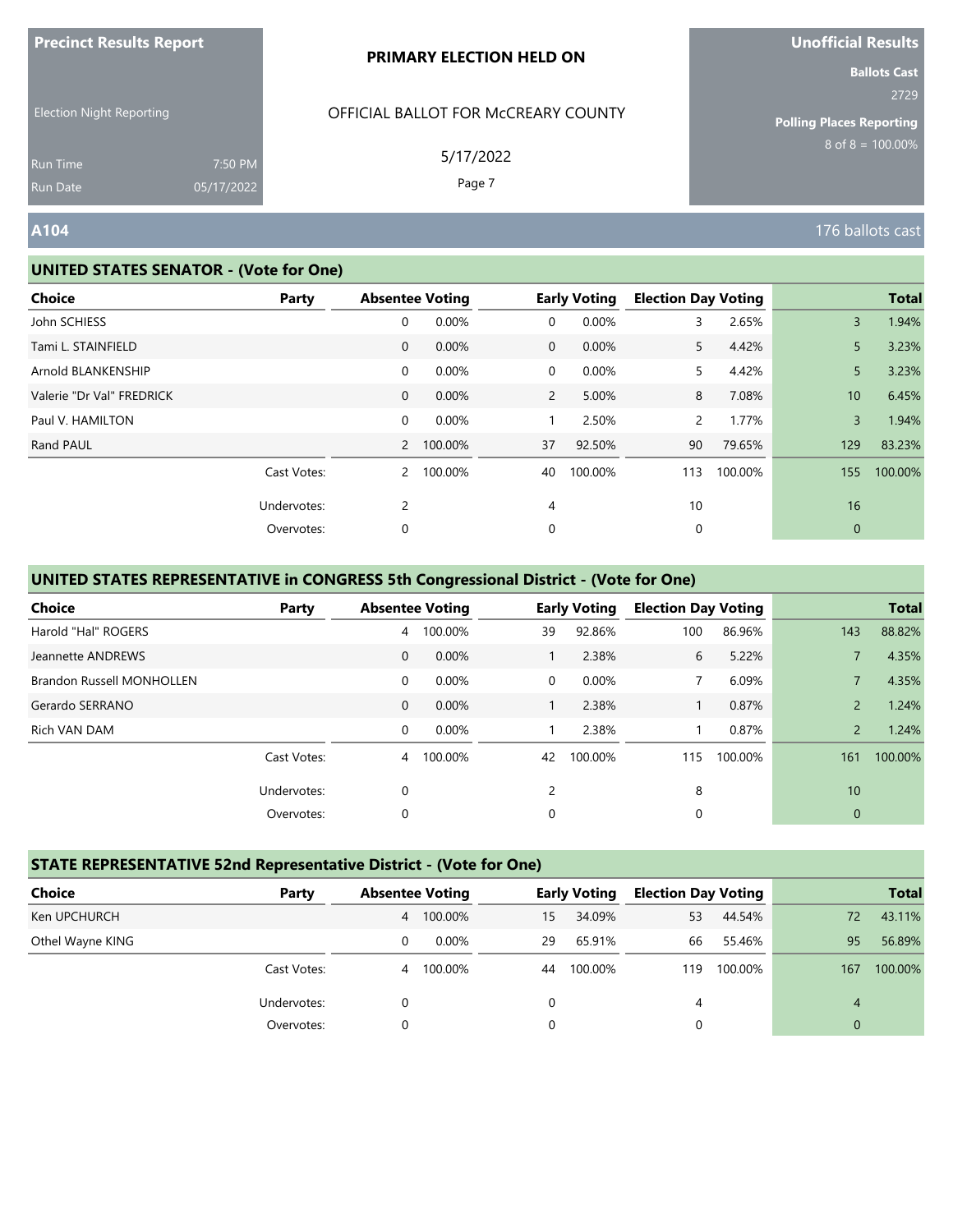| <u>Fredinci Results Report</u>  |                       | PRIMARY ELECTION HELD ON            | <b>UNUINCIAL RESULTS</b><br><b>Ballots Cast</b> |  |  |
|---------------------------------|-----------------------|-------------------------------------|-------------------------------------------------|--|--|
| <b>Election Night Reporting</b> |                       | OFFICIAL BALLOT FOR MCCREARY COUNTY | 2729<br><b>Polling Places Reporting</b>         |  |  |
| <b>Run Time</b><br>Run Date     | 7:50 PM<br>05/17/2022 | 5/17/2022<br>Page 8                 | $8$ of $8 = 100.00\%$                           |  |  |
| A104                            |                       |                                     | 176 ballots cast                                |  |  |

**Unofficial Results**

## **SHERIFF - (Vote for One)**

**Precinct Results Report**

| <b>Choice</b>     | Party       | <b>Absentee Voting</b> |          |               | <b>Early Voting</b> | <b>Election Day Voting</b> |         |                | <b>Total</b> |
|-------------------|-------------|------------------------|----------|---------------|---------------------|----------------------------|---------|----------------|--------------|
| Milford CREEKMORE |             | 2                      | 50.00%   | 15            | 35.71%              | 40                         | 34.78%  | 57             | 35.40%       |
| David SAMPSON     |             | 2                      | 50.00%   | 25            | 59.52%              | 73                         | 63.48%  | 100            | 62.11%       |
| Charles SMITH     |             | 0                      | $0.00\%$ | $\mathcal{P}$ | 4.76%               | $\mathcal{P}$              | 1.74%   | $\overline{4}$ | 2.48%        |
|                   | Cast Votes: | 4                      | 100.00%  | 42            | 100.00%             | 115                        | 100.00% | 161            | 100.00%      |
|                   | Undervotes: | 0                      |          | $\mathcal{P}$ |                     | 8                          |         | 10             |              |
|                   | Overvotes:  | 0                      |          | 0             |                     | 0                          |         | $\overline{0}$ |              |

# **JAILER - (Vote for One) Choice Party Absentee Voting Early Voting Election Day Voting Total** Jessie HATFIELD 4 100.00% 34 79.07% 72 64.29% 110 69.18% Trevin McCULLOUGH 0 0.00% 9 20.93% 40 35.71% 49 30.82% Cast Votes: 4 100.00% 43 100.00% 112 100.00% 159 100.00% Undervotes: 0 1 1 1 12 12 Overvotes: 0 0 0 0

#### **MAGISTRATE 3rd Magisterial District - (Vote for One)**

| <b>Choice</b>       | Party       | <b>Absentee Voting</b> |          |    | <b>Early Voting</b> | <b>Election Day Voting</b> |         |                | <b>Total</b> |
|---------------------|-------------|------------------------|----------|----|---------------------|----------------------------|---------|----------------|--------------|
| <b>Bobby STRUNK</b> |             | 0                      | 0.00%    | 18 | 40.91%              | 53                         | 44.54%  | 71             | 42.51%       |
| Gary Wayne CLARK    |             | 0                      | $0.00\%$ | 2  | 4.55%               | 14                         | 11.76%  | 16             | 9.58%        |
| Clayton WORLEY      |             | $\overline{4}$         | 100.00%  | 24 | 54.55%              | 52                         | 43.70%  | 80             | 47.90%       |
|                     | Cast Votes: | 4                      | 100.00%  | 44 | 100.00%             | 119                        | 100.00% | 167            | 100.00%      |
|                     | Undervotes: | 0                      |          | 0  |                     | 4                          |         | $\overline{4}$ |              |
|                     | Overvotes:  | 0                      |          | 0  |                     | 0                          |         | $\mathbf{0}$   |              |

## **CONSTABLE 3rd Magisterial District - (Vote for One)**

| <b>Choice</b>   | Party       | <b>Absentee Voting</b> |          |    | <b>Early Voting</b> | <b>Election Day Voting</b> |         |                | <b>Total</b> |
|-----------------|-------------|------------------------|----------|----|---------------------|----------------------------|---------|----------------|--------------|
| Kenny KIDD      |             | 0                      | $0.00\%$ | 9  | 20.45%              | 47                         | 40.52%  | 56             | 34.15%       |
| Thomas TRAMMELL |             | 2                      | 50.00%   | 16 | 36.36%              | 22                         | 18.97%  | 40             | 24.39%       |
| Cody STEPHENS   |             |                        | 50.00%   | 19 | 43.18%              | 47                         | 40.52%  | 68             | 41.46%       |
|                 | Cast Votes: | $\overline{4}$         | 100.00%  | 44 | 100.00%             | 116                        | 100.00% | 164            | 100.00%      |
|                 | Undervotes: | 0                      |          | 0  |                     |                            |         |                |              |
|                 | Overvotes:  | 0                      |          | 0  |                     |                            |         | $\overline{0}$ |              |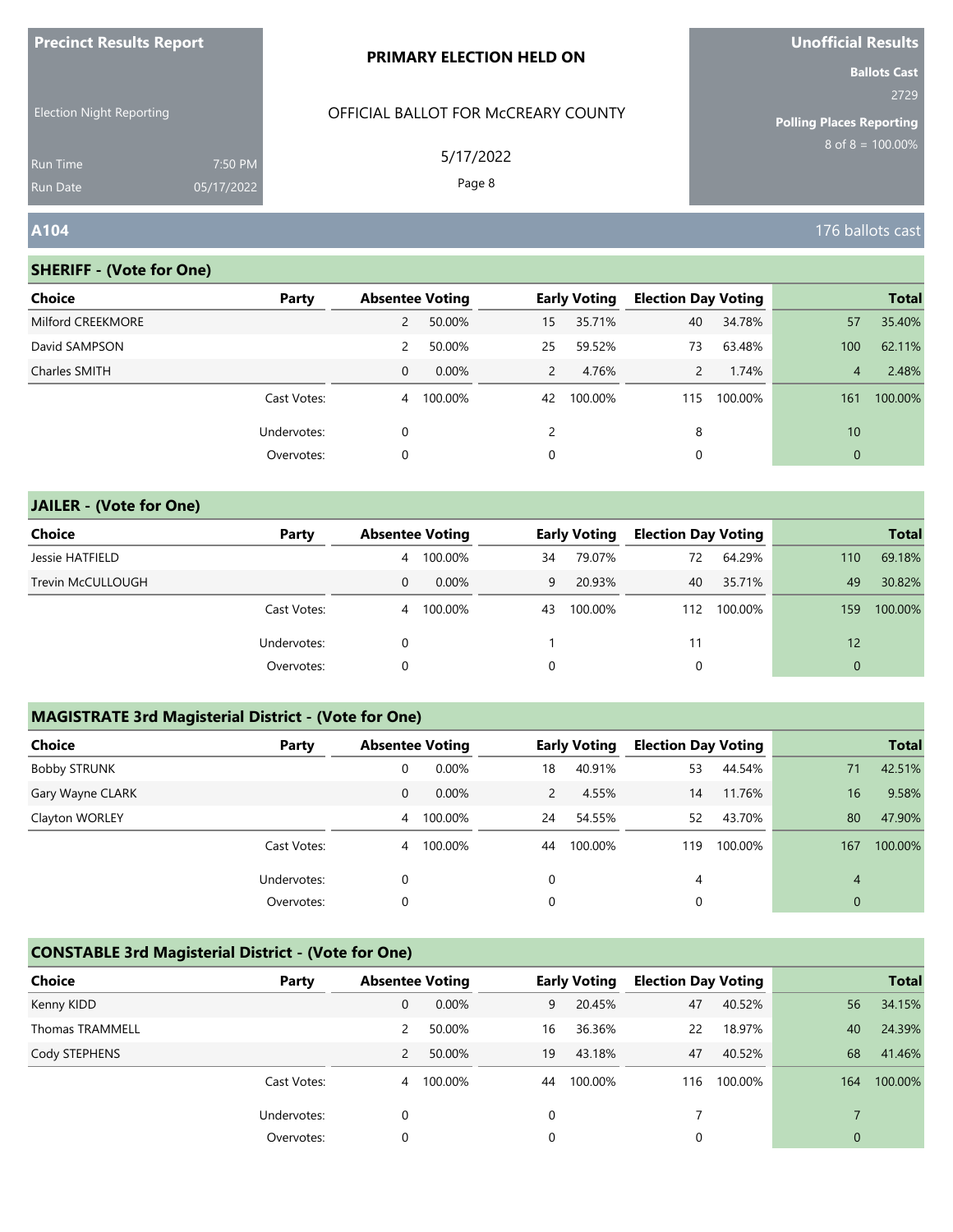| <b>Precinct Results Report</b> |  |  |
|--------------------------------|--|--|
|--------------------------------|--|--|

Election Night Reporting

# OFFICIAL BALLOT FOR McCREARY COUNTY

5/17/2022

Page 9

# **A104** 176 ballots cast

#### **UNITED STATES SENATOR - (Vote for One)**

7:50 PM 05/17/2022

| Choice                    | Party       | <b>Absentee Voting</b> |       |              | <b>Early Voting</b> | <b>Election Day Voting</b> |         |              | <b>Total</b> |
|---------------------------|-------------|------------------------|-------|--------------|---------------------|----------------------------|---------|--------------|--------------|
| Joshua Wesley BLANTON SR. |             | 0                      | 0.00% | 0            | 0.00%               | 0                          | 0.00%   | $\mathbf{0}$ | 0.00%        |
| Charles BOOKER            |             | 0                      | 0.00% |              | 100.00%             | 2                          | 50.00%  | 3            | 60.00%       |
| Ruth GAO                  |             | 0                      | 0.00% | 0            | 0.00%               |                            | 25.00%  |              | 20.00%       |
| John MERRILL              |             | 0                      | 0.00% | $\mathbf{0}$ | $0.00\%$            |                            | 25.00%  |              | 20.00%       |
|                           | Cast Votes: | 0                      | 0.00% |              | 100.00%             | $\overline{4}$             | 100.00% | 5            | 100.00%      |
|                           | Undervotes: | $\Omega$               |       | 0            |                     | 0                          |         | $\mathbf{0}$ |              |
|                           | Overvotes:  | 0                      |       | 0            |                     | 0                          |         | $\mathbf 0$  |              |

# **Unofficial Results**

**Ballots Cast** 2729

**Polling Places Reporting**

 $8$  of  $8 = 100.00\%$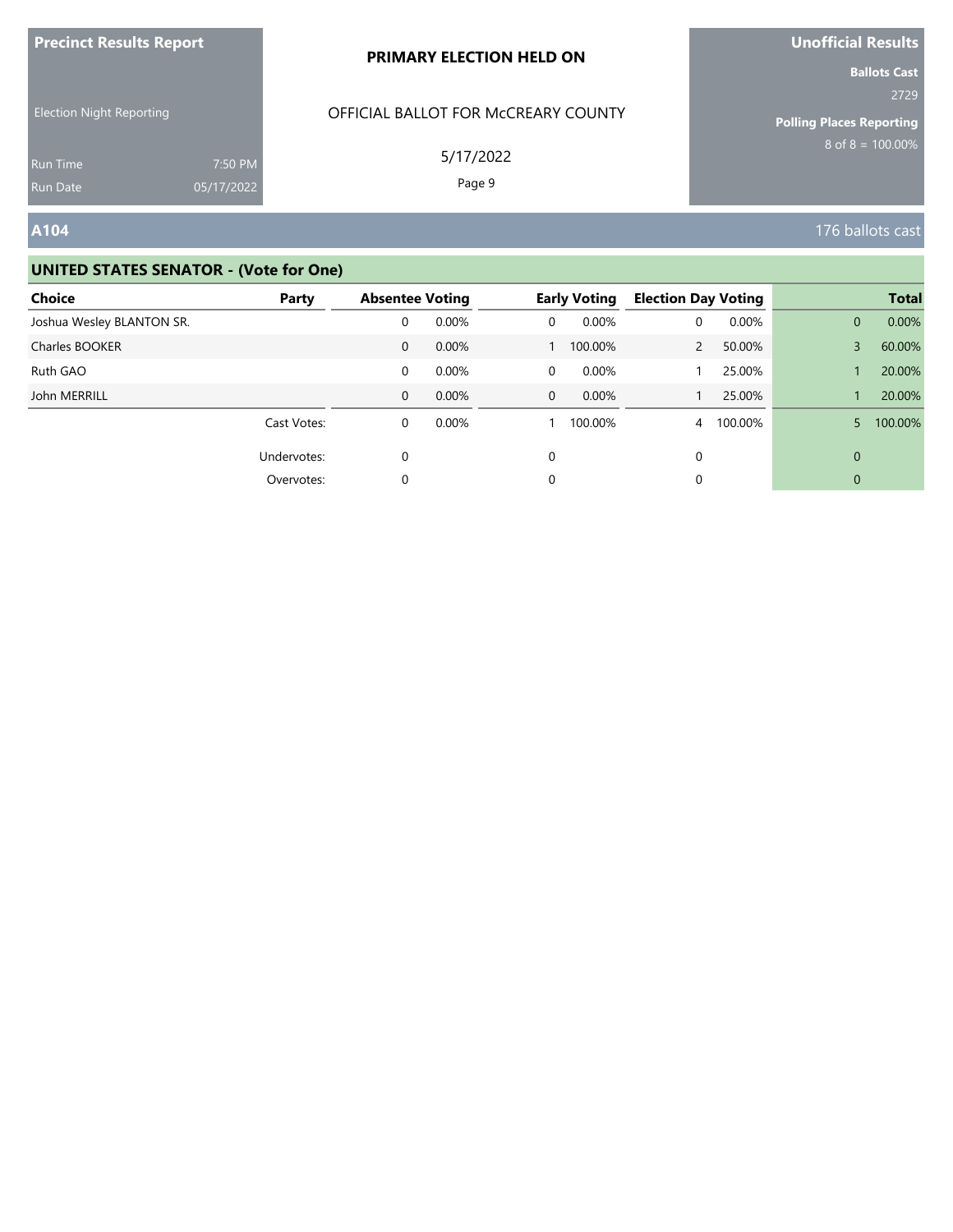| <b>Precinct Results Report</b> |  |  |  |
|--------------------------------|--|--|--|
|--------------------------------|--|--|--|

Election Night Reporting

## OFFICIAL BALLOT FOR McCREARY COUNTY

5/17/2022

Page 10

**Ballots Cast** 2729

**Polling Places Reporting**  $8$  of  $8 = 100.00\%$ 

Run Time Run Date

#### **UNITED STATES SENATOR - (Vote for One)**

7:50 PM 05/17/2022

| <b>Choice</b>             | Party       |              | <b>Absentee Voting</b> |                | <b>Early Voting</b> | <b>Election Day Voting</b> |         |                | <b>Total</b> |
|---------------------------|-------------|--------------|------------------------|----------------|---------------------|----------------------------|---------|----------------|--------------|
| John SCHIESS              |             | 0            | 0.00%                  | 0              | 0.00%               | 2                          | 4.88%   | $\overline{2}$ | 4.26%        |
| Tami L. STAINFIELD        |             | $\mathbf{0}$ | 0.00%                  | $\mathbf{0}$   | 0.00%               |                            | 2.44%   |                | 2.13%        |
| Arnold BLANKENSHIP        |             | 0            | 0.00%                  | $\overline{0}$ | 0.00%               | $\overline{2}$             | 4.88%   | $\overline{2}$ | 4.26%        |
| Valerie "Dr Val" FREDRICK |             | $\mathbf{0}$ | 0.00%                  |                | 25.00%              |                            | 2.44%   | $\overline{2}$ | 4.26%        |
| Paul V. HAMILTON          |             | 0            | 0.00%                  | $\overline{0}$ | 0.00%               | 0                          | 0.00%   | $\mathbf{0}$   | 0.00%        |
| Rand PAUL                 |             |              | 2 100.00%              | $\mathbf{3}$   | 75.00%              | 35                         | 85.37%  | 40             | 85.11%       |
|                           | Cast Votes: | $\mathbf{2}$ | 100.00%                | $\overline{4}$ | 100.00%             | 41                         | 100.00% | 47             | 100.00%      |
|                           | Undervotes: | 0            |                        | $\Omega$       |                     | 6                          |         | 6              |              |
|                           | Overvotes:  | 0            |                        | 0              |                     | 0                          |         | $\mathbf{0}$   |              |

### **UNITED STATES REPRESENTATIVE in CONGRESS 5th Congressional District - (Vote for One)**

| Choice                           | Party       |              | <b>Absentee Voting</b> |                | <b>Early Voting</b> | <b>Election Day Voting</b> |         |                | <b>Total</b> |
|----------------------------------|-------------|--------------|------------------------|----------------|---------------------|----------------------------|---------|----------------|--------------|
| Harold "Hal" ROGERS              |             |              | 2 100.00%              | $\overline{4}$ | 100.00%             | 43                         | 95.56%  | 49             | 96.08%       |
| Jeannette ANDREWS                |             | $\mathbf{0}$ | 0.00%                  | $\Omega$       | $0.00\%$            | 0                          | 0.00%   | $\mathbf{0}$   | 0.00%        |
| <b>Brandon Russell MONHOLLEN</b> |             | 0            | 0.00%                  | $\Omega$       | 0.00%               | 0                          | 0.00%   | $\overline{0}$ | 0.00%        |
| Gerardo SERRANO                  |             | $\mathbf{0}$ | 0.00%                  | $\mathbf{0}$   | 0.00%               |                            | 2.22%   |                | 1.96%        |
| Rich VAN DAM                     |             | 0            | 0.00%                  | $\Omega$       | 0.00%               |                            | 2.22%   |                | 1.96%        |
|                                  | Cast Votes: |              | 2 100.00%              | $\overline{4}$ | 100.00%             | 45                         | 100.00% | 51             | 100.00%      |
|                                  | Undervotes: | 0            |                        | 0              |                     | 2                          |         | $\overline{2}$ |              |
|                                  | Overvotes:  | 0            |                        | 0              |                     | 0                          |         | $\mathbf{0}$   |              |

#### **STATE REPRESENTATIVE 52nd Representative District - (Vote for One)**

| Choice           | Party       |              | <b>Absentee Voting</b> |                | <b>Early Voting</b> | <b>Election Day Voting</b> |         |          | <b>Total</b> |
|------------------|-------------|--------------|------------------------|----------------|---------------------|----------------------------|---------|----------|--------------|
| Ken UPCHURCH     |             | $\mathsf{2}$ | 100.00%                | $\mathbf{0}$   | 0.00%               | 12                         | 26.67%  | 14       | 27.45%       |
| Othel Wayne KING |             | 0            | 0.00%                  | $\overline{4}$ | 100.00%             | 33                         | 73.33%  | 37       | 72.55%       |
|                  | Cast Votes: | 2            | 100.00%                |                | 4 100.00%           | 45                         | 100.00% | 51       | 100.00%      |
|                  | Undervotes: |              |                        | 0              |                     |                            |         |          |              |
|                  | Overvotes:  | $\Omega$     |                        | $\Omega$       |                     | 0                          |         | $\Omega$ |              |

**A105** 57 ballots cast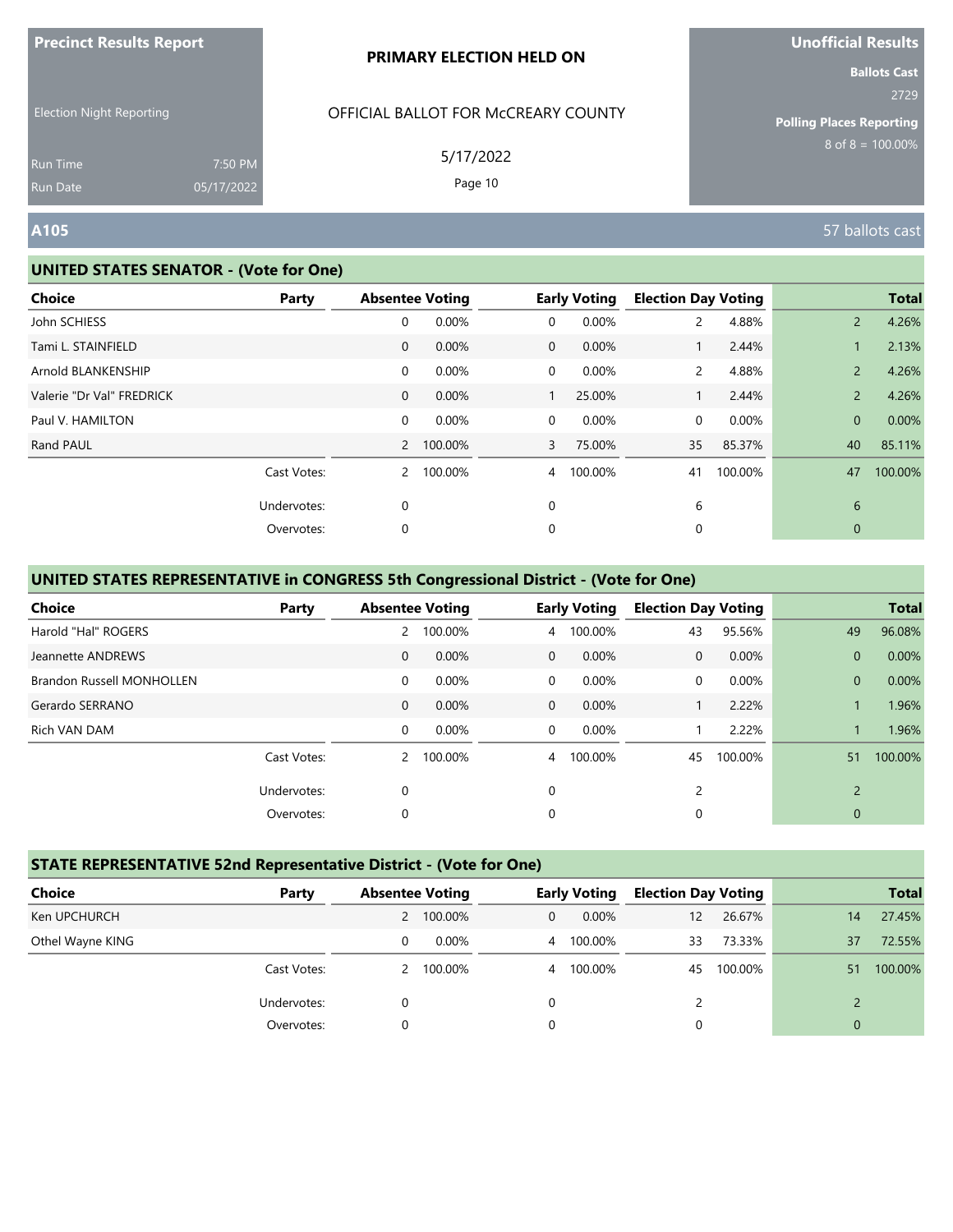| <b>Precinct Results Report</b>                              |  | <b>PRIMARY ELECTION HELD ON</b>     | <b>Unofficial Results</b>                                       |
|-------------------------------------------------------------|--|-------------------------------------|-----------------------------------------------------------------|
| <b>Election Night Reporting</b>                             |  | OFFICIAL BALLOT FOR MCCREARY COUNTY | <b>Ballots Cast</b><br>2729                                     |
| 7:50 PM<br><b>Run Time</b><br>05/17/2022<br><b>Run Date</b> |  | 5/17/2022<br>Page 11                | <b>Polling Places Reporting</b><br>$8 \text{ of } 8 = 100.00\%$ |
| A105                                                        |  |                                     | 57 ballots cast                                                 |

**Unofficial Results**

#### **SHERIFF - (Vote for One)**

| Party       |   |          |                        |          |                     |         |                            | <b>Total</b> |
|-------------|---|----------|------------------------|----------|---------------------|---------|----------------------------|--------------|
|             | 2 | 100.00%  |                        | 33.33%   | 21                  | 45.65%  | 24                         | 47.06%       |
|             | 0 | $0.00\%$ | 2                      | 66.67%   | 23                  | 50.00%  | 25                         | 49.02%       |
|             | 0 | 0.00%    | $\mathbf{0}$           | $0.00\%$ | $\overline{2}$      | 4.35%   |                            | 3.92%        |
| Cast Votes: | 2 | 100.00%  | 3                      | 100.00%  | 46                  | 100.00% | 51                         | 100.00%      |
| Undervotes: | 0 |          |                        |          |                     |         | $\mathcal{D}$              |              |
| Overvotes:  | 0 |          | 0                      |          | 0                   |         | $\mathbf{0}$               |              |
|             |   |          | <b>Absentee Voting</b> |          | <b>Early Voting</b> |         | <b>Election Day Voting</b> |              |

# **JAILER - (Vote for One) Choice Party Absentee Voting Early Voting Election Day Voting Total** Jessie HATFIELD 2 100.00% 1 33.33% 27 60.00% 30 60.00% Trevin McCULLOUGH 0 0.00% 2 66.67% 18 40.00% 20 40.00% Cast Votes: 2 100.00% 3 100.00% 45 100.00% 50 100.00% Undervotes: 0 1 2 3 Overvotes: 0 0 0 0

# **MAGISTRATE 3rd Magisterial District - (Vote for One)**

| <b>Choice</b>    | Party       | <b>Absentee Voting</b> |         |                | <b>Early Voting</b> | <b>Election Day Voting</b> |         |                 | <b>Total</b> |
|------------------|-------------|------------------------|---------|----------------|---------------------|----------------------------|---------|-----------------|--------------|
| Bobby STRUNK     |             | 0                      | 0.00%   |                | 25.00%              | 20                         | 43.48%  | 21              | 40.38%       |
| Gary Wayne CLARK |             | 0                      | 0.00%   |                | 25.00%              | 4                          | 8.70%   |                 | 9.62%        |
| Clayton WORLEY   |             | 2                      | 100.00% | $\mathcal{P}$  | 50.00%              | 22                         | 47.83%  | 26              | 50.00%       |
|                  | Cast Votes: |                        | 100.00% | $\overline{4}$ | 100.00%             | 46                         | 100.00% | 52 <sup>°</sup> | 100.00%      |
|                  | Undervotes: | 0                      |         | 0              |                     |                            |         |                 |              |
|                  | Overvotes:  | 0                      |         | 0              |                     | 0                          |         | $\mathbf{0}$    |              |

# **CONSTABLE 3rd Magisterial District - (Vote for One)**

| <b>Choice</b>          | Party       | <b>Absentee Voting</b> |           |                | <b>Early Voting</b> | <b>Election Day Voting</b> |         |             | <b>Total</b> |
|------------------------|-------------|------------------------|-----------|----------------|---------------------|----------------------------|---------|-------------|--------------|
| Kenny KIDD             |             | 0                      | 0.00%     | 2              | 66.67%              | 19                         | 43.18%  | 21          | 42.86%       |
| <b>Thomas TRAMMELL</b> |             | 0                      | $0.00\%$  |                | 33.33%              | 3                          | 6.82%   | 4           | 8.16%        |
| Cody STEPHENS          |             |                        | 2 100.00% | $\mathbf 0$    | $0.00\%$            | 22                         | 50.00%  | 24          | 48.98%       |
|                        | Cast Votes: | 2                      | 100.00%   | $\overline{3}$ | 100.00%             | 44                         | 100.00% | 49          | 100.00%      |
|                        | Undervotes: | 0                      |           |                |                     | 3                          |         | 4           |              |
|                        | Overvotes:  | 0                      |           | 0              |                     | 0                          |         | $\mathbf 0$ |              |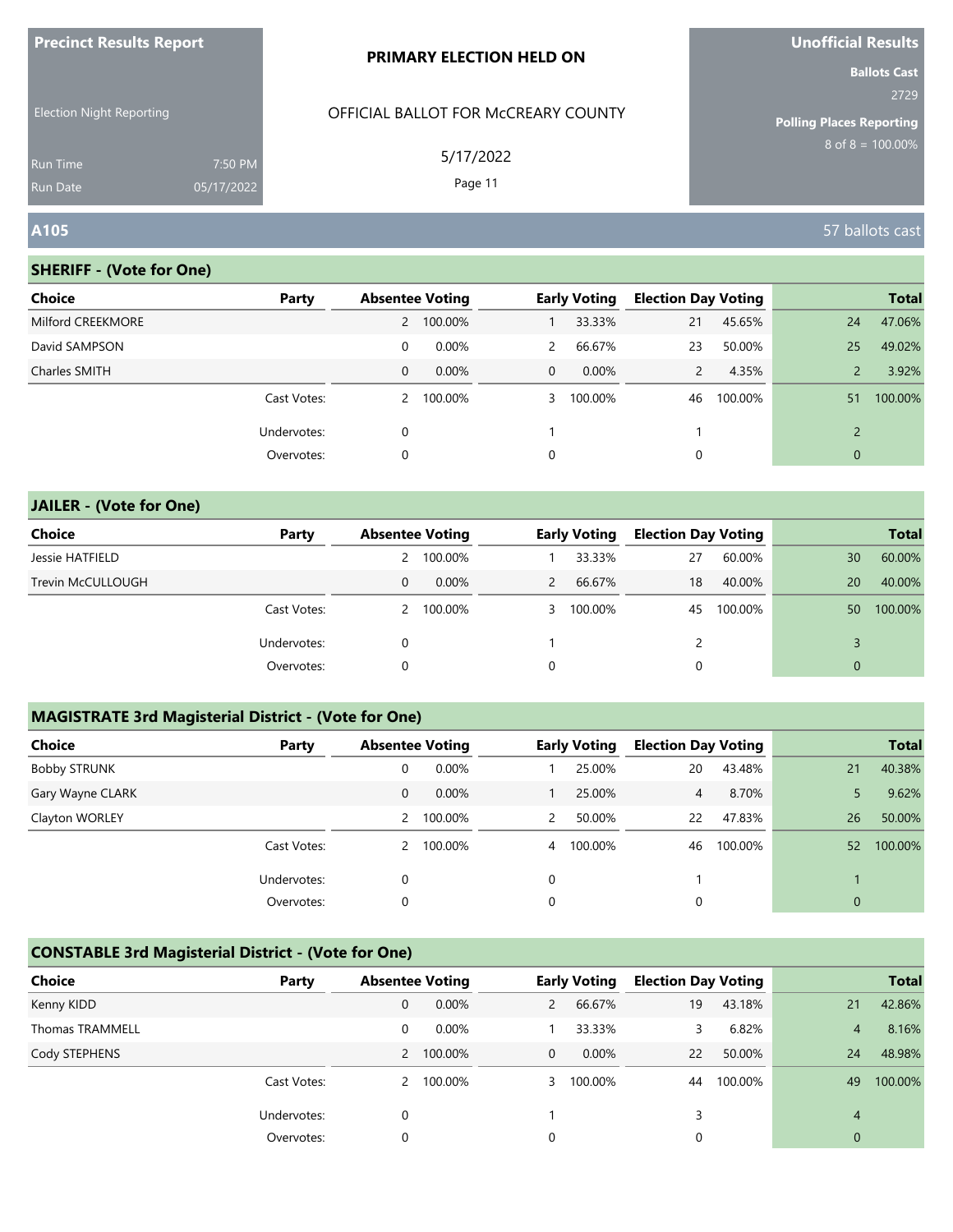| <b>Precinct Results Report</b>  |                       | <b>PRIMARY ELECTION HELD ON</b>     | <b>Unofficial Results</b>                                      |
|---------------------------------|-----------------------|-------------------------------------|----------------------------------------------------------------|
| <b>Election Night Reporting</b> |                       | OFFICIAL BALLOT FOR MCCREARY COUNTY | <b>Ballots Cast</b><br>2729<br><b>Polling Places Reporting</b> |
| <b>Run Time</b><br>Run Date     | 7:50 PM<br>05/17/2022 | 5/17/2022<br>Page 12                | $8 \text{ of } 8 = 100.00\%$                                   |
| A105                            |                       |                                     | 57 ballots cast                                                |

| <b>Choice</b>             | Party       | <b>Absentee Voting</b> |       |              | <b>Early Voting</b> | <b>Election Day Voting</b> |         |                | <b>Total</b> |
|---------------------------|-------------|------------------------|-------|--------------|---------------------|----------------------------|---------|----------------|--------------|
| Joshua Wesley BLANTON SR. |             | 0                      | 0.00% | $\Omega$     | 0.00%               | 0                          | 0.00%   | $\mathbf{0}$   | 0.00%        |
| Charles BOOKER            |             | $\mathbf{0}$           | 0.00% | $\mathbf{0}$ | $0.00\%$            |                            | 33.33%  |                | 25.00%       |
| Ruth GAO                  |             | 0                      | 0.00% | $\Omega$     | $0.00\%$            |                            | 66.67%  | $\overline{2}$ | 50.00%       |
| John MERRILL              |             | $\mathbf{0}$           | 0.00% |              | 100.00%             | $\Omega$                   | 0.00%   |                | 25.00%       |
|                           | Cast Votes: | 0                      | 0.00% |              | 100.00%             |                            | 100.00% | 4              | 100.00%      |
|                           | Undervotes: | $\mathbf 0$            |       | $\Omega$     |                     | 0                          |         | $\mathbf{0}$   |              |
|                           | Overvotes:  | 0                      |       | 0            |                     | 0                          |         | $\mathbf{0}$   |              |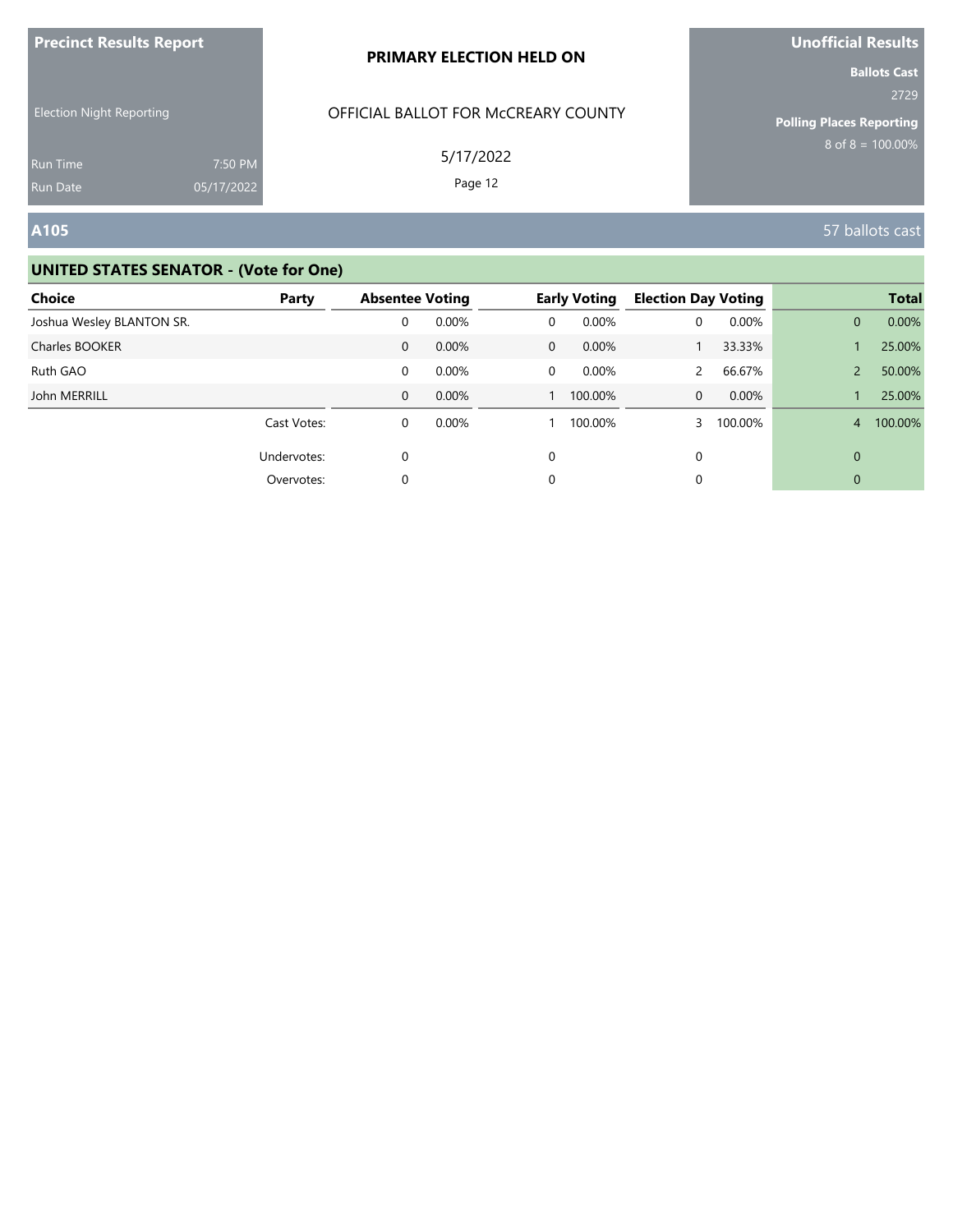| <b>Precinct Results Report</b> |  |  |
|--------------------------------|--|--|
|--------------------------------|--|--|

Election Night Reporting

## OFFICIAL BALLOT FOR McCREARY COUNTY

5/17/2022

Page 13

**Ballots Cast** 2729

**Polling Places Reporting**  $8$  of  $8 = 100.00\%$ 

Run Time Run Date

#### **UNITED STATES SENATOR - (Vote for One)**

7:50 PM 05/17/2022

| <b>Choice</b>             | Party       |                | <b>Absentee Voting</b> |                | <b>Early Voting</b> | <b>Election Day Voting</b> |         |                  | <b>Total</b> |
|---------------------------|-------------|----------------|------------------------|----------------|---------------------|----------------------------|---------|------------------|--------------|
| John SCHIESS              |             | 0              | 0.00%                  | $\mathbf{2}$   | 4.65%               | 13                         | 3.64%   | 15               | 3.59%        |
| Tami L. STAINFIELD        |             | $\mathbf{0}$   | 0.00%                  |                | 2.33%               | 11                         | 3.08%   | 12               | 2.87%        |
| Arnold BLANKENSHIP        |             | $\mathbf{2}$   | 11.11%                 | $\overline{0}$ | 0.00%               | 14                         | 3.92%   | 16               | 3.83%        |
| Valerie "Dr Val" FREDRICK |             | $\overline{2}$ | 11.11%                 | $\overline{0}$ | 0.00%               | 8                          | 2.24%   | 10 <sup>10</sup> | 2.39%        |
| Paul V. HAMILTON          |             | 3              | 16.67%                 | $\overline{0}$ | 0.00%               | 14                         | 3.92%   | 17               | 4.07%        |
| Rand PAUL                 |             | 11             | 61.11%                 | 40             | 93.02%              | 297                        | 83.19%  | 348              | 83.25%       |
|                           | Cast Votes: | 18             | 100.00%                | 43             | 100.00%             | 357                        | 100.00% | 418              | 100.00%      |
|                           | Undervotes: | 0              |                        |                |                     | 21                         |         | 22               |              |
|                           | Overvotes:  | 0              |                        | 0              |                     | 0                          |         | $\mathbf{0}$     |              |

## **UNITED STATES REPRESENTATIVE in CONGRESS 5th Congressional District - (Vote for One)**

| Choice                           | Party       |              | <b>Absentee Voting</b> |                | <b>Early Voting</b> | <b>Election Day Voting</b> |         |     | <b>Total</b> |
|----------------------------------|-------------|--------------|------------------------|----------------|---------------------|----------------------------|---------|-----|--------------|
| Harold "Hal" ROGERS              |             | 16           | 88.89%                 | 37             | 88.10%              | 308                        | 84.85%  | 361 | 85.34%       |
| Jeannette ANDREWS                |             | $\mathbf{0}$ | 0.00%                  |                | 2.38%               | 20                         | 5.51%   | 21  | 4.96%        |
| <b>Brandon Russell MONHOLLEN</b> |             | 0            | $0.00\%$               | $\Omega$       | 0.00%               | 17                         | 4.68%   | 17  | 4.02%        |
| Gerardo SERRANO                  |             | $\mathbf{2}$ | 11.11%                 | $\mathbf{3}$   | 7.14%               | 6                          | 1.65%   | 11  | 2.60%        |
| Rich VAN DAM                     |             | $\mathbf 0$  | 0.00%                  |                | 2.38%               | $12 \overline{ }$          | 3.31%   | 13  | 3.07%        |
|                                  | Cast Votes: | 18           | 100.00%                | 42             | 100.00%             | 363                        | 100.00% | 423 | 100.00%      |
|                                  | Undervotes: | 0            |                        | $\overline{2}$ |                     | 14                         |         | 16  |              |
|                                  | Overvotes:  | 0            |                        | 0              |                     |                            |         |     |              |

#### **STATE REPRESENTATIVE 52nd Representative District - (Vote for One)**

| Choice           | Party       | <b>Absentee Voting</b> |         |    | <b>Early Voting</b> | <b>Election Day Voting</b> |         |     | <b>Total</b> |
|------------------|-------------|------------------------|---------|----|---------------------|----------------------------|---------|-----|--------------|
| Ken UPCHURCH     |             |                        | 11.11%  | 18 | 42.86%              | 162                        | 43.43%  | 182 | 42.03%       |
| Othel Wayne KING |             | 16                     | 88.89%  | 24 | 57.14%              | 211                        | 56.57%  | 251 | 57.97%       |
|                  | Cast Votes: | 18                     | 100.00% | 42 | 100.00%             | 373                        | 100.00% | 433 | 100.00%      |
|                  | Undervotes: |                        |         |    |                     | 5                          |         |     |              |
|                  | Overvotes:  | $\Omega$               |         | 0  |                     |                            |         |     |              |

**B101** 467 ballots cast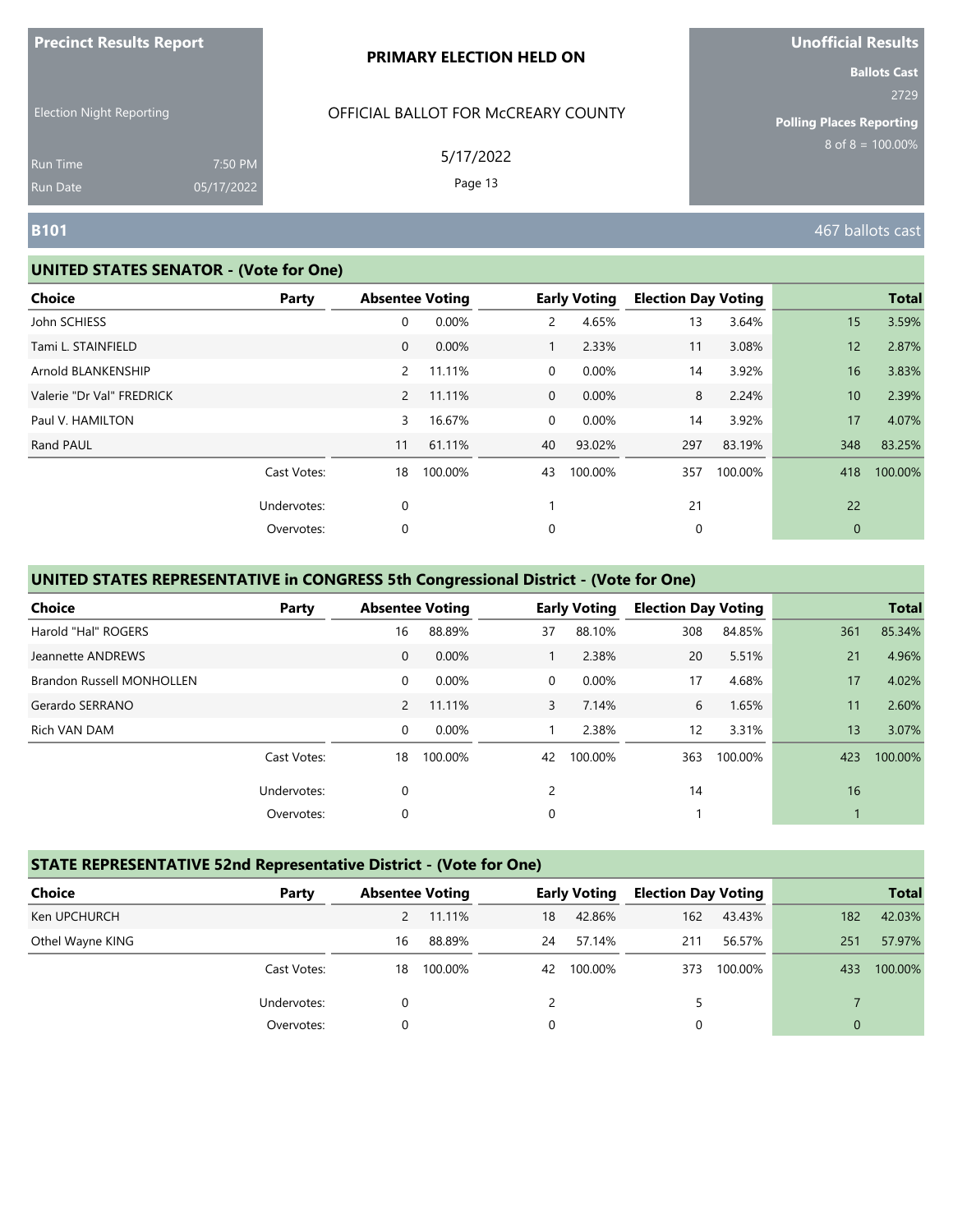| <b>Precinct Results Report</b>     |                       | <b>PRIMARY ELECTION HELD ON</b>     | Unofficial Results                                             |
|------------------------------------|-----------------------|-------------------------------------|----------------------------------------------------------------|
| <b>Election Night Reporting</b>    |                       | OFFICIAL BALLOT FOR MCCREARY COUNTY | <b>Ballots Cast</b><br>2729<br><b>Polling Places Reporting</b> |
| <b>Run Time</b><br><b>Run Date</b> | 7:50 PM<br>05/17/2022 | 5/17/2022<br>Page 14                | $8$ of $8 = 100.00\%$                                          |
| <b>B101</b>                        |                       |                                     | 467 ballots cast                                               |

| <b>Choice</b>     | Party       | <b>Absentee Voting</b> |         |                | <b>Early Voting</b> | <b>Election Day Voting</b> |         |              | <b>Total</b> |
|-------------------|-------------|------------------------|---------|----------------|---------------------|----------------------------|---------|--------------|--------------|
| Milford CREEKMORE |             | 15                     | 83.33%  | 19             | 46.34%              | 198                        | 53.80%  | 232          | 54.33%       |
| David SAMPSON     |             | $\mathcal{P}$          | 11.11%  | 20             | 48.78%              | 158                        | 42.93%  | 180          | 42.15%       |
| Charles SMITH     |             |                        | 5.56%   | $\overline{2}$ | 4.88%               | 12                         | 3.26%   | 15           | 3.51%        |
|                   | Cast Votes: | 18                     | 100.00% | 41             | 100.00%             | 368                        | 100.00% | 427          | 100.00%      |
|                   | Undervotes: | 0                      |         |                |                     | 10                         |         | 13           |              |
|                   | Overvotes:  | 0                      |         | 0              |                     |                            |         | $\mathbf{0}$ |              |

# **JAILER - (Vote for One) Choice Party Absentee Voting Early Voting Election Day Voting Total** Jessie HATFIELD 8 57.14% 36 85.71% 257 73.22% 301 73.96% Trevin McCULLOUGH **100 126.04%** 6 42.86% 6 14.29% 94 26.78% 106 26.04% Cast Votes: 14 100.00% 42 100.00% 351 100.00% 407 100.00% Undervotes: 3 2 27 32 Overvotes: 1 0 0 1

### **CONSTABLE 4th Magisterial District - (Vote for One)**

| <b>Choice</b>       | Party       | <b>Absentee Voting</b> |         |          | <b>Early Voting</b> | <b>Election Day Voting</b> |         |     | <b>Total</b> |
|---------------------|-------------|------------------------|---------|----------|---------------------|----------------------------|---------|-----|--------------|
| James E. WINCHESTER |             | 6                      | 33.33%  | 8        | 20.51%              | 55                         | 15.63%  | 69  | 16.87%       |
| Dillon PERRY        |             | 5.                     | 27.78%  | 6        | 15.38%              | 81                         | 23.01%  | 92  | 22.49%       |
| David KILBY         |             |                        | 38.89%  | 25       | 64.10%              | 216                        | 61.36%  | 248 | 60.64%       |
|                     | Cast Votes: | 18                     | 100.00% | 39       | 100.00%             | 352                        | 100.00% | 409 | 100.00%      |
|                     | Undervotes: | 0                      |         |          |                     | 25                         |         | 30  |              |
|                     | Overvotes:  | 0                      |         | $\Omega$ |                     |                            |         |     |              |

| Choice                    | Party       | <b>Absentee Voting</b> |         |              | <b>Early Voting</b> | <b>Election Day Voting</b> |         |               | <b>Total</b> |
|---------------------------|-------------|------------------------|---------|--------------|---------------------|----------------------------|---------|---------------|--------------|
| Joshua Wesley BLANTON SR. |             | $\mathbf{0}$           | 0.00%   |              | 2 100.00%           | 10                         | 43.48%  | 12            | 44.44%       |
| Charles BOOKER            |             | 2                      | 100.00% | 0            | $0.00\%$            | 8                          | 34.78%  | 10            | 37.04%       |
| Ruth GAO                  |             | 0                      | 0.00%   | $\mathbf{0}$ | $0.00\%$            | 3                          | 13.04%  | 3             | 11.11%       |
| John MERRILL              |             | 0                      | 0.00%   | 0            | 0.00%               | $\overline{2}$             | 8.70%   | $\mathcal{P}$ | 7.41%        |
|                           | Cast Votes: | $\mathbf{2}$           | 100.00% |              | 2 100.00%           | 23                         | 100.00% | 27            | 100.00%      |
|                           | Undervotes: | 0                      |         | $\Omega$     |                     | $\Omega$                   |         | $\Omega$      |              |
|                           | Overvotes:  | 0                      |         | 0            |                     |                            |         | 0             |              |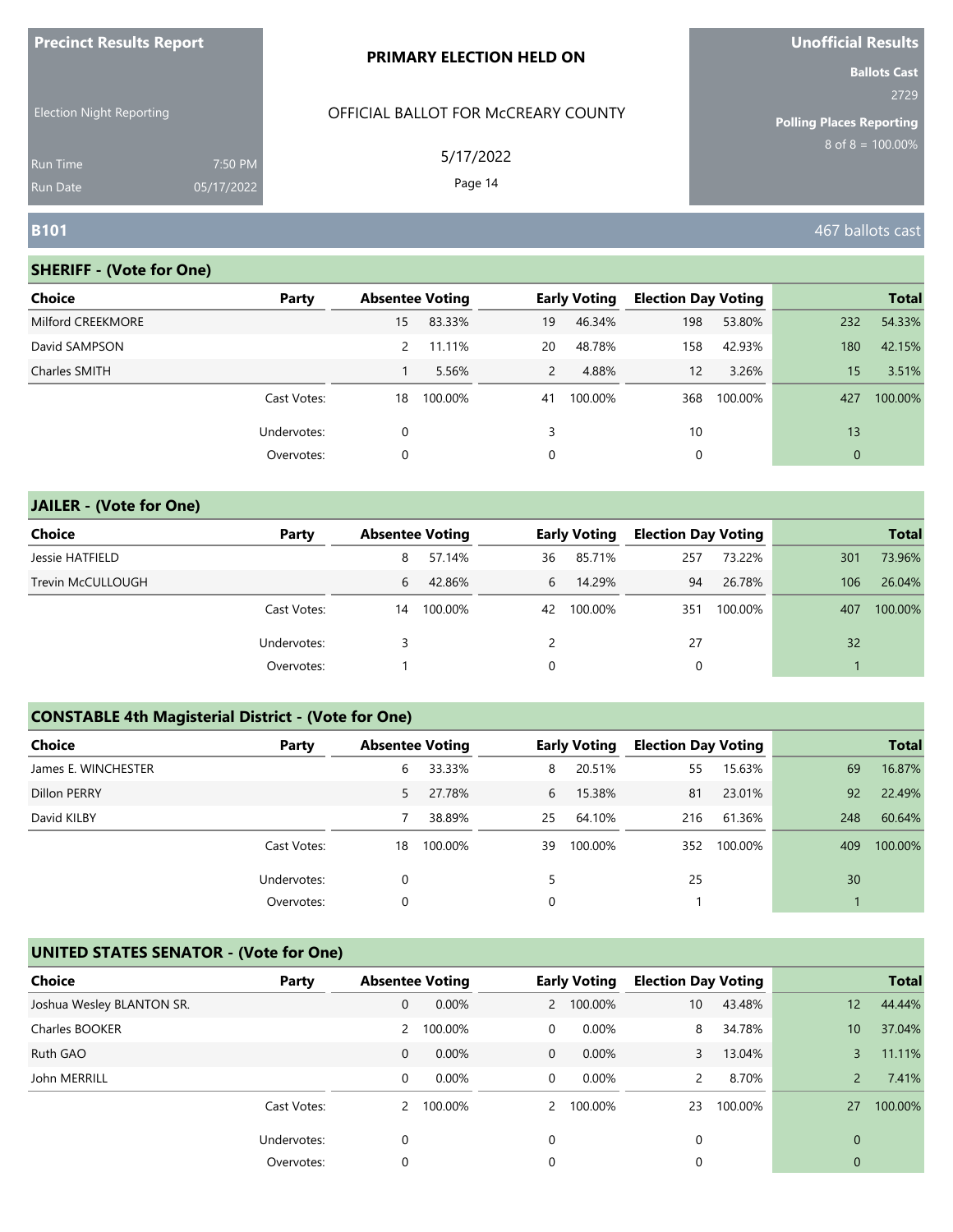| <b>Precinct Results Report</b> |  |  |
|--------------------------------|--|--|
|--------------------------------|--|--|

Election Night Reporting

## OFFICIAL BALLOT FOR McCREARY COUNTY

5/17/2022

Page 15

**Ballots Cast** 2729

**Polling Places Reporting**  $8$  of  $8 = 100.00\%$ 

Run Time Run Date

#### **UNITED STATES SENATOR - (Vote for One)**

7:50 PM 05/17/2022

| Choice                    | Party       |                | <b>Absentee Voting</b> |                | <b>Early Voting</b> | <b>Election Day Voting</b> |         |                | <b>Total</b> |
|---------------------------|-------------|----------------|------------------------|----------------|---------------------|----------------------------|---------|----------------|--------------|
| John SCHIESS              |             |                | 14.29%                 | $\overline{0}$ | 0.00%               | $\mathbf{2}$               | 3.17%   | 3              | 3.49%        |
| Tami L. STAINFIELD        |             | 2              | 28.57%                 | $\mathbf{2}$   | 12.50%              | 3                          | 4.76%   |                | 8.14%        |
| Arnold BLANKENSHIP        |             | $\mathbf 0$    | 0.00%                  | $\overline{0}$ | 0.00%               | $\mathbf{2}$               | 3.17%   | $\overline{2}$ | 2.33%        |
| Valerie "Dr Val" FREDRICK |             | $\overline{2}$ | 28.57%                 | $\overline{0}$ | 0.00%               | $\mathbf{2}$               | 3.17%   | $\overline{4}$ | 4.65%        |
| Paul V. HAMILTON          |             | 0              | 0.00%                  | $\overline{0}$ | 0.00%               | $\mathbf 0$                | 0.00%   | $\mathbf{0}$   | 0.00%        |
| Rand PAUL                 |             | $\mathbf{2}$   | 28.57%                 | 14             | 87.50%              | 54                         | 85.71%  | 70             | 81.40%       |
|                           | Cast Votes: |                | 100.00%                | 16             | 100.00%             | 63                         | 100.00% | 86             | 100.00%      |
|                           | Undervotes: |                |                        | $\mathbf 0$    |                     | 4                          |         | 5              |              |
|                           | Overvotes:  | 0              |                        | 0              |                     | 0                          |         | $\mathbf{0}$   |              |

### **UNITED STATES REPRESENTATIVE in CONGRESS 5th Congressional District - (Vote for One)**

| Choice                           | Party       |              | <b>Absentee Voting</b> |               | <b>Early Voting</b> | <b>Election Day Voting</b> |         |                | <b>Total</b> |
|----------------------------------|-------------|--------------|------------------------|---------------|---------------------|----------------------------|---------|----------------|--------------|
| Harold "Hal" ROGERS              |             |              | 100.00%                | 13            | 81.25%              | 56                         | 87.50%  | 76             | 87.36%       |
| Jeannette ANDREWS                |             | 0            | 0.00%                  | $\mathcal{P}$ | 12.50%              | 6                          | 9.38%   | 8              | 9.20%        |
| <b>Brandon Russell MONHOLLEN</b> |             | $\mathbf{0}$ | $0.00\%$               |               | 6.25%               |                            | 1.56%   | $\mathcal{P}$  | 2.30%        |
| Gerardo SERRANO                  |             | 0            | 0.00%                  | $\Omega$      | 0.00%               | 0                          | 0.00%   | $\overline{0}$ | 0.00%        |
| Rich VAN DAM                     |             | $\mathbf{0}$ | 0.00%                  | $\Omega$      | $0.00\%$            |                            | 1.56%   |                | 1.15%        |
|                                  | Cast Votes: |              | 100.00%                | 16            | 100.00%             | 64                         | 100.00% | 87             | 100.00%      |
|                                  | Undervotes: |              |                        | $\Omega$      |                     | 3                          |         | $\overline{4}$ |              |
|                                  | Overvotes:  | 0            |                        | 0             |                     | 0                          |         | $\mathbf{0}$   |              |

#### **STATE REPRESENTATIVE 52nd Representative District - (Vote for One)**

| Choice           | Party       | <b>Absentee Voting</b> |         |                | <b>Early Voting</b> | <b>Election Day Voting</b> |         |              | <b>Total</b> |
|------------------|-------------|------------------------|---------|----------------|---------------------|----------------------------|---------|--------------|--------------|
| Ken UPCHURCH     |             | 5                      | 62.50%  | 12             | 75.00%              | 33                         | 49.25%  | 50           | 54.95%       |
| Othel Wayne KING |             | 3                      | 37.50%  | $\overline{4}$ | 25.00%              | 34                         | 50.75%  | 41           | 45.05%       |
|                  | Cast Votes: | 8                      | 100.00% | 16             | 100.00%             | 67                         | 100.00% | 91           | 100.00%      |
|                  | Undervotes: | 0                      |         | 0              |                     | 0                          |         | $\mathbf{0}$ |              |
|                  | Overvotes:  | 0                      |         |                |                     | 0                          |         | $\mathbf{0}$ |              |

**B102** 97 ballots cast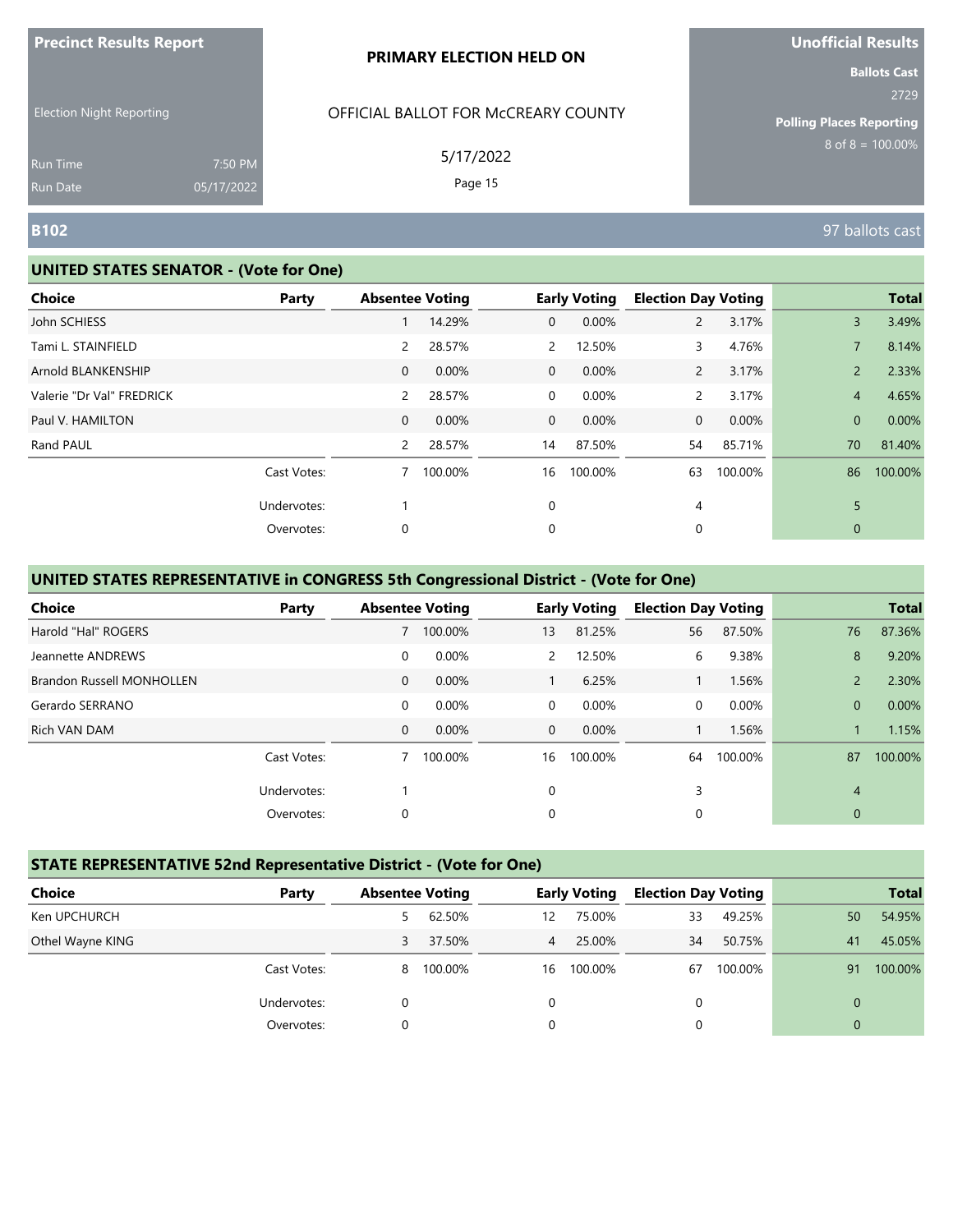| <b>Precinct Results Report</b>     |                       | <b>PRIMARY ELECTION HELD ON</b>     | <b>Unofficial Results</b>                                      |
|------------------------------------|-----------------------|-------------------------------------|----------------------------------------------------------------|
| <b>Election Night Reporting</b>    |                       | OFFICIAL BALLOT FOR MCCREARY COUNTY | <b>Ballots Cast</b><br>2729<br><b>Polling Places Reporting</b> |
| <b>Run Time</b><br><b>Run Date</b> | 7:50 PM<br>05/17/2022 | 5/17/2022<br>Page 16                | $8$ of $8 = 100.00\%$                                          |
| <b>B102</b>                        |                       |                                     | 97 ballots cast                                                |

| <b>Choice</b>     | Party       |             | <b>Absentee Voting</b> |          | <b>Early Voting</b> | <b>Election Day Voting</b> |         |               | <b>Total</b> |
|-------------------|-------------|-------------|------------------------|----------|---------------------|----------------------------|---------|---------------|--------------|
| Milford CREEKMORE |             |             | 100.00%                | 13       | 81.25%              | 22                         | 33.33%  | 42            | 47.19%       |
| David SAMPSON     |             | $\mathbf 0$ | 0.00%                  | 3        | 18.75%              | 42                         | 63.64%  | 45            | 50.56%       |
| Charles SMITH     |             | 0           | 0.00%                  | 0        | 0.00%               | 2                          | 3.03%   |               | 2.25%        |
|                   | Cast Votes: |             | 100.00%                | 16       | 100.00%             | 66                         | 100.00% | 89            | 100.00%      |
|                   | Undervotes: |             |                        | $\Omega$ |                     |                            |         | $\mathcal{D}$ |              |
|                   | Overvotes:  | 0           |                        | 0        |                     | 0                          |         | $\mathbf 0$   |              |

| <b>JAILER - (Vote for One)</b> |             |   |                        |               |                     |                            |         |              |              |
|--------------------------------|-------------|---|------------------------|---------------|---------------------|----------------------------|---------|--------------|--------------|
| <b>Choice</b>                  | Party       |   | <b>Absentee Voting</b> |               | <b>Early Voting</b> | <b>Election Day Voting</b> |         |              | <b>Total</b> |
| Jessie HATFIELD                |             | 3 | 42.86%                 | 13            | 86.67%              | 40                         | 66.67%  | 56           | 68.29%       |
| Trevin McCULLOUGH              |             | 4 | 57.14%                 | $\mathcal{P}$ | 13.33%              | 20                         | 33.33%  | 26           | 31.71%       |
|                                | Cast Votes: |   | 100.00%                | 15            | 100.00%             | 60                         | 100.00% | 82           | 100.00%      |
|                                | Undervotes: |   |                        |               |                     |                            |         | 9            |              |
|                                | Overvotes:  | 0 |                        | 0             |                     | 0                          |         | $\mathbf{0}$ |              |

# **CONSTABLE 4th Magisterial District - (Vote for One)**

| <b>Choice</b>       | Party       | <b>Absentee Voting</b> |         |                | <b>Early Voting</b> | <b>Election Day Voting</b> |         |              | <b>Total</b> |
|---------------------|-------------|------------------------|---------|----------------|---------------------|----------------------------|---------|--------------|--------------|
| James E. WINCHESTER |             | 3                      | 37.50%  | 4 <sup>7</sup> | 30.77%              | 12                         | 19.35%  | 19           | 22.89%       |
| Dillon PERRY        |             | 3                      | 37.50%  |                | 7.69%               | 17                         | 27.42%  | 21           | 25.30%       |
| David KILBY         |             | 2                      | 25.00%  | 8              | 61.54%              | 33                         | 53.23%  | 43           | 51.81%       |
|                     | Cast Votes: | 8                      | 100.00% | 13             | 100.00%             | 62                         | 100.00% | 83           | 100.00%      |
|                     | Undervotes: | 0                      |         | 3              |                     | 5                          |         | 8            |              |
|                     | Overvotes:  | 0                      |         | 0              |                     | 0                          |         | $\mathbf{0}$ |              |

| <b>Choice</b>             | Party       | <b>Absentee Voting</b> |         |                | <b>Early Voting</b> | <b>Election Day Voting</b> |         |                | <b>Total</b> |
|---------------------------|-------------|------------------------|---------|----------------|---------------------|----------------------------|---------|----------------|--------------|
| Joshua Wesley BLANTON SR. |             | 0                      | 0.00%   | 0              | 0.00%               | 0                          | 0.00%   | $\overline{0}$ | 0.00%        |
| Charles BOOKER            |             | 0                      | 0.00%   |                | 50.00%              | $\mathbf{3}$               | 100.00% | 4              | 66.67%       |
| Ruth GAO                  |             | 0                      | 0.00%   | 0              | 0.00%               | 0                          | 0.00%   | $\overline{0}$ | 0.00%        |
| John MERRILL              |             |                        | 100.00% |                | 50.00%              | 0                          | 0.00%   |                | 33.33%       |
|                           | Cast Votes: |                        | 100.00% | $\overline{2}$ | 100.00%             |                            | 100.00% | 6              | 100.00%      |
|                           | Undervotes: | 0                      |         | $\Omega$       |                     | $\Omega$                   |         | $\Omega$       |              |
|                           | Overvotes:  | 0                      |         | 0              |                     |                            |         | 0              |              |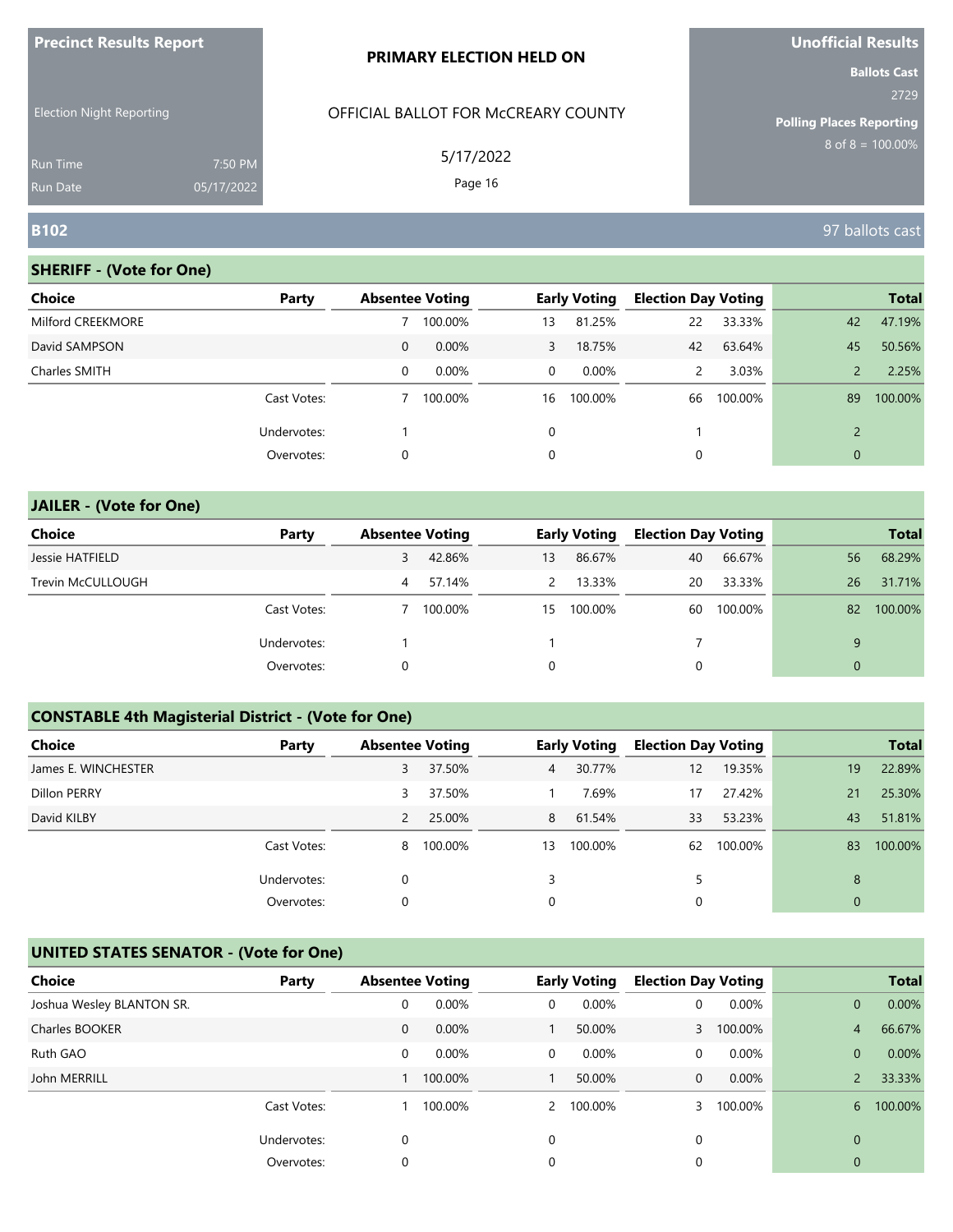| <b>Precinct Results Report</b> |  |  |
|--------------------------------|--|--|
|--------------------------------|--|--|

Election Night Reporting

## OFFICIAL BALLOT FOR McCREARY COUNTY

5/17/2022

Page 17

**Ballots Cast** 2729

**Polling Places Reporting**  $8$  of  $8 = 100.00\%$ 

Run Time Run Date

#### **UNITED STATES SENATOR - (Vote for One)**

7:50 PM 05/17/2022

| <b>Choice</b>             | Party       |                 | <b>Absentee Voting</b> |                | <b>Early Voting</b> | <b>Election Day Voting</b> |          |                | <b>Total</b> |
|---------------------------|-------------|-----------------|------------------------|----------------|---------------------|----------------------------|----------|----------------|--------------|
| John SCHIESS              |             | 0               | 0.00%                  | 0              | 0.00%               | 0                          | $0.00\%$ | $\overline{0}$ | 0.00%        |
| Tami L. STAINFIELD        |             | $\mathbf{0}$    | 0.00%                  | $\mathbf{0}$   | 0.00%               |                            | 1.59%    |                | 1.10%        |
| Arnold BLANKENSHIP        |             | 0               | 0.00%                  | $\overline{0}$ | 0.00%               |                            | 1.59%    |                | 1.10%        |
| Valerie "Dr Val" FREDRICK |             | $\mathbf{0}$    | 0.00%                  | $\mathbf{0}$   | 0.00%               | $\mathbf{1}$               | 1.59%    |                | 1.10%        |
| Paul V. HAMILTON          |             | 0               | 0.00%                  | $\overline{0}$ | 0.00%               | 3                          | 4.76%    | $\overline{3}$ | 3.30%        |
| Rand PAUL                 |             | 10 <sup>°</sup> | 100.00%                | 18             | 100.00%             | 57                         | 90.48%   | 85             | 93.41%       |
|                           | Cast Votes: | 10              | 100.00%                | 18             | 100.00%             | 63                         | 100.00%  | 91             | 100.00%      |
|                           | Undervotes: |                 |                        |                |                     | $\overline{c}$             |          | $\overline{4}$ |              |
|                           | Overvotes:  | 0               |                        | 0              |                     | 0                          |          | $\mathbf{0}$   |              |

### **UNITED STATES REPRESENTATIVE in CONGRESS 5th Congressional District - (Vote for One)**

| <b>Choice</b>                    | Party       |              | <b>Absentee Voting</b> |                | <b>Early Voting</b> | <b>Election Day Voting</b> |         |                | <b>Total</b> |
|----------------------------------|-------------|--------------|------------------------|----------------|---------------------|----------------------------|---------|----------------|--------------|
| Harold "Hal" ROGERS              |             | 11           | 100.00%                | 18             | 100.00%             | 54                         | 87.10%  | 83             | 91.21%       |
| Jeannette ANDREWS                |             | $\mathbf{0}$ | 0.00%                  | $\overline{0}$ | 0.00%               |                            | 1.61%   |                | 1.10%        |
| <b>Brandon Russell MONHOLLEN</b> |             | 0            | 0.00%                  | $\Omega$       | 0.00%               | $\overline{2}$             | 3.23%   | $\overline{2}$ | 2.20%        |
| Gerardo SERRANO                  |             | $\mathbf{0}$ | 0.00%                  | $\mathbf 0$    | 0.00%               |                            | 1.61%   |                | 1.10%        |
| Rich VAN DAM                     |             | 0            | 0.00%                  | $\Omega$       | 0.00%               | 4                          | 6.45%   | $\overline{4}$ | 4.40%        |
|                                  | Cast Votes: | 11           | 100.00%                | 18             | 100.00%             | 62                         | 100.00% | 91             | 100.00%      |
|                                  | Undervotes: | 0            |                        |                |                     | 3                          |         | $\overline{4}$ |              |
|                                  | Overvotes:  | 0            |                        | 0              |                     | 0                          |         | $\mathbf{0}$   |              |

#### **STATE REPRESENTATIVE 52nd Representative District - (Vote for One)**

| <b>Choice</b><br>Party |    | <b>Absentee Voting</b> |    | <b>Early Voting</b> | <b>Election Day Voting</b> |         |              | <b>Total</b> |
|------------------------|----|------------------------|----|---------------------|----------------------------|---------|--------------|--------------|
| Ken UPCHURCH           | 6  | 66.67%                 | 12 | 63.16%              | 24                         | 38.71%  | 42           | 46.67%       |
| Othel Wayne KING       | 3. | 33.33%                 |    | 36.84%              | 38                         | 61.29%  | 48           | 53.33%       |
| Cast Votes:            | 9  | 100.00%                | 19 | 100.00%             | 62                         | 100.00% | 90           | 100.00%      |
| Undervotes:            |    |                        | 0  |                     | 3                          |         |              |              |
| Overvotes:             | 0  |                        | 0  |                     | 0                          |         | $\mathbf{0}$ |              |

**B104** 99 ballots cast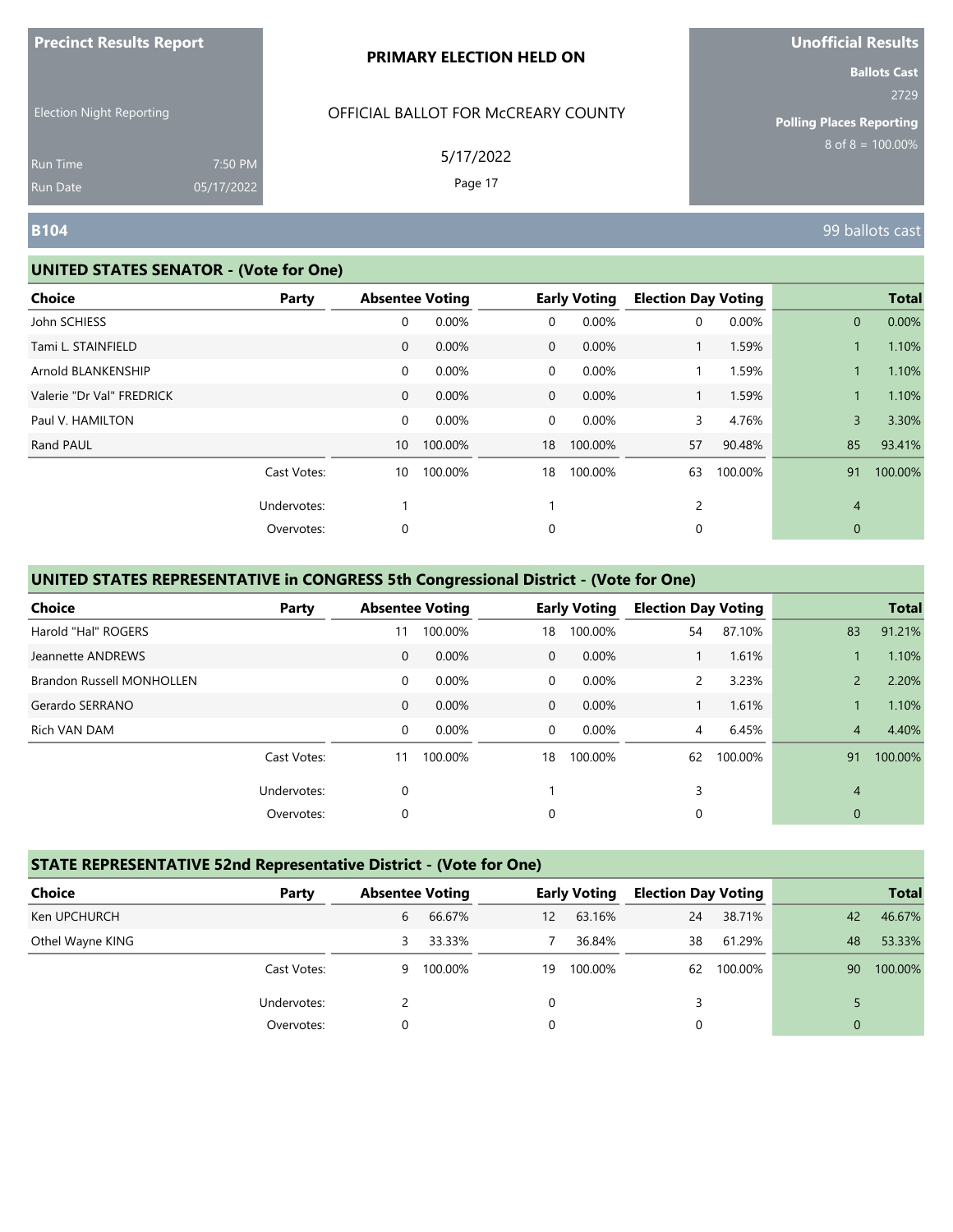| <b>Precinct Results Report</b>     |                       | <b>PRIMARY ELECTION HELD ON</b>     | Unofficial Results                                             |
|------------------------------------|-----------------------|-------------------------------------|----------------------------------------------------------------|
| <b>Election Night Reporting</b>    |                       | OFFICIAL BALLOT FOR MCCREARY COUNTY | <b>Ballots Cast</b><br>2729<br><b>Polling Places Reporting</b> |
| <b>Run Time</b><br><b>Run Date</b> | 7:50 PM<br>05/17/2022 | 5/17/2022<br>Page 18                | $8$ of $8 = 100.00\%$                                          |
| <b>B104</b>                        |                       |                                     | 99 ballots cast                                                |

| <b>Choice</b>     | Party       | <b>Absentee Voting</b> |         |                | <b>Early Voting</b> | <b>Election Day Voting</b> |         |               | <b>Total</b> |
|-------------------|-------------|------------------------|---------|----------------|---------------------|----------------------------|---------|---------------|--------------|
| Milford CREEKMORE |             | 10                     | 90.91%  | 17             | 89.47%              | 45                         | 71.43%  | 72            | 77.42%       |
| David SAMPSON     |             |                        | 9.09%   | $\overline{2}$ | 10.53%              | 16                         | 25.40%  | 19            | 20.43%       |
| Charles SMITH     |             | $\mathbf 0$            | 0.00%   | $\overline{0}$ | $0.00\%$            | 2                          | 3.17%   |               | 2.15%        |
|                   | Cast Votes: | 11                     | 100.00% | 19             | 100.00%             | 63                         | 100.00% | 93            | 100.00%      |
|                   | Undervotes: | 0                      |         | 0              |                     | 2                          |         | $\mathcal{D}$ |              |
|                   | Overvotes:  | 0                      |         | 0              |                     | 0                          |         | 0             |              |

# **JAILER - (Vote for One) Choice Party Absentee Voting Early Voting Election Day Voting Total** Jessie HATFIELD 7 77.78% 13 72.22% 43 67.19% 63 69.23% Trevin McCULLOUGH 2 22.22% 5 27.78% 21 32.81% 28 30.77% Cast Votes: 9 100.00% 18 100.00% 64 100.00% 91 100.00% Undervotes: 2 1 1 4 Overvotes: 0 0 0 0

### **CONSTABLE 4th Magisterial District - (Vote for One)**

| <b>Choice</b>       | Party       | <b>Absentee Voting</b> |         |    | <b>Early Voting</b> | <b>Election Day Voting</b> |         |              | <b>Total</b> |
|---------------------|-------------|------------------------|---------|----|---------------------|----------------------------|---------|--------------|--------------|
| James E. WINCHESTER |             | 3                      | 33.33%  | 6  | 37.50%              | 11                         | 18.03%  | 20           | 23.26%       |
| Dillon PERRY        |             |                        | 11.11%  | 3  | 18.75%              | 21                         | 34.43%  | 25           | 29.07%       |
| David KILBY         |             | 5.                     | 55.56%  |    | 43.75%              | 29                         | 47.54%  | 41           | 47.67%       |
|                     | Cast Votes: | 9                      | 100.00% | 16 | 100.00%             | 61                         | 100.00% | 86           | 100.00%      |
|                     | Undervotes: |                        |         | 3  |                     | 4                          |         | 9            |              |
|                     | Overvotes:  | 0                      |         | 0  |                     | 0                          |         | $\mathbf{0}$ |              |

| <b>Choice</b>             | Party       | <b>Absentee Voting</b> |       |              | <b>Early Voting</b> | <b>Election Day Voting</b> |          |                | <b>Total</b> |
|---------------------------|-------------|------------------------|-------|--------------|---------------------|----------------------------|----------|----------------|--------------|
| Joshua Wesley BLANTON SR. |             | 0                      | 0.00% |              | 100.00%             | $\mathbf{0}$               | 0.00%    |                | 33.33%       |
| Charles BOOKER            |             | 0                      | 0.00% | 0            | 0.00%               | $\mathbf{2}$               | 100.00%  |                | 66.67%       |
| Ruth GAO                  |             | 0                      | 0.00% | $\mathbf{0}$ | $0.00\%$            | 0                          | $0.00\%$ | $\overline{0}$ | 0.00%        |
| John MERRILL              |             | 0                      | 0.00% | 0            | $0.00\%$            | $\Omega$                   | 0.00%    | $\Omega$       | 0.00%        |
|                           | Cast Votes: | 0                      | 0.00% |              | 100.00%             |                            | 100.00%  | 3              | 100.00%      |
|                           | Undervotes: | 0                      |       | $\Omega$     |                     |                            |          |                |              |
|                           | Overvotes:  | 0                      |       | 0            |                     |                            |          | 0              |              |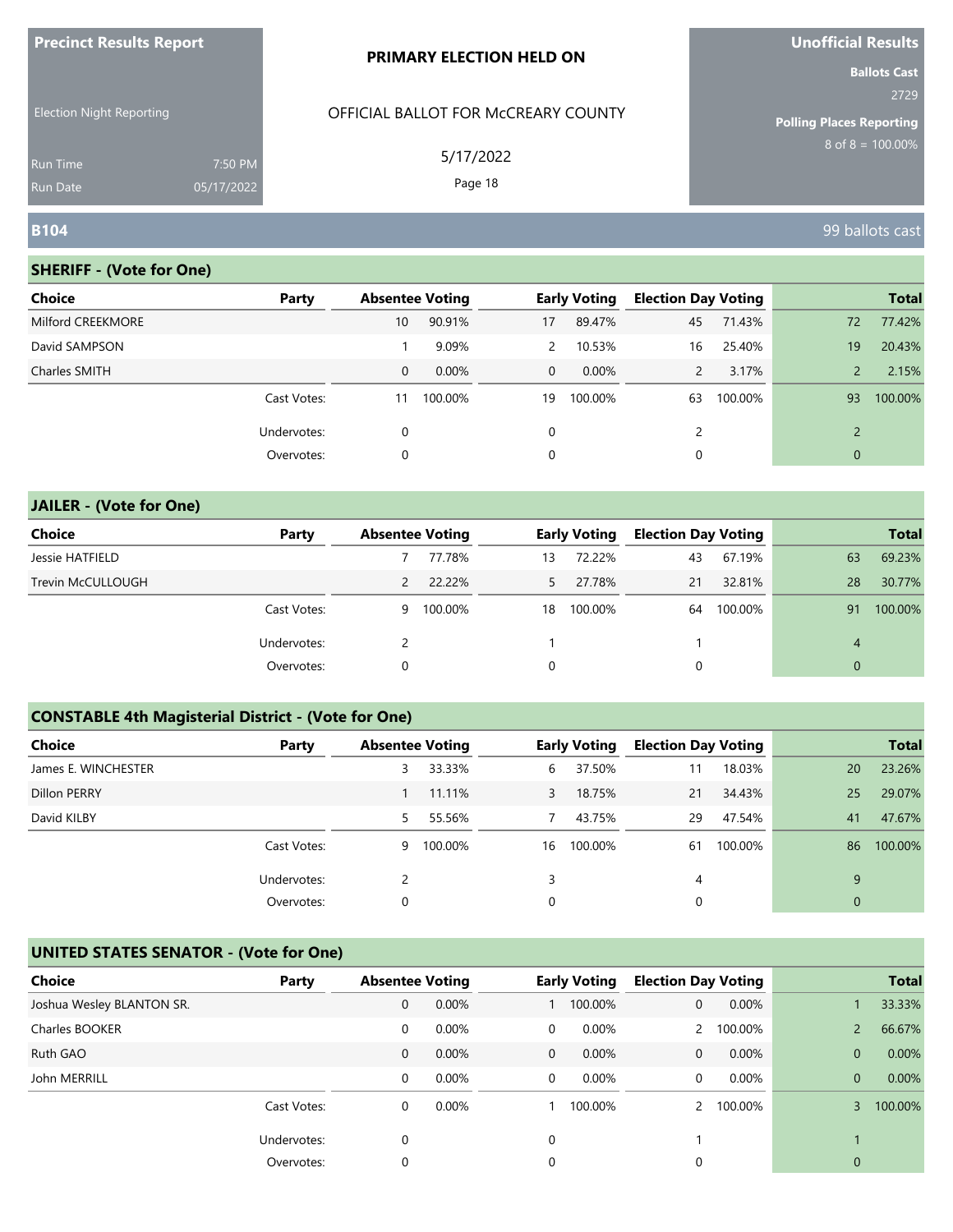| <b>Precinct Results Report</b> |  |  |
|--------------------------------|--|--|
|--------------------------------|--|--|

Election Night Reporting

## OFFICIAL BALLOT FOR McCREARY COUNTY

5/17/2022

Page 19

# **Unofficial Results**

**Ballots Cast** 2729

**Polling Places Reporting**  $8$  of  $8 = 100.00\%$ 

Run Time Run Date

#### **UNITED STATES SENATOR - (Vote for One)**

7:50 PM 05/17/2022

| <b>Choice</b>             | Party       |              | <b>Absentee Voting</b> |                | <b>Early Voting</b> | <b>Election Day Voting</b> |         |                | <b>Total</b> |
|---------------------------|-------------|--------------|------------------------|----------------|---------------------|----------------------------|---------|----------------|--------------|
| John SCHIESS              |             | 0            | 0.00%                  | $\mathbf{0}$   | 0.00%               | $\overline{2}$             | 0.98%   | $\overline{2}$ | 0.83%        |
| Tami L. STAINFIELD        |             | 0            | 0.00%                  |                | 3.57%               | 6                          | 2.94%   |                | 2.90%        |
| Arnold BLANKENSHIP        |             | $\mathbf 0$  | 0.00%                  | $\overline{0}$ | 0.00%               | 5                          | 2.45%   | 5              | 2.07%        |
| Valerie "Dr Val" FREDRICK |             | 0            | 0.00%                  | $\overline{0}$ | 0.00%               | $12 \overline{ }$          | 5.88%   | 12             | 4.98%        |
| Paul V. HAMILTON          |             | $\mathbf{0}$ | 0.00%                  | 1              | 3.57%               | $\overline{7}$             | 3.43%   | 8              | 3.32%        |
| Rand PAUL                 |             | 9            | 100.00%                | 26             | 92.86%              | 172                        | 84.31%  | 207            | 85.89%       |
|                           | Cast Votes: | 9            | 100.00%                | 28             | 100.00%             | 204                        | 100.00% | 241            | 100.00%      |
|                           | Undervotes: | 0            |                        |                |                     | 16                         |         | 17             |              |
|                           | Overvotes:  | 0            |                        | 0              |                     | 0                          |         | $\mathbf{0}$   |              |

### **UNITED STATES REPRESENTATIVE in CONGRESS 5th Congressional District - (Vote for One)**

| <b>Choice</b>                    | Party       |              | <b>Absentee Voting</b> |                | <b>Early Voting</b> | <b>Election Day Voting</b> |         |                | <b>Total</b> |
|----------------------------------|-------------|--------------|------------------------|----------------|---------------------|----------------------------|---------|----------------|--------------|
| Harold "Hal" ROGERS              |             | 9            | 100.00%                | 23             | 85.19%              | 189                        | 89.15%  | 221            | 89.11%       |
| Jeannette ANDREWS                |             | 0            | 0.00%                  | $\overline{4}$ | 14.81%              | 4                          | 1.89%   | 8              | 3.23%        |
| <b>Brandon Russell MONHOLLEN</b> |             | $\mathbf{0}$ | $0.00\%$               | $\Omega$       | $0.00\%$            | 9                          | 4.25%   | 9              | 3.63%        |
| Gerardo SERRANO                  |             | 0            | 0.00%                  | $\Omega$       | 0.00%               | 4                          | 1.89%   | $\overline{4}$ | 1.61%        |
| Rich VAN DAM                     |             | $\mathbf{0}$ | 0.00%                  | $\Omega$       | $0.00\%$            | 6                          | 2.83%   | 6              | 2.42%        |
|                                  | Cast Votes: | 9            | 100.00%                | 27             | 100.00%             | 212                        | 100.00% | 248            | 100.00%      |
|                                  | Undervotes: | 0            |                        |                |                     | 8                          |         | 10             |              |
|                                  | Overvotes:  | 0            |                        | $\Omega$       |                     | 0                          |         | $\mathbf{0}$   |              |

#### **STATE REPRESENTATIVE 52nd Representative District - (Vote for One)**

| <b>Choice</b>    | Party       | <b>Absentee Voting</b> |         |    | <b>Early Voting</b> | <b>Election Day Voting</b> |         |          | <b>Total</b> |
|------------------|-------------|------------------------|---------|----|---------------------|----------------------------|---------|----------|--------------|
| Ken UPCHURCH     |             | 3                      | 33.33%  |    | 24.14%              | 73                         | 33.49%  | 83       | 32.42%       |
| Othel Wayne KING |             | 6                      | 66.67%  | 22 | 75.86%              | 145                        | 66.51%  | 173      | 67.58%       |
|                  | Cast Votes: | 9                      | 100.00% | 29 | 100.00%             | 218                        | 100.00% | 256      | 100.00%      |
|                  | Undervotes: | 0                      |         | 0  |                     |                            |         |          |              |
|                  | Overvotes:  |                        |         | 0  |                     | 0                          |         | $\Omega$ |              |

**D101** 290 ballots cast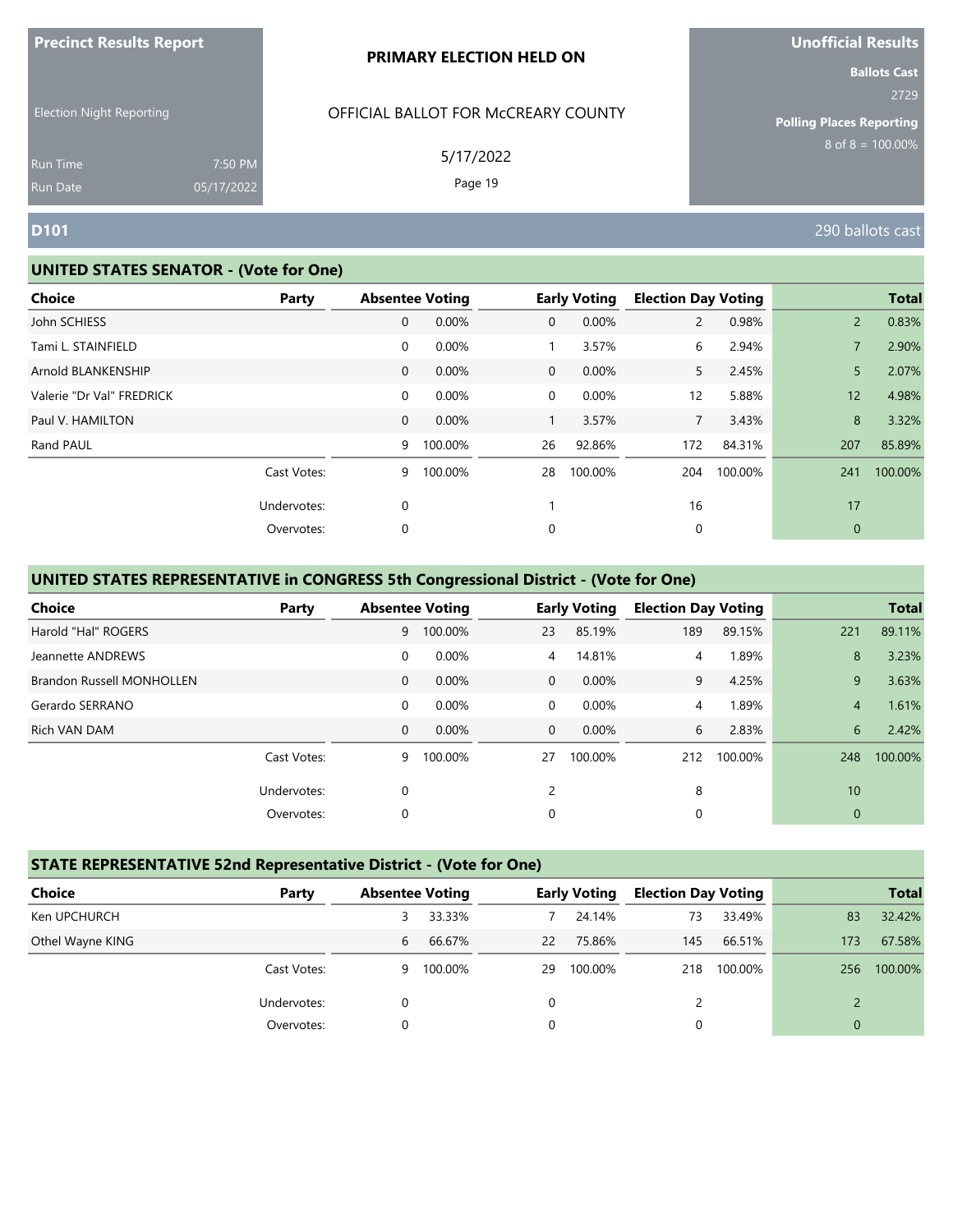| <b>Precinct Results Report</b>  |            | <b>PRIMARY ELECTION HELD ON</b>     | Unofficial Results              |
|---------------------------------|------------|-------------------------------------|---------------------------------|
|                                 |            |                                     | <b>Ballots Cast</b><br>2729     |
| <b>Election Night Reporting</b> |            | OFFICIAL BALLOT FOR MCCREARY COUNTY | <b>Polling Places Reporting</b> |
| <b>Run Time</b>                 | 7:50 PM    | 5/17/2022                           | $8 \text{ of } 8 = 100.00\%$    |
| <b>Run Date</b>                 | 05/17/2022 | Page 20                             |                                 |
| <b>D101</b>                     |            |                                     | 290 ballots cast                |

| <b>Choice</b>     | Party       | <b>Absentee Voting</b> |         |          | <b>Early Voting</b> | <b>Election Day Voting</b> |         |                | <b>Total</b> |
|-------------------|-------------|------------------------|---------|----------|---------------------|----------------------------|---------|----------------|--------------|
| Milford CREEKMORE |             | 3                      | 33.33%  | 18       | 62.07%              | 56                         | 26.29%  | 77             | 30.68%       |
| David SAMPSON     |             | 6                      | 66.67%  | 10       | 34.48%              | 146                        | 68.54%  | 162            | 64.54%       |
| Charles SMITH     |             | 0                      | 0.00%   |          | 3.45%               | 11                         | 5.16%   | 12             | 4.78%        |
|                   | Cast Votes: | 9                      | 100.00% | 29       | 100.00%             | 213                        | 100.00% | 251            | 100.00%      |
|                   | Undervotes: | 0                      |         | $\Omega$ |                     |                            |         |                |              |
|                   | Overvotes:  | 0                      |         | 0        |                     | 0                          |         | $\overline{0}$ |              |

| <b>JAILER - (Vote for One)</b> |             |   |                        |               |                     |                            |         |              |              |
|--------------------------------|-------------|---|------------------------|---------------|---------------------|----------------------------|---------|--------------|--------------|
| <b>Choice</b>                  | Party       |   | <b>Absentee Voting</b> |               | <b>Early Voting</b> | <b>Election Day Voting</b> |         |              | <b>Total</b> |
| Jessie HATFIELD                |             | 9 | 100.00%                | 23            | 92.00%              | 154                        | 73.33%  | 186          | 76.23%       |
| Trevin McCULLOUGH              |             | 0 | $0.00\%$               | $\mathcal{P}$ | 8.00%               | 56                         | 26.67%  | 58           | 23.77%       |
|                                | Cast Votes: | 9 | 100.00%                | 25            | 100.00%             | 210                        | 100.00% | 244          | 100.00%      |
|                                | Undervotes: | 0 |                        | 4             |                     | 10                         |         | 14           |              |
|                                | Overvotes:  | 0 |                        | 0             |                     | 0                          |         | $\mathbf{0}$ |              |

# **MAGISTRATE 1st Magisterial District - (Vote for One)**

| <b>Choice</b>        | Party       | <b>Absentee Voting</b> |           |    | <b>Early Voting</b> | <b>Election Day Voting</b> |         |              | <b>Total</b> |
|----------------------|-------------|------------------------|-----------|----|---------------------|----------------------------|---------|--------------|--------------|
| Wanda Lee RIDENER    |             | $\mathbf{0}$           | 0.00%     | 3  | 12.00%              | 21                         | 9.81%   | 24           | 9.68%        |
| William "Bill" HALE  |             | 5.                     | 55.56%    | 13 | 52.00%              | 115                        | 53.74%  | 133          | 53.63%       |
| William "Mike" JONES |             | 4                      | 44.44%    | 9  | 36.00%              | 78                         | 36.45%  | 91           | 36.69%       |
|                      | Cast Votes: |                        | 9 100.00% | 25 | 100.00%             | 214                        | 100.00% | 248          | 100.00%      |
|                      | Undervotes: | 0                      |           | 4  |                     | 6                          |         | 10           |              |
|                      | Overvotes:  | $\Omega$               |           |    |                     | 0                          |         | $\mathbf{0}$ |              |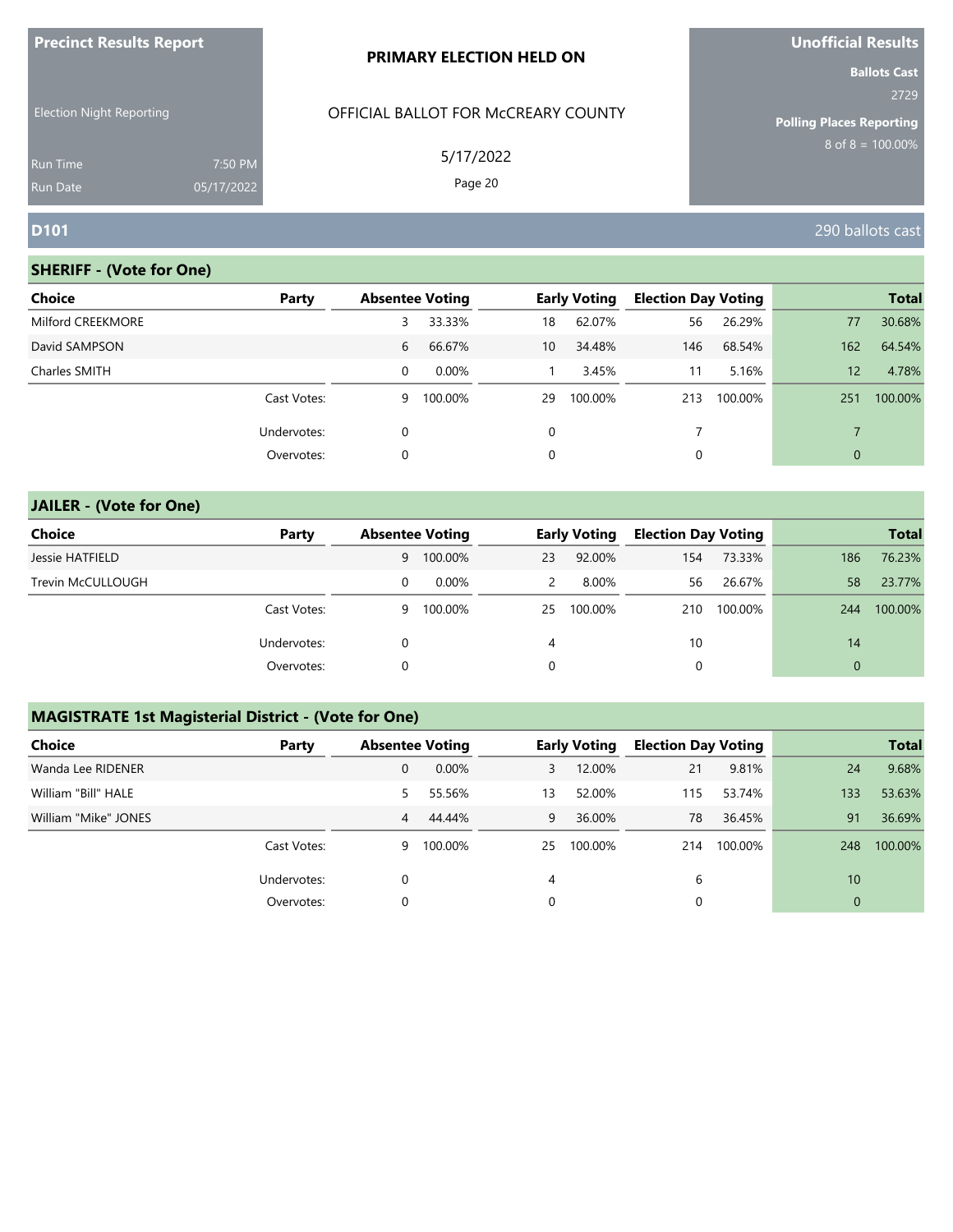| <b>Precinct Results Report</b>     |                       | <b>PRIMARY ELECTION HELD ON</b>     | <b>Unofficial Results</b>                                      |
|------------------------------------|-----------------------|-------------------------------------|----------------------------------------------------------------|
| <b>Election Night Reporting</b>    |                       | OFFICIAL BALLOT FOR MCCREARY COUNTY | <b>Ballots Cast</b><br>2729<br><b>Polling Places Reporting</b> |
| <b>Run Time</b><br><b>Run Date</b> | 7:50 PM<br>05/17/2022 | 5/17/2022<br>Page 21                | $8 \text{ of } 8 = 100.00\%$                                   |
| <b>D101</b>                        |                       |                                     | 290 ballots cast                                               |

# **CONSTABLE 1st Magisterial District - (Vote for One)**

| <b>Choice</b>         | Party            |                       | <b>Absentee Voting</b> |                | <b>Early Voting</b> | <b>Election Day Voting</b> |         |                   | <b>Total</b> |
|-----------------------|------------------|-----------------------|------------------------|----------------|---------------------|----------------------------|---------|-------------------|--------------|
| Darrell HANSFORD      |                  | 6                     | 66.67%                 | 14             | 51.85%              | 102                        | 47.00%  | 122               | 48.22%       |
| <b>Willie ROLLINS</b> |                  | $\mathbf{0}$          | 0.00%                  | $\overline{0}$ | 0.00%               | 12                         | 5.53%   | $12 \overline{ }$ | 4.74%        |
| Jonathan TAYLOR       | $\mathbf 0$      |                       | 0.00%                  | $\mathbf 0$    | 0.00%               | 11                         | 5.07%   | 11                | 4.35%        |
| Craig JONES           |                  |                       | 11.11%                 | 8              | 29.63%              | 28                         | 12.90%  | 37                | 14.62%       |
| <b>Bill HAYES</b>     |                  | $\mathbf{2}^{\prime}$ | 22.22%                 | 5              | 18.52%              | 64                         | 29.49%  | 71                | 28.06%       |
|                       | Cast Votes:      | 9                     | 100.00%                | 27             | 100.00%             | 217                        | 100.00% | 253               | 100.00%      |
|                       | Undervotes:<br>0 |                       |                        | $\mathfrak{p}$ |                     | 3                          |         | 5                 |              |
|                       | 0<br>Overvotes:  |                       |                        | 0              |                     | 0                          |         | $\mathbf 0$       |              |

| <b>Choice</b>             | Party       | <b>Absentee Voting</b> |         |                | <b>Early Voting</b> | <b>Election Day Voting</b> |         |                | <b>Total</b> |
|---------------------------|-------------|------------------------|---------|----------------|---------------------|----------------------------|---------|----------------|--------------|
| Joshua Wesley BLANTON SR. |             | 0                      | 0.00%   | $\mathbf{0}$   | 0.00%               | $\overline{4}$             | 16.00%  | $\overline{4}$ | 12.50%       |
| Charles BOOKER            |             | 0                      | 0.00%   | $\overline{4}$ | 66.67%              | 17                         | 68.00%  | 21             | 65.63%       |
| Ruth GAO                  |             |                        | 100.00% | $\overline{2}$ | 33.33%              | $\Omega$                   | 0.00%   | 3              | 9.38%        |
| John MERRILL              |             | 0                      | 0.00%   | $\overline{0}$ | $0.00\%$            | 4                          | 16.00%  | $\overline{4}$ | 12.50%       |
|                           | Cast Votes: |                        | 100.00% | 6              | 100.00%             | 25                         | 100.00% | 32             | 100.00%      |
|                           | Undervotes: | $\Omega$               |         | 0              |                     |                            |         | $\overline{0}$ |              |
|                           | Overvotes:  | 0                      |         | 0              |                     |                            |         | 0              |              |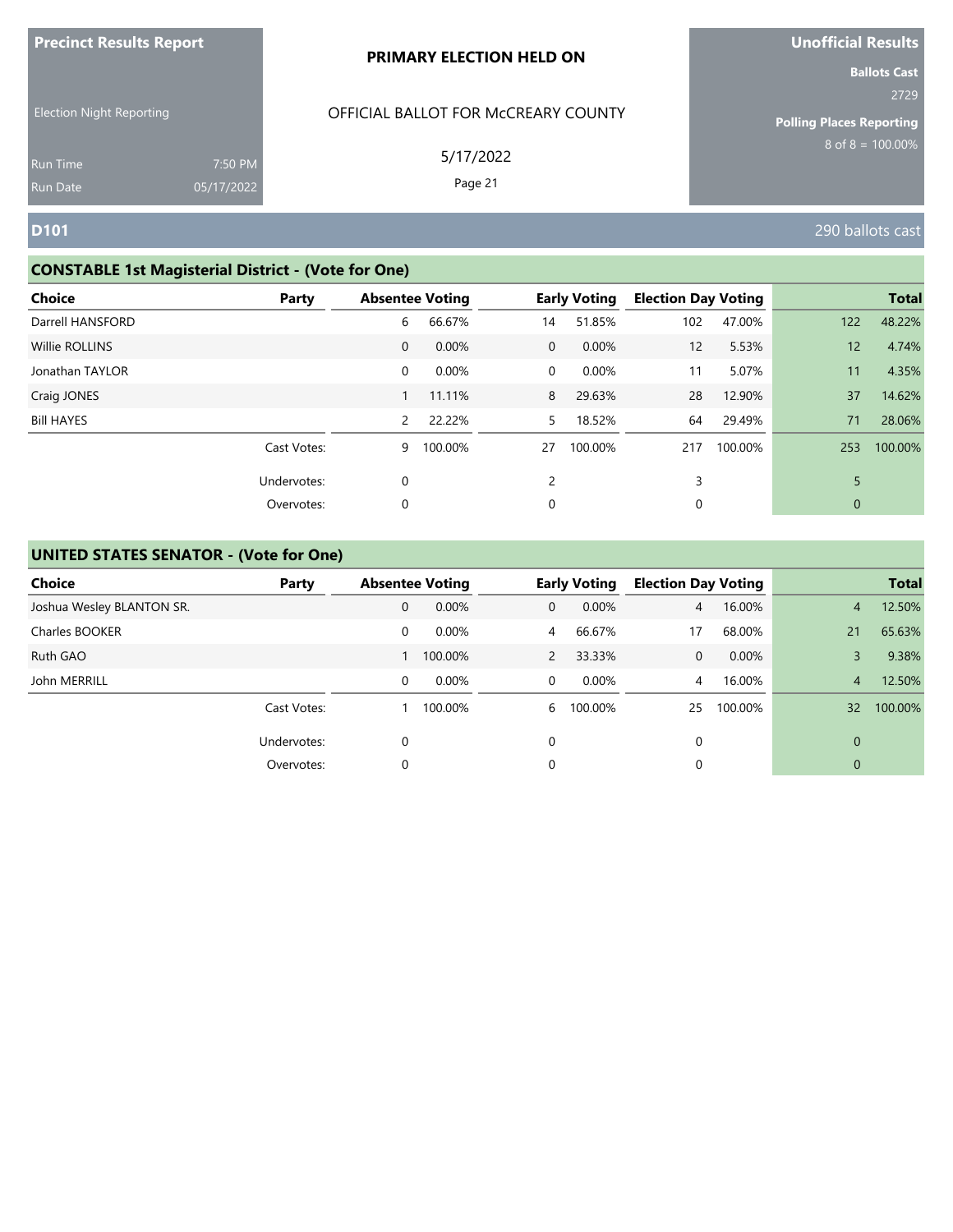| <b>Precinct Results Report</b> |  |  |
|--------------------------------|--|--|
|--------------------------------|--|--|

Election Night Reporting

## OFFICIAL BALLOT FOR McCREARY COUNTY

5/17/2022

Page 22

# **Unofficial Results**

**Ballots Cast** 2729

**Polling Places Reporting**  $8$  of  $8 = 100.00\%$ 

Run Time Run Date

#### **UNITED STATES SENATOR - (Vote for One)**

7:50 PM 05/17/2022

| <b>Choice</b><br>Party    |                | <b>Absentee Voting</b> |                | <b>Early Voting</b> | <b>Election Day Voting</b> |         |                | <b>Total</b> |
|---------------------------|----------------|------------------------|----------------|---------------------|----------------------------|---------|----------------|--------------|
| John SCHIESS              | $\mathbf{0}$   | 0.00%                  | $\overline{0}$ | 0.00%               | 0                          | 0.00%   | $\overline{0}$ | 0.00%        |
| Tami L. STAINFIELD        | $\mathbf 0$    | 0.00%                  | $\overline{0}$ | 0.00%               | 3                          | 3.80%   | 3              | 3.33%        |
| Arnold BLANKENSHIP        | 0              | 0.00%                  |                | 11.11%              |                            | 1.27%   | $\overline{2}$ | 2.22%        |
| Valerie "Dr Val" FREDRICK | $\mathbf 0$    | 0.00%                  | $\overline{0}$ | 0.00%               | 3                          | 3.80%   | 3              | 3.33%        |
| Paul V. HAMILTON          | $\mathbf 0$    | 0.00%                  | $\overline{0}$ | 0.00%               |                            | 1.27%   |                | 1.11%        |
| Rand PAUL                 | $\overline{2}$ | 100.00%                | 8              | 88.89%              | 71                         | 89.87%  | 81             | 90.00%       |
| Cast Votes:               | 2              | 100.00%                | 9              | 100.00%             | 79                         | 100.00% | 90             | 100.00%      |
| Undervotes:               | 0              |                        |                |                     | 4                          |         | 5              |              |
| Overvotes:                | 0              |                        | 0              |                     | 0                          |         | $\mathbf{0}$   |              |

### **UNITED STATES REPRESENTATIVE in CONGRESS 5th Congressional District - (Vote for One)**

| <b>Choice</b>                    | Party       |              | <b>Absentee Voting</b> |               | <b>Early Voting</b> | <b>Election Day Voting</b> |         |                | <b>Total</b> |
|----------------------------------|-------------|--------------|------------------------|---------------|---------------------|----------------------------|---------|----------------|--------------|
| Harold "Hal" ROGERS              |             |              | 50.00%                 |               | 77.78%              | 75                         | 96.15%  | 83             | 93.26%       |
| Jeannette ANDREWS                |             | 0            | 0.00%                  | $\mathcal{P}$ | 22.22%              |                            | 2.56%   | 4              | 4.49%        |
| <b>Brandon Russell MONHOLLEN</b> |             | $\mathbf{0}$ | $0.00\%$               | $\Omega$      | $0.00\%$            | 0                          | 0.00%   | $\overline{0}$ | 0.00%        |
| Gerardo SERRANO                  |             | 0            | 0.00%                  | $\Omega$      | 0.00%               |                            | 1.28%   |                | 1.12%        |
| Rich VAN DAM                     |             |              | 50.00%                 | $\Omega$      | 0.00%               | 0                          | 0.00%   |                | 1.12%        |
|                                  | Cast Votes: |              | 2 100.00%              | 9             | 100.00%             | 78                         | 100.00% | 89             | 100.00%      |
|                                  | Undervotes: | 0            |                        |               |                     | 5                          |         | 6              |              |
|                                  | Overvotes:  | 0            |                        | 0             |                     | 0                          |         | $\mathbf{0}$   |              |

#### **STATE REPRESENTATIVE 52nd Representative District - (Vote for One)**

| <b>Choice</b>    | Party       | <b>Absentee Voting</b> |         |          | <b>Early Voting</b> | <b>Election Day Voting</b> |         |              | <b>Total</b> |
|------------------|-------------|------------------------|---------|----------|---------------------|----------------------------|---------|--------------|--------------|
| Ken UPCHURCH     |             |                        | 100.00% |          | 10.00%              | 20                         | 24.39%  | 23           | 24.47%       |
| Othel Wayne KING |             | 0                      | 0.00%   | 9        | 90.00%              | 62                         | 75.61%  | 71           | 75.53%       |
|                  | Cast Votes: | 2                      | 100.00% | 10       | 100.00%             | 82                         | 100.00% | 94           | 100.00%      |
|                  | Undervotes: |                        |         | 0        |                     |                            |         |              |              |
|                  | Overvotes:  | 0                      |         | $\Omega$ |                     | 0                          |         | $\mathbf{0}$ |              |

**D103** 101 ballots cast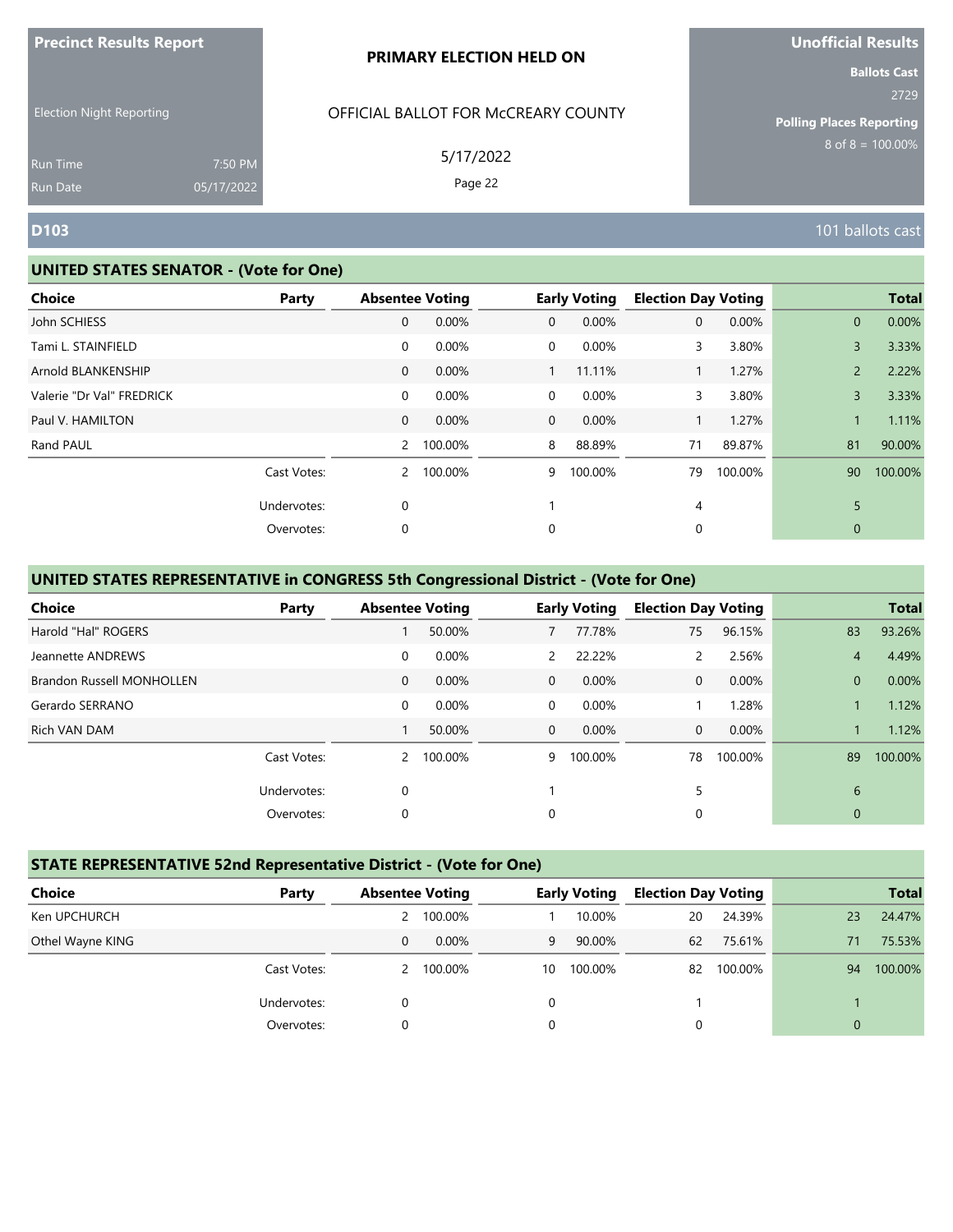| <b>Precinct Results Report</b>                                        |                       | <b>PRIMARY ELECTION HELD ON</b>                             | Unofficial Results                                                                      |
|-----------------------------------------------------------------------|-----------------------|-------------------------------------------------------------|-----------------------------------------------------------------------------------------|
| <b>Election Night Reporting</b><br><b>Run Time</b><br><b>Run Date</b> | 7:50 PM<br>05/17/2022 | OFFICIAL BALLOT FOR McCREARY COUNTY<br>5/17/2022<br>Page 23 | <b>Ballots Cast</b><br>2729<br><b>Polling Places Reporting</b><br>$8$ of $8 = 100.00\%$ |
| <b>D103</b>                                                           |                       |                                                             | 101 ballots cast                                                                        |

| <b>Choice</b>     | Party       |   | <b>Absentee Voting</b> |                | <b>Early Voting</b> | <b>Election Day Voting</b> |         |              | <b>Total</b> |
|-------------------|-------------|---|------------------------|----------------|---------------------|----------------------------|---------|--------------|--------------|
| Milford CREEKMORE |             | 2 | 100.00%                |                | 77.78%              | 24                         | 32.88%  | 33           | 39.29%       |
| David SAMPSON     |             | 0 | $0.00\%$               | $\mathcal{P}$  | 22.22%              | 44                         | 60.27%  | 46           | 54.76%       |
| Charles SMITH     |             | 0 | $0.00\%$               | $\overline{0}$ | $0.00\%$            | 5.                         | 6.85%   |              | 5.95%        |
|                   | Cast Votes: | 2 | 100.00%                | 9              | 100.00%             | 73                         | 100.00% | 84           | 100.00%      |
|                   | Undervotes: | 0 |                        |                |                     | 10                         |         | 11           |              |
|                   | Overvotes:  | 0 |                        | 0              |                     | 0                          |         | $\mathbf{0}$ |              |
|                   |             |   |                        |                |                     |                            |         |              |              |

| <b>JAILER - (Vote for One)</b> |             |              |                        |   |                     |                            |         |              |              |
|--------------------------------|-------------|--------------|------------------------|---|---------------------|----------------------------|---------|--------------|--------------|
| <b>Choice</b>                  | Party       |              | <b>Absentee Voting</b> |   | <b>Early Voting</b> | <b>Election Day Voting</b> |         |              | <b>Total</b> |
| Jessie HATFIELD                |             | $\mathbf{2}$ | 100.00%                | 3 | 37.50%              | 66                         | 84.62%  | 71           | 80.68%       |
| Trevin McCULLOUGH              |             | 0            | $0.00\%$               | 5 | 62.50%              | 12                         | 15.38%  | 17           | 19.32%       |
|                                | Cast Votes: | 2            | 100.00%                | 8 | 100.00%             | 78                         | 100.00% | 88           | 100.00%      |
|                                | Undervotes: | 0            |                        |   |                     | 5                          |         |              |              |
|                                | Overvotes:  | 0            |                        | 0 |                     | 0                          |         | $\mathbf{0}$ |              |

# **MAGISTRATE 1st Magisterial District - (Vote for One)**

| <b>Choice</b>        | Party       | <b>Absentee Voting</b> |           |    | <b>Early Voting</b> | <b>Election Day Voting</b> |         |              | <b>Total</b> |
|----------------------|-------------|------------------------|-----------|----|---------------------|----------------------------|---------|--------------|--------------|
| Wanda Lee RIDENER    |             | 0                      | 0.00%     |    | 10.00%              | 10                         | 12.20%  | 11           | 11.70%       |
| William "Bill" HALE  |             |                        | 50.00%    | 6  | 60.00%              | 50                         | 60.98%  | 57           | 60.64%       |
| William "Mike" JONES |             |                        | 50.00%    | 3  | 30.00%              | 22                         | 26.83%  | 26           | 27.66%       |
|                      | Cast Votes: |                        | 2 100.00% | 10 | 100.00%             | 82                         | 100.00% | 94           | 100.00%      |
|                      | Undervotes: | 0                      |           | 0  |                     |                            |         |              |              |
|                      | Overvotes:  | 0                      |           | 0  |                     | 0                          |         | $\mathbf{0}$ |              |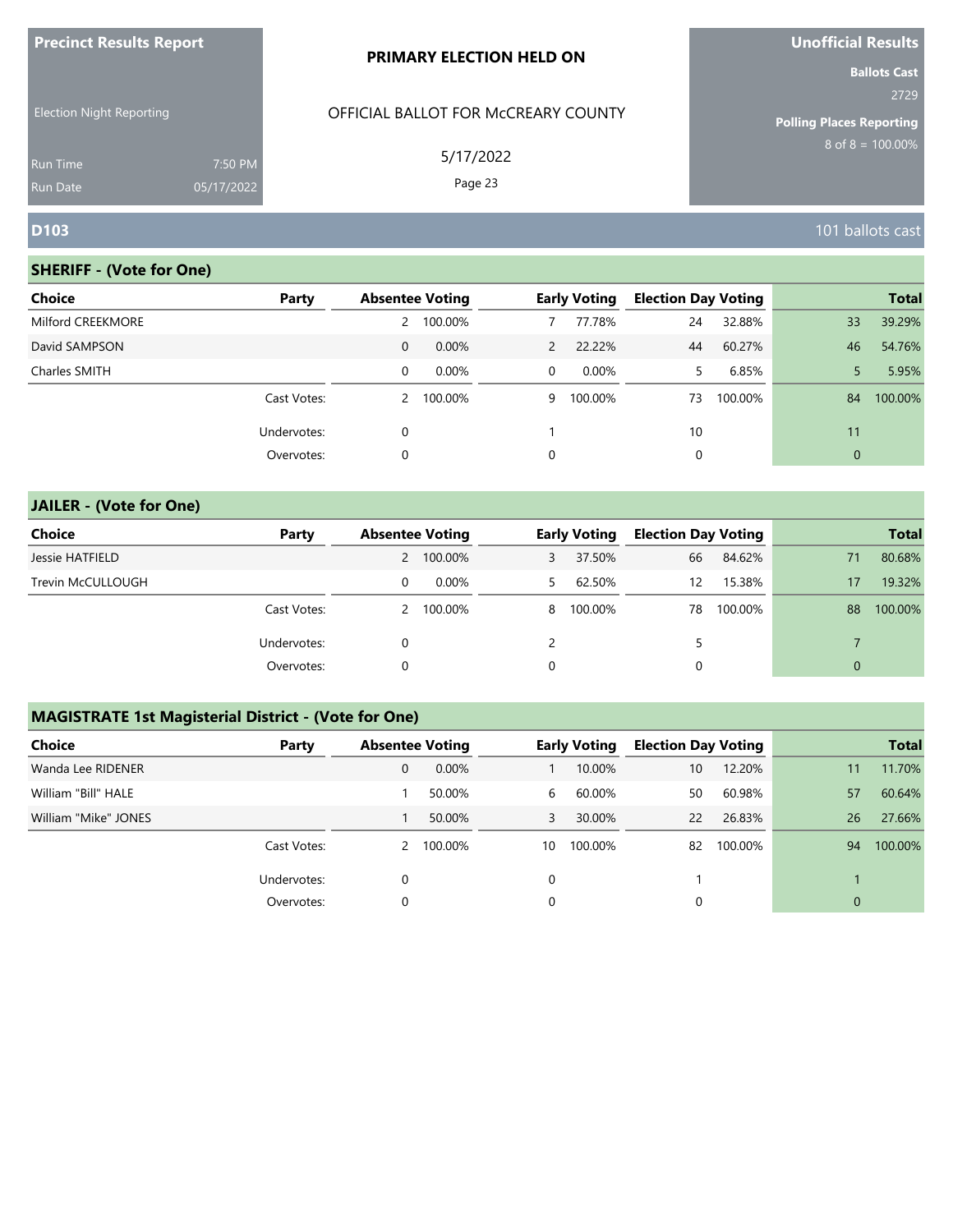| <b>LIGATION VESULES VENALE</b> |            | <b>PRIMARY ELECTION HELD ON</b>     | <b>UNUMBER RESULS</b>                                    |
|--------------------------------|------------|-------------------------------------|----------------------------------------------------------|
|                                |            |                                     | <b>Ballots Cast</b><br>2729                              |
| Election Night Reporting       |            | OFFICIAL BALLOT FOR McCREARY COUNTY | <b>Polling Places Reporting</b><br>$8$ of $8 = 100.00\%$ |
| Run Time                       | 7:50 PM    | 5/17/2022                           |                                                          |
| Run Date                       | 05/17/2022 | Page 24                             |                                                          |
| D103                           |            |                                     | 101 ballots cast                                         |

**Unofficial Results**

# **CONSTABLE 1st Magisterial District - (Vote for One)**

**Precinct Results Report**

| <b>Choice</b><br>Party |              | <b>Absentee Voting</b> |                | <b>Early Voting</b> | <b>Election Day Voting</b> |         |                | <b>Total</b> |
|------------------------|--------------|------------------------|----------------|---------------------|----------------------------|---------|----------------|--------------|
| Darrell HANSFORD       | 2            | 100.00%                | $\mathbf{2}$   | 20.00%              | 46                         | 56.79%  | 50             | 53.76%       |
| <b>Willie ROLLINS</b>  | 0            | 0.00%                  | $\overline{0}$ | 0.00%               | 3                          | 3.70%   | 3              | 3.23%        |
| Jonathan TAYLOR        | $\mathbf 0$  | 0.00%                  |                | 10.00%              | $\overline{4}$             | 4.94%   | 5              | 5.38%        |
| Craig JONES            | $\mathbf{0}$ | 0.00%                  | $\overline{2}$ | 20.00%              | 6                          | 7.41%   | 8              | 8.60%        |
| <b>Bill HAYES</b>      | 0            | 0.00%                  | 5.             | 50.00%              | 22                         | 27.16%  | 27             | 29.03%       |
| Cast Votes:            |              | 2 100.00%              | 10             | 100.00%             | 81                         | 100.00% | 93             | 100.00%      |
| Undervotes:            | 0            |                        | 0              |                     | 2                          |         | $\overline{2}$ |              |
| Overvotes:             | 0            |                        | 0              |                     | 0                          |         | 0              |              |

| <b>Choice</b>             | Party       | <b>Absentee Voting</b> |       |              | <b>Early Voting</b> | <b>Election Day Voting</b> |         |          | <b>Total</b> |
|---------------------------|-------------|------------------------|-------|--------------|---------------------|----------------------------|---------|----------|--------------|
| Joshua Wesley BLANTON SR. |             | 0                      | 0.00% | $\mathbf{0}$ | 0.00%               | $\overline{2}$             | 33.33%  |          | 33.33%       |
| Charles BOOKER            |             | 0                      | 0.00% | $\Omega$     | 0.00%               | $\mathcal{P}$              | 33.33%  |          | 33.33%       |
| Ruth GAO                  |             | 0                      | 0.00% | $\mathbf{0}$ | $0.00\%$            | $\mathcal{P}$              | 33.33%  |          | 33.33%       |
| John MERRILL              |             | 0                      | 0.00% | $\mathbf 0$  | $0.00\%$            | $\Omega$                   | 0.00%   | $\Omega$ | 0.00%        |
|                           | Cast Votes: | 0                      | 0.00% | 0            | $0.00\%$            | 6                          | 100.00% | 6        | 100.00%      |
|                           | Undervotes: | 0                      |       | $\Omega$     |                     | 0                          |         | $\Omega$ |              |
|                           | Overvotes:  | 0                      |       | 0            |                     |                            |         | 0        |              |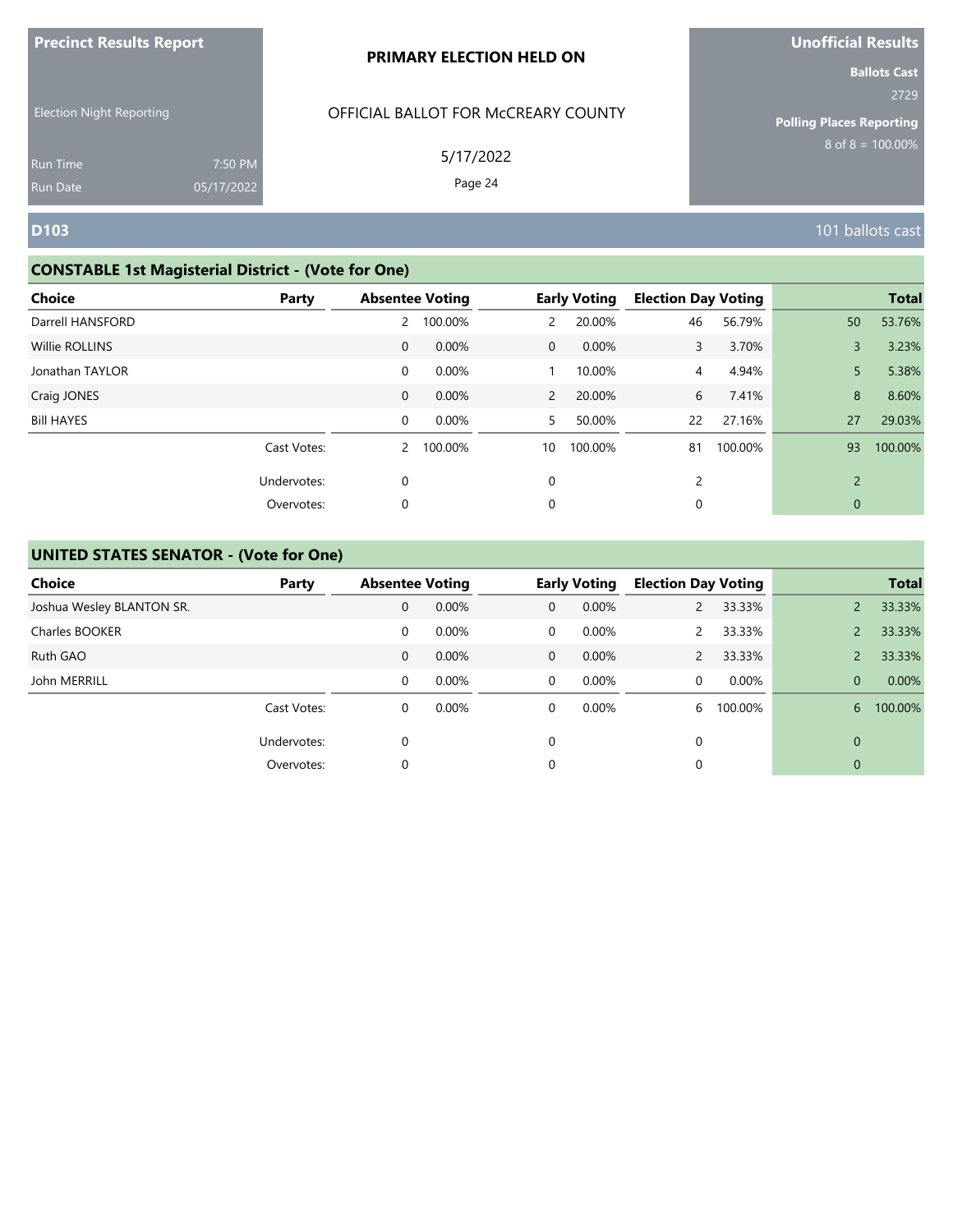| <b>Precinct Results Report</b> |  |  |
|--------------------------------|--|--|
|--------------------------------|--|--|

Election Night Reporting

## OFFICIAL BALLOT FOR McCREARY COUNTY

5/17/2022

Page 25

# **Unofficial Results**

**Ballots Cast** 2729

**Polling Places Reporting**  $8$  of  $8 = 100.00\%$ 

Run Time Run Date

#### **UNITED STATES SENATOR - (Vote for One)**

7:50 PM 05/17/2022

| <b>Choice</b>             | Party       | <b>Absentee Voting</b> |         |                | <b>Early Voting</b> | <b>Election Day Voting</b> |         |              | <b>Total</b> |
|---------------------------|-------------|------------------------|---------|----------------|---------------------|----------------------------|---------|--------------|--------------|
| John SCHIESS              |             |                        | 20.00%  | 0              | 0.00%               |                            | 1.25%   | $2^{\circ}$  | 2.13%        |
| Tami L. STAINFIELD        |             | 0                      | 0.00%   | 0              | 0.00%               | 0                          | 0.00%   | $\mathbf{0}$ | 0.00%        |
| Arnold BLANKENSHIP        |             | $\mathbf{0}$           | 0.00%   |                | 11.11%              | $\overline{2}$             | 2.50%   | 3            | 3.19%        |
| Valerie "Dr Val" FREDRICK |             | 0                      | 0.00%   |                | 11.11%              | 4                          | 5.00%   | 5            | 5.32%        |
| Paul V. HAMILTON          |             | $\mathbf{0}$           | 0.00%   | $\overline{0}$ | 0.00%               | 3                          | 3.75%   | 3            | 3.19%        |
| Rand PAUL                 |             | 4                      | 80.00%  |                | 77.78%              | 70                         | 87.50%  | 81           | 86.17%       |
|                           | Cast Votes: | 5                      | 100.00% | 9              | 100.00%             | 80                         | 100.00% | 94           | 100.00%      |
|                           | Undervotes: |                        |         | $\mathbf 0$    |                     | 7                          |         | 8            |              |
|                           | Overvotes:  | 0                      |         | $\Omega$       |                     | 0                          |         | $\mathbf 0$  |              |

### **UNITED STATES REPRESENTATIVE in CONGRESS 5th Congressional District - (Vote for One)**

| Choice                           | Party       |              | <b>Absentee Voting</b> |          | <b>Early Voting</b> | <b>Election Day Voting</b> |         |                | <b>Total</b> |
|----------------------------------|-------------|--------------|------------------------|----------|---------------------|----------------------------|---------|----------------|--------------|
| Harold "Hal" ROGERS              |             | 6            | 100.00%                | 6        | 75.00%              | 69                         | 80.23%  | 81             | 81.00%       |
| Jeannette ANDREWS                |             | 0            | 0.00%                  |          | 12.50%              | 3                          | 3.49%   | 4              | 4.00%        |
| <b>Brandon Russell MONHOLLEN</b> |             | $\mathbf{0}$ | $0.00\%$               | $\Omega$ | $0.00\%$            | 4                          | 4.65%   | 4              | 4.00%        |
| Gerardo SERRANO                  |             | 0            | 0.00%                  |          | 12.50%              | 6                          | 6.98%   |                | 7.00%        |
| Rich VAN DAM                     |             | $\mathbf{0}$ | 0.00%                  | $\Omega$ | 0.00%               | 4                          | 4.65%   | $\overline{4}$ | 4.00%        |
|                                  | Cast Votes: | 6            | 100.00%                | 8        | 100.00%             | 86                         | 100.00% | 100            | 100.00%      |
|                                  | Undervotes: | 0            |                        |          |                     |                            |         | $\overline{2}$ |              |
|                                  | Overvotes:  | 0            |                        | 0        |                     | 0                          |         | $\mathbf{0}$   |              |

#### **STATE REPRESENTATIVE 52nd Representative District - (Vote for One)**

| <b>Choice</b><br>Party | <b>Absentee Voting</b> |         |   | <b>Early Voting</b> | <b>Election Day Voting</b> |         |              | <b>Total</b> |
|------------------------|------------------------|---------|---|---------------------|----------------------------|---------|--------------|--------------|
| Ken UPCHURCH           |                        | 16.67%  |   | 22.22%              | 37                         | 43.02%  | 40           | 39.60%       |
| Othel Wayne KING       | 5.                     | 83.33%  |   | 77.78%              | 49                         | 56.98%  | 61           | 60.40%       |
| Cast Votes:            | 6                      | 100.00% | 9 | 100.00%             | 86                         | 100.00% | 101          | 100.00%      |
| Undervotes:            | 0                      |         | 0 |                     |                            |         |              |              |
| Overvotes:             | 0                      |         | 0 |                     | 0                          |         | $\mathbf{0}$ |              |

**D104** 112 ballots cast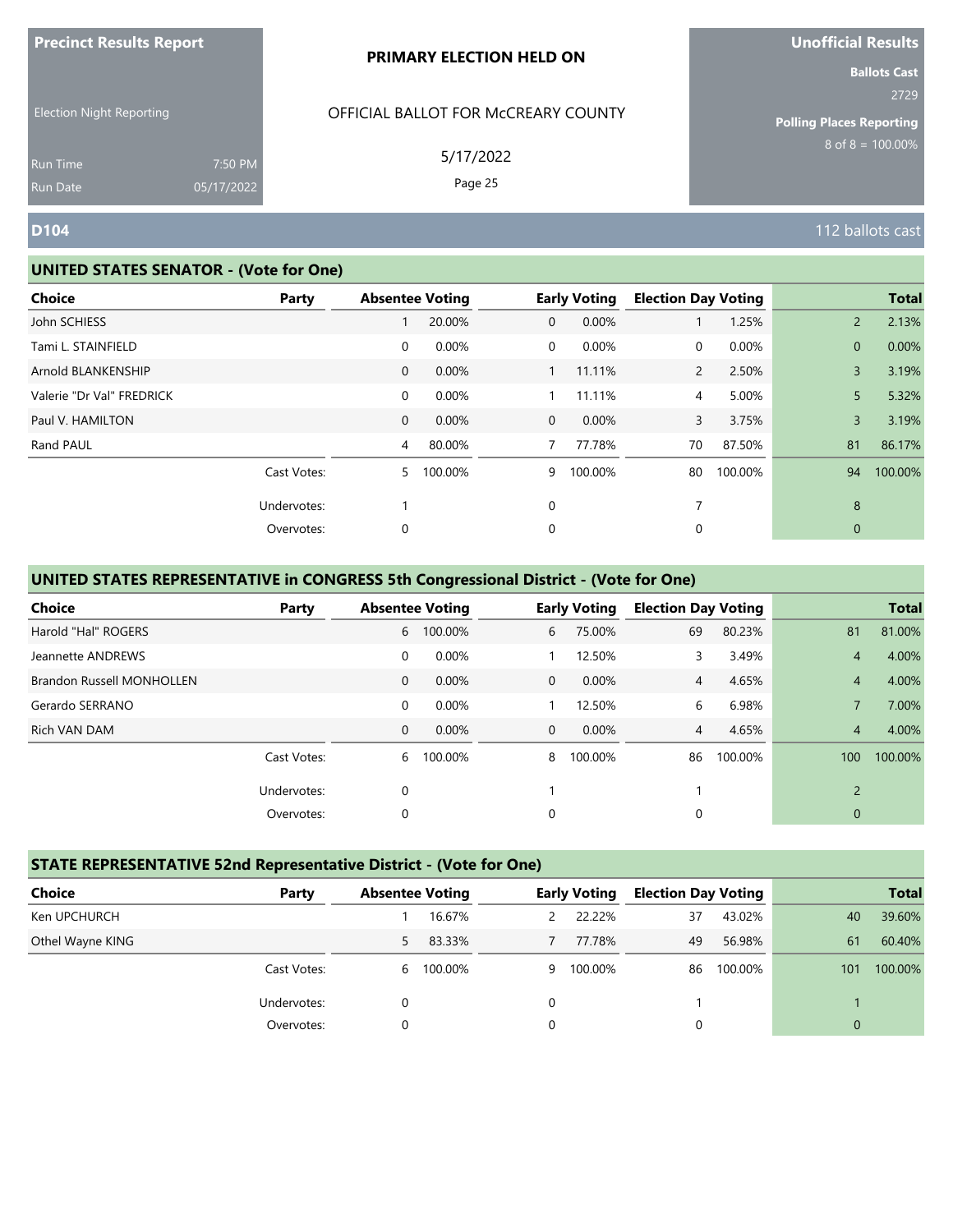| <b>Precinct Results Report</b>                                        |                       | <b>PRIMARY ELECTION HELD ON</b>                             | <b>Unofficial Results</b><br><b>Ballots Cast</b>                        |
|-----------------------------------------------------------------------|-----------------------|-------------------------------------------------------------|-------------------------------------------------------------------------|
| <b>Election Night Reporting</b><br><b>Run Time</b><br><b>Run Date</b> | 7:50 PM<br>05/17/2022 | OFFICIAL BALLOT FOR MCCREARY COUNTY<br>5/17/2022<br>Page 26 | 2729<br><b>Polling Places Reporting</b><br>$8 \text{ of } 8 = 100.00\%$ |
| <b>D104</b>                                                           |                       |                                                             | 112 ballots cast                                                        |

# **SHERIFF - (Vote for One)**

| <b>Choice</b>     | Party       | <b>Absentee Voting</b> |         |   | <b>Early Voting</b> | <b>Election Day Voting</b> |         |              | <b>Total</b> |
|-------------------|-------------|------------------------|---------|---|---------------------|----------------------------|---------|--------------|--------------|
| Milford CREEKMORE |             |                        | 33.33%  |   | 77.78%              | 30                         | 38.46%  | 39           | 41.94%       |
| David SAMPSON     |             | 4                      | 66.67%  |   | 11.11%              | 42                         | 53.85%  | 47           | 50.54%       |
| Charles SMITH     |             | $\Omega$               | 0.00%   |   | 11.11%              | 6                          | 7.69%   |              | 7.53%        |
|                   | Cast Votes: | 6                      | 100.00% | 9 | 100.00%             | 78                         | 100.00% | 93           | 100.00%      |
|                   | Undervotes: | $\Omega$               |         |   |                     | 9                          |         | 9            |              |
|                   | Overvotes:  | 0                      |         |   |                     | 0                          |         | $\mathbf{0}$ |              |
|                   |             |                        |         |   |                     |                            |         |              |              |

| <b>JAILER - (Vote for One)</b> |             |   |                        |          |                     |                            |         |              |              |
|--------------------------------|-------------|---|------------------------|----------|---------------------|----------------------------|---------|--------------|--------------|
| <b>Choice</b>                  | Party       |   | <b>Absentee Voting</b> |          | <b>Early Voting</b> | <b>Election Day Voting</b> |         |              | <b>Total</b> |
| Jessie HATFIELD                |             |   | 5 100.00%              | 9        | 100.00%             | 56                         | 68.29%  | 70           | 72.92%       |
| Trevin McCULLOUGH              |             | 0 | 0.00%                  | $\Omega$ | $0.00\%$            | 26                         | 31.71%  | 26           | 27.08%       |
|                                | Cast Votes: |   | 5 100.00%              | 9        | 100.00%             | 82                         | 100.00% | 96           | 100.00%      |
|                                | Undervotes: |   |                        | 0        |                     |                            |         | 6            |              |
|                                | Overvotes:  | 0 |                        | 0        |                     | 0                          |         | $\mathbf{0}$ |              |

# **MAGISTRATE 1st Magisterial District - (Vote for One)**

| <b>Choice</b>        | Party       |    | <b>Absentee Voting</b> |    | <b>Early Voting</b> | <b>Election Day Voting</b> |         |              | <b>Total</b> |
|----------------------|-------------|----|------------------------|----|---------------------|----------------------------|---------|--------------|--------------|
| Wanda Lee RIDENER    |             | 0  | $0.00\%$               |    | 11.11%              | 4                          | 4.88%   | 5.           | 5.15%        |
| William "Bill" HALE  |             | 5. | 83.33%                 | 3  | 33.33%              | 46                         | 56.10%  | 54           | 55.67%       |
| William "Mike" JONES |             |    | 16.67%                 | 5. | 55.56%              | 32                         | 39.02%  | 38           | 39.18%       |
|                      | Cast Votes: |    | 6 100.00%              | 9  | 100.00%             | 82                         | 100.00% | 97           | 100.00%      |
|                      | Undervotes: | 0  |                        | 0  |                     |                            |         |              |              |
|                      | Overvotes:  | 0  |                        | 0  |                     | 0                          |         | $\mathbf{0}$ |              |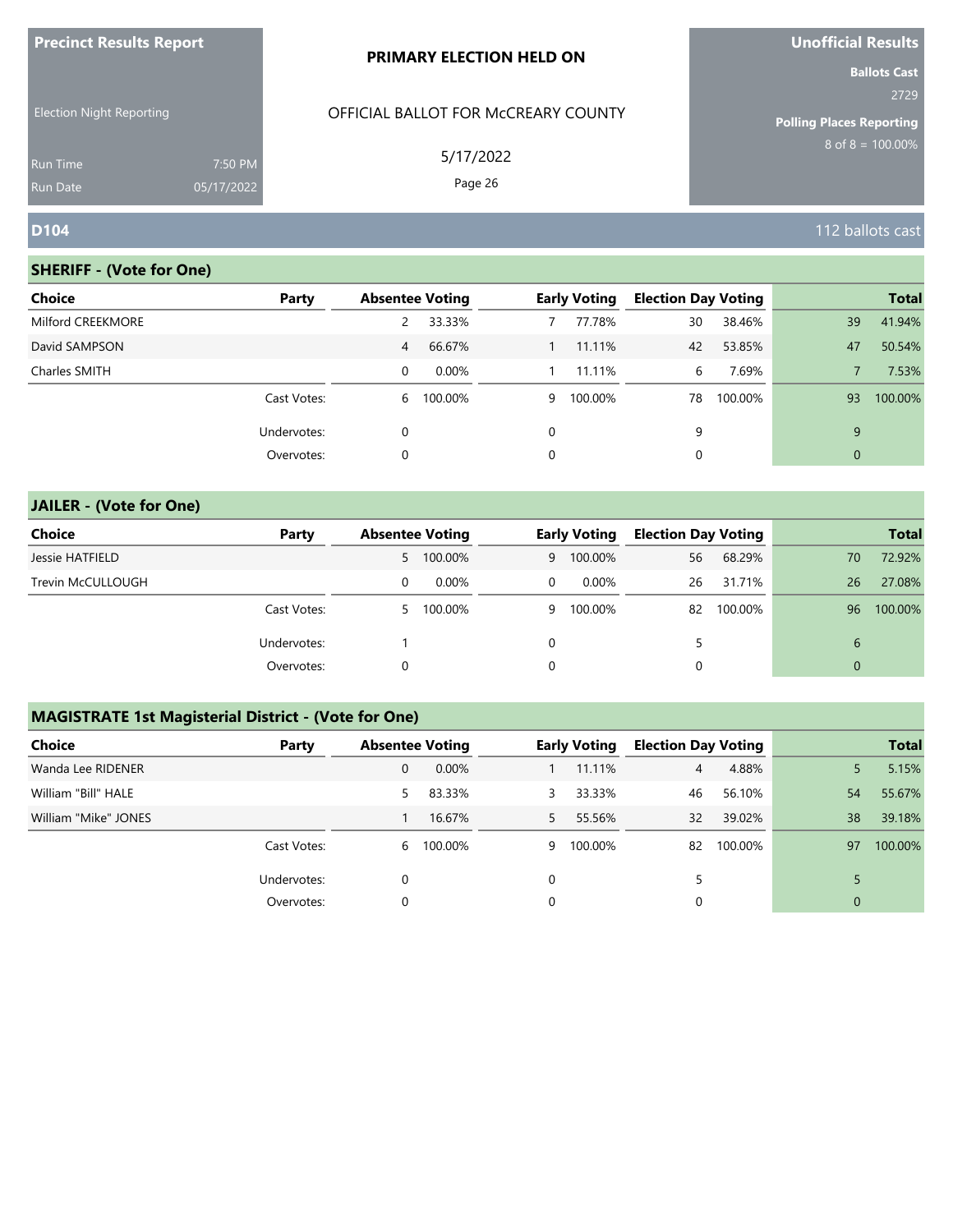| <b>Precinct Results Report</b>  |            | PRIMARY ELECTION HELD ON            | <b>Unofficial Results</b>                                                                      |  |  |
|---------------------------------|------------|-------------------------------------|------------------------------------------------------------------------------------------------|--|--|
| <b>Election Night Reporting</b> |            | OFFICIAL BALLOT FOR MCCREARY COUNTY | <b>Ballots Cast</b><br>2729<br><b>Polling Places Reporting</b><br>$8 \text{ of } 8 = 100.00\%$ |  |  |
| <b>Run Time</b>                 | 7:50 PM    | 5/17/2022                           |                                                                                                |  |  |
| <b>Run Date</b>                 | 05/17/2022 | Page 27                             |                                                                                                |  |  |
| <b>D104</b>                     |            |                                     | 112 ballots cast                                                                               |  |  |

# **CONSTABLE 1st Magisterial District - (Vote for One)**

| Choice<br>Party   | <b>Absentee Voting</b> |         |                | <b>Early Voting</b> | <b>Election Day Voting</b> |         |                | <b>Total</b> |
|-------------------|------------------------|---------|----------------|---------------------|----------------------------|---------|----------------|--------------|
| Darrell HANSFORD  | 2                      | 33.33%  | 8              | 88.89%              | 32                         | 38.55%  | 42             | 42.86%       |
| Willie ROLLINS    | $\mathbf{0}$           | 0.00%   | $\overline{0}$ | 0.00%               | $\overline{4}$             | 4.82%   | $\overline{4}$ | 4.08%        |
| Jonathan TAYLOR   |                        | 16.67%  |                | 11.11%              | 14                         | 16.87%  | 16             | 16.33%       |
| Craig JONES       | 3                      | 50.00%  | $\overline{0}$ | $0.00\%$            | 18                         | 21.69%  | 21             | 21.43%       |
| <b>Bill HAYES</b> | $\mathbf 0$            | 0.00%   | $\overline{0}$ | 0.00%               | 15                         | 18.07%  | 15             | 15.31%       |
| Cast Votes:       | 6                      | 100.00% | 9              | 100.00%             | 83                         | 100.00% | 98             | 100.00%      |
| Undervotes:       | 0                      |         | $\Omega$       |                     | 3                          |         | 3              |              |
| Overvotes:        | 0                      |         | $\mathbf 0$    |                     |                            |         |                |              |

| <b>Choice</b>             | Party       | <b>Absentee Voting</b> |          |             | <b>Early Voting</b> | <b>Election Day Voting</b> |         |                 | <b>Total</b> |
|---------------------------|-------------|------------------------|----------|-------------|---------------------|----------------------------|---------|-----------------|--------------|
| Joshua Wesley BLANTON SR. |             | $\mathbf{0}$           | 0.00%    | $\mathbf 0$ | 0.00%               |                            | 14.29%  |                 | 10.00%       |
| Charles BOOKER            |             | 3                      | 100.00%  | 0           | 0.00%               | $\mathcal{P}$              | 28.57%  | 5               | 50.00%       |
| Ruth GAO                  |             | $\mathbf{0}$           | 0.00%    | $\mathbf 0$ | 0.00%               | 0                          | 0.00%   | $\overline{0}$  | 0.00%        |
| John MERRILL              |             | $\Omega$               | $0.00\%$ | $\Omega$    | $0.00\%$            | $\overline{4}$             | 57.14%  | 4               | 40.00%       |
|                           | Cast Votes: | 3                      | 100.00%  | $\Omega$    | 0.00%               |                            | 100.00% | 10 <sup>°</sup> | 100.00%      |
|                           | Undervotes: | $\Omega$               |          | $\Omega$    |                     | 0                          |         | $\Omega$        |              |
|                           | Overvotes:  | 0                      |          | 0           |                     | 0                          |         | $\overline{0}$  |              |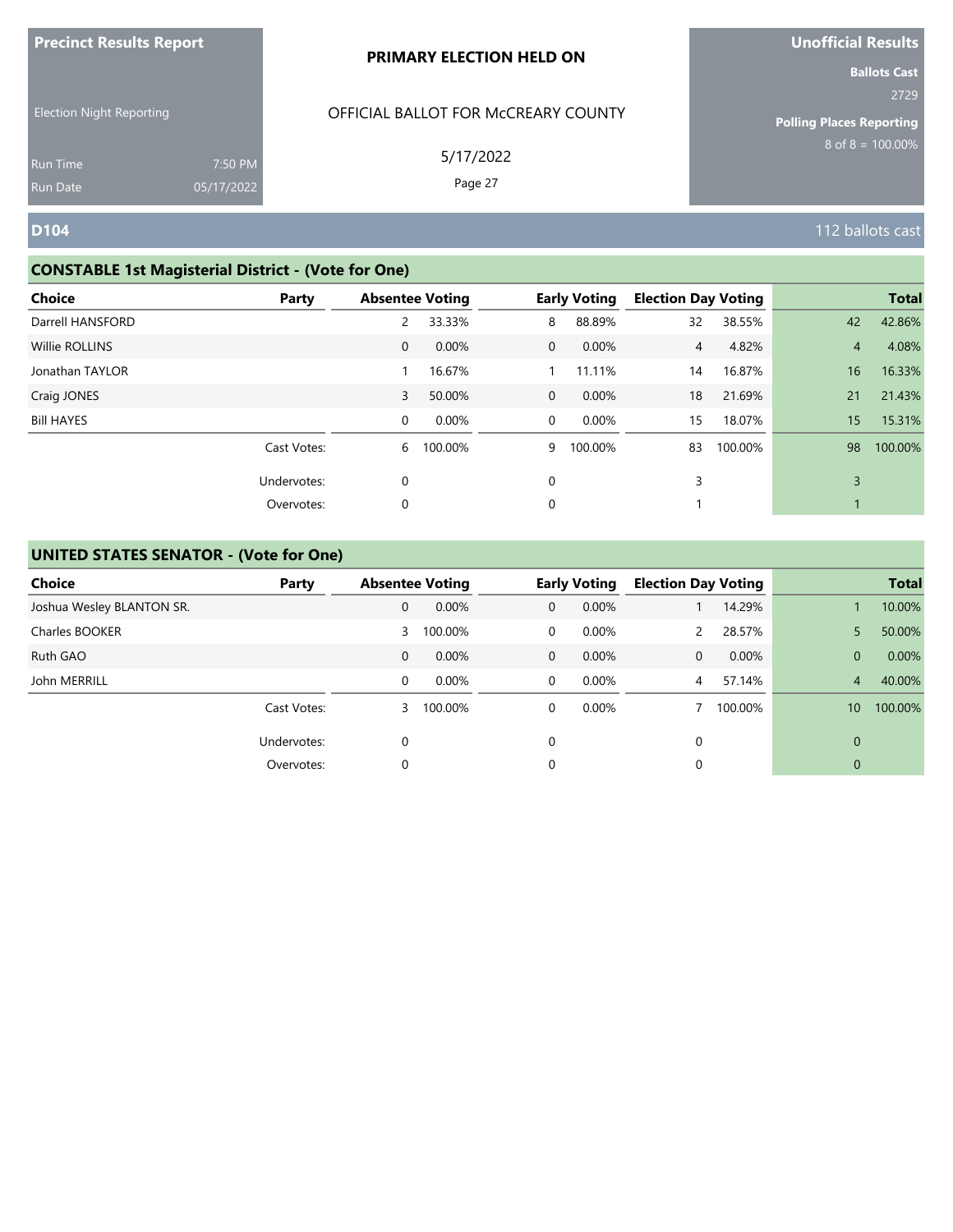| <b>Precinct Results Report</b> |  |  |
|--------------------------------|--|--|
|--------------------------------|--|--|

Election Night Reporting

# OFFICIAL BALLOT FOR McCREARY COUNTY

5/17/2022

Page 28

# **Unofficial Results**

**Ballots Cast** 2729

**Polling Places Reporting**  $8$  of  $8 = 100.00\%$ 

Run Time Run Date

#### **UNITED STATES SENATOR - (Vote for One)**

7:50 PM 05/17/2022

| <b>Absentee Voting</b><br>0.00% |                    | <b>Early Voting</b> | <b>Election Day Voting</b> |         |                | <b>Total</b> |
|---------------------------------|--------------------|---------------------|----------------------------|---------|----------------|--------------|
|                                 |                    |                     |                            |         |                |              |
|                                 |                    | 25.00%              |                            | 1.01%   | $\overline{2}$ | 1.89%        |
| 0.00%                           | $\overline{0}$     | 0.00%               | 0                          | 0.00%   | $\mathbf{0}$   | 0.00%        |
| $0.00\%$                        | $\overline{0}$     | $0.00\%$            | $\overline{4}$             | 4.04%   | $\overline{4}$ | 3.77%        |
| 0.00%                           | $\overline{0}$     | 0.00%               |                            | 7.07%   | $\overline{7}$ | 6.60%        |
| 0.00%                           | $\overline{0}$     | 0.00%               | 6                          | 6.06%   | 6              | 5.66%        |
|                                 | 3                  | 75.00%              | 81                         | 81.82%  | 87             | 82.08%       |
|                                 | $\overline{4}$     | 100.00%             | 99                         | 100.00% | 106            | 100.00%      |
|                                 | $\mathbf 0$        |                     | 25                         |         | 25             |              |
|                                 | 0                  |                     | 0                          |         | $\mathbf{0}$   |              |
|                                 | 100.00%<br>100.00% |                     |                            |         |                |              |

### **UNITED STATES REPRESENTATIVE in CONGRESS 5th Congressional District - (Vote for One)**

| Choice                           | Party       |              | <b>Absentee Voting</b> |              | <b>Early Voting</b> | <b>Election Day Voting</b> |         |                | <b>Total</b> |
|----------------------------------|-------------|--------------|------------------------|--------------|---------------------|----------------------------|---------|----------------|--------------|
| Harold "Hal" ROGERS              |             | $\mathbf{3}$ | 100.00%                |              | 25.00%              | 98                         | 89.91%  | 102            | 87.93%       |
| Jeannette ANDREWS                |             | 0            | 0.00%                  | $\Omega$     | 0.00%               |                            | 0.92%   |                | 0.86%        |
| <b>Brandon Russell MONHOLLEN</b> |             | $\mathbf{0}$ | $0.00\%$               |              | 25.00%              | 5.                         | 4.59%   | 6              | 5.17%        |
| Gerardo SERRANO                  |             | 0            | 0.00%                  | $\mathbf{2}$ | 50.00%              | $\overline{2}$             | 1.83%   | $\overline{4}$ | 3.45%        |
| Rich VAN DAM                     |             | $\mathbf{0}$ | 0.00%                  | $\Omega$     | $0.00\%$            | 3                          | 2.75%   | 3              | 2.59%        |
|                                  | Cast Votes: | 3            | 100.00%                |              | 4 100.00%           | 109                        | 100.00% | 116            | 100.00%      |
|                                  | Undervotes: | 0            |                        | $\Omega$     |                     | 15                         |         | 15             |              |
|                                  | Overvotes:  | 0            |                        | $\Omega$     |                     | 0                          |         | $\mathbf{0}$   |              |

#### **STATE REPRESENTATIVE 52nd Representative District - (Vote for One)**

| <b>Choice</b><br>Party |          | <b>Absentee Voting</b> |                | <b>Early Voting</b> | <b>Election Day Voting</b> |         |          | <b>Total</b> |
|------------------------|----------|------------------------|----------------|---------------------|----------------------------|---------|----------|--------------|
| Ken UPCHURCH           | 0        | 0.00%                  |                | 25.00%              | 42                         | 34.15%  | 43       | 33.08%       |
| Othel Wayne KING       | 3        | 100.00%                | 3              | 75.00%              | 81                         | 65.85%  | 87       | 66.92%       |
| Cast Votes:            | 3.       | 100.00%                | $\overline{4}$ | 100.00%             | 123                        | 100.00% | 130      | 100.00%      |
| Undervotes:            |          |                        | 0              |                     |                            |         |          |              |
| Overvotes:             | $\Omega$ |                        | 0              |                     | 0                          |         | $\Omega$ |              |

**D105** 143 ballots cast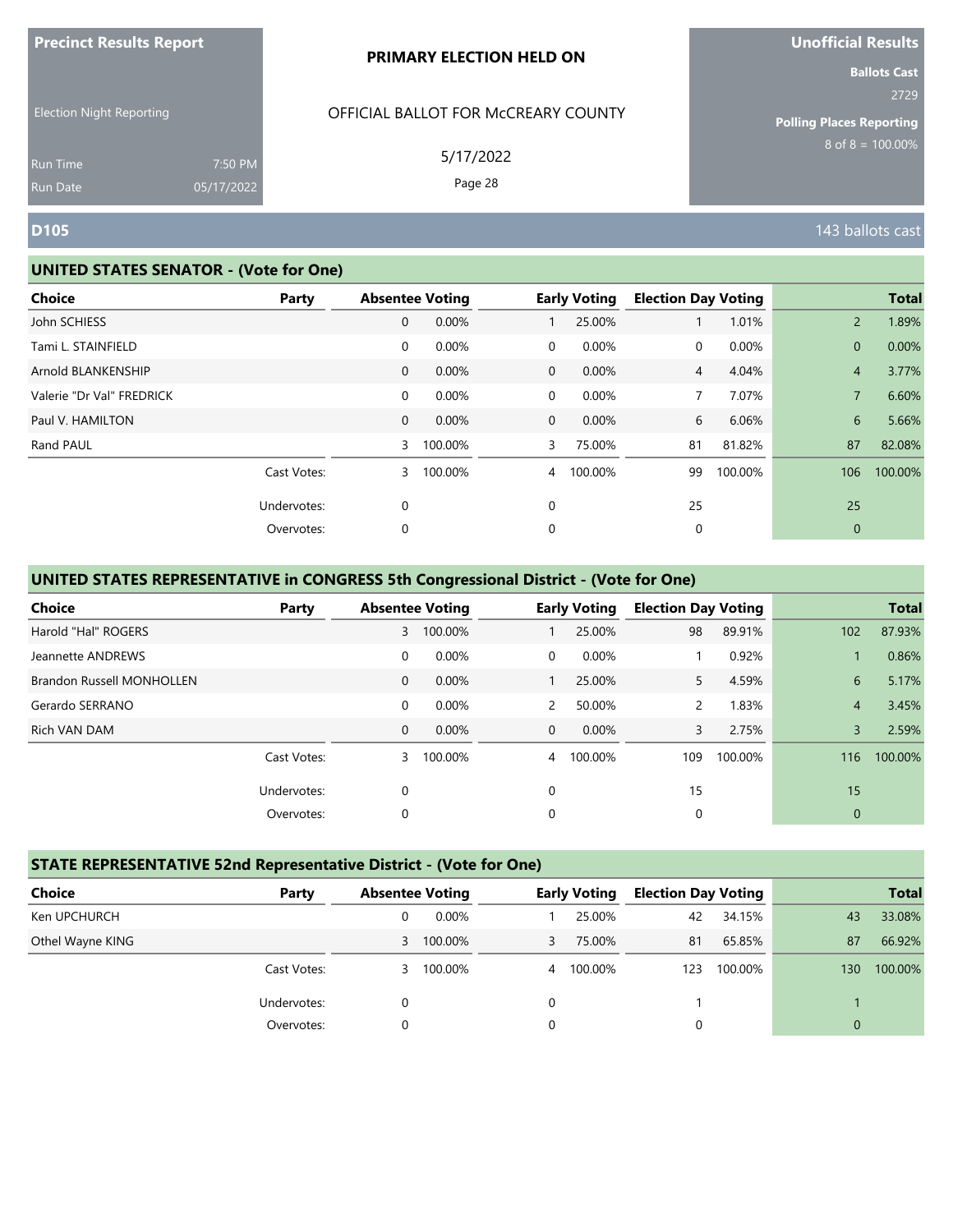| <b>Precinct Results Report</b>                                        |                       | PRIMARY ELECTION HELD ON                                    | <b>Unofficial Results</b>                                                                      |  |  |
|-----------------------------------------------------------------------|-----------------------|-------------------------------------------------------------|------------------------------------------------------------------------------------------------|--|--|
| <b>Election Night Reporting</b><br><b>Run Time</b><br><b>Run Date</b> | 7:50 PM<br>05/17/2022 | OFFICIAL BALLOT FOR MCCREARY COUNTY<br>5/17/2022<br>Page 29 | <b>Ballots Cast</b><br>2729<br><b>Polling Places Reporting</b><br>$8 \text{ of } 8 = 100.00\%$ |  |  |
| <b>D105</b>                                                           |                       |                                                             | 143 ballots cast                                                                               |  |  |

| <b>Choice</b>     | Party       |   | <b>Absentee Voting</b> |                | <b>Early Voting</b> | <b>Election Day Voting</b> |         |              | <b>Total</b> |
|-------------------|-------------|---|------------------------|----------------|---------------------|----------------------------|---------|--------------|--------------|
| Milford CREEKMORE |             | 0 | 0.00%                  | 3              | 75.00%              | 33                         | 28.95%  | 36           | 29.75%       |
| David SAMPSON     |             |   | 3 100.00%              |                | 25.00%              | 78                         | 68.42%  | 82           | 67.77%       |
| Charles SMITH     |             | 0 | 0.00%                  | $\mathbf{0}$   | $0.00\%$            | 3                          | 2.63%   | 3            | 2.48%        |
|                   | Cast Votes: | 3 | 100.00%                | $\overline{4}$ | 100.00%             | 114                        | 100.00% | 121          | 100.00%      |
|                   | Undervotes: | 0 |                        | 0              |                     | 10                         |         | 10           |              |
|                   | Overvotes:  | 0 |                        | 0              |                     | 0                          |         | $\mathbf{0}$ |              |
|                   |             |   |                        |                |                     |                            |         |              |              |

| <b>JAILER - (Vote for One)</b> |             |   |                        |   |                     |                            |         |              |              |
|--------------------------------|-------------|---|------------------------|---|---------------------|----------------------------|---------|--------------|--------------|
| <b>Choice</b>                  | Party       |   | <b>Absentee Voting</b> |   | <b>Early Voting</b> | <b>Election Day Voting</b> |         |              | <b>Total</b> |
| Jessie HATFIELD                |             |   | 3 100.00%              |   | 75.00%              | 89                         | 84.76%  | 95           | 84.82%       |
| Trevin McCULLOUGH              |             | 0 | $0.00\%$               |   | 25.00%              | 16                         | 15.24%  | 17           | 15.18%       |
|                                | Cast Votes: |   | 3 100.00%              |   | 4 100.00%           | 105                        | 100.00% | 112          | 100.00%      |
|                                | Undervotes: | 0 |                        | 0 |                     | 19                         |         | 19           |              |
|                                | Overvotes:  | 0 |                        | 0 |                     | 0                          |         | $\mathbf{0}$ |              |

# **MAGISTRATE 1st Magisterial District - (Vote for One)**

| <b>Choice</b>        | Party       | <b>Absentee Voting</b> |           |   | <b>Early Voting</b> | <b>Election Day Voting</b> |         |              | <b>Total</b> |
|----------------------|-------------|------------------------|-----------|---|---------------------|----------------------------|---------|--------------|--------------|
| Wanda Lee RIDENER    |             | 0                      | $0.00\%$  | 0 | $0.00\%$            | 17                         | 14.05%  | 17           | 13.28%       |
| William "Bill" HALE  |             | 3                      | 100.00%   |   | 75.00%              | 75                         | 61.98%  | 81           | 63.28%       |
| William "Mike" JONES |             | $\Omega$               | $0.00\%$  |   | 25.00%              | 29                         | 23.97%  | 30           | 23.44%       |
|                      | Cast Votes: |                        | 3 100.00% |   | 4 100.00%           | 121                        | 100.00% | 128          | 100.00%      |
|                      | Undervotes: |                        |           |   |                     | 3                          |         |              |              |
|                      | Overvotes:  |                        |           |   |                     | 0                          |         | $\mathbf{0}$ |              |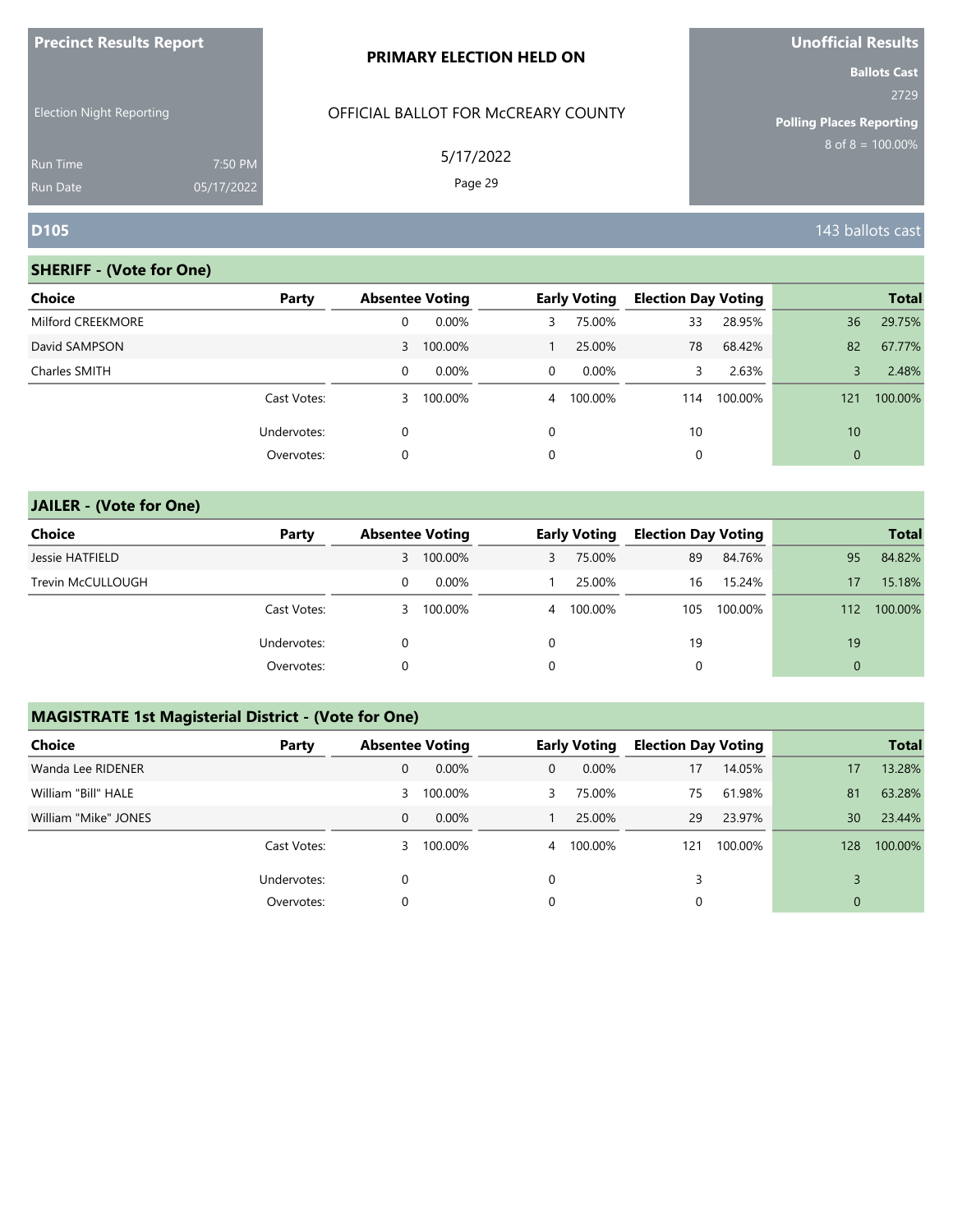| <b>Precinct Results Report</b>  |            | PRIMARY ELECTION HELD ON            | <b>Unofficial Results</b>                                                                      |  |  |
|---------------------------------|------------|-------------------------------------|------------------------------------------------------------------------------------------------|--|--|
| <b>Election Night Reporting</b> |            | OFFICIAL BALLOT FOR MCCREARY COUNTY | <b>Ballots Cast</b><br>2729<br><b>Polling Places Reporting</b><br>$8 \text{ of } 8 = 100.00\%$ |  |  |
| <b>Run Time</b>                 | 7:50 PM    | 5/17/2022                           |                                                                                                |  |  |
| <b>Run Date</b>                 | 05/17/2022 | Page 30                             |                                                                                                |  |  |
| <b>D105</b>                     |            |                                     | 143 ballots cast                                                                               |  |  |

# **CONSTABLE 1st Magisterial District - (Vote for One)**

| <b>Choice</b>     | Party       | <b>Absentee Voting</b> |         |                | <b>Early Voting</b> | <b>Election Day Voting</b> |         |     | <b>Total</b> |
|-------------------|-------------|------------------------|---------|----------------|---------------------|----------------------------|---------|-----|--------------|
| Darrell HANSFORD  |             | 0                      | 0.00%   |                | 25.00%              | 27                         | 21.95%  | 28  | 21.54%       |
| Willie ROLLINS    |             |                        | 33.33%  | $\overline{0}$ | 0.00%               | 48                         | 39.02%  | 49  | 37.69%       |
| Jonathan TAYLOR   |             | $\mathbf 0$            | 0.00%   | $\overline{0}$ | 0.00%               | 20                         | 16.26%  | 20  | 15.38%       |
| Craig JONES       |             | $\overline{2}$         | 66.67%  |                | 25.00%              | 9                          | 7.32%   | 12  | 9.23%        |
| <b>Bill HAYES</b> |             | $\mathbf 0$            | 0.00%   | $\mathbf{2}$   | 50.00%              | 19                         | 15.45%  | 21  | 16.15%       |
|                   | Cast Votes: | 3                      | 100.00% | $\overline{4}$ | 100.00%             | 123                        | 100.00% | 130 | 100.00%      |
|                   | Undervotes: | 0                      |         | $\mathbf 0$    |                     |                            |         |     |              |
|                   | Overvotes:  | 0                      |         | 0              |                     | 0                          |         | 0   |              |

| Choice                    | Party       | <b>Absentee Voting</b> |          |             | <b>Early Voting</b> | <b>Election Day Voting</b> |         |              | <b>Total</b> |
|---------------------------|-------------|------------------------|----------|-------------|---------------------|----------------------------|---------|--------------|--------------|
| Joshua Wesley BLANTON SR. |             | 0                      | 0.00%    | $\mathbf 0$ | 0.00%               | 5.                         | 50.00%  | 5            | 41.67%       |
| Charles BOOKER            |             |                        | 100.00%  | 0           | $0.00\%$            | 4                          | 40.00%  | 5            | 41.67%       |
| Ruth GAO                  |             | $\mathbf{0}$           | $0.00\%$ |             | 100.00%             | $\mathbf{0}$               | 0.00%   |              | 8.33%        |
| John MERRILL              |             | 0                      | 0.00%    | $\Omega$    | $0.00\%$            |                            | 10.00%  |              | 8.33%        |
|                           | Cast Votes: |                        | 100.00%  |             | 100.00%             | 10                         | 100.00% | 12           | 100.00%      |
|                           | Undervotes: | 0                      |          | $\Omega$    |                     | 0                          |         | $\Omega$     |              |
|                           | Overvotes:  | 0                      |          | 0           |                     | 0                          |         | $\mathbf{0}$ |              |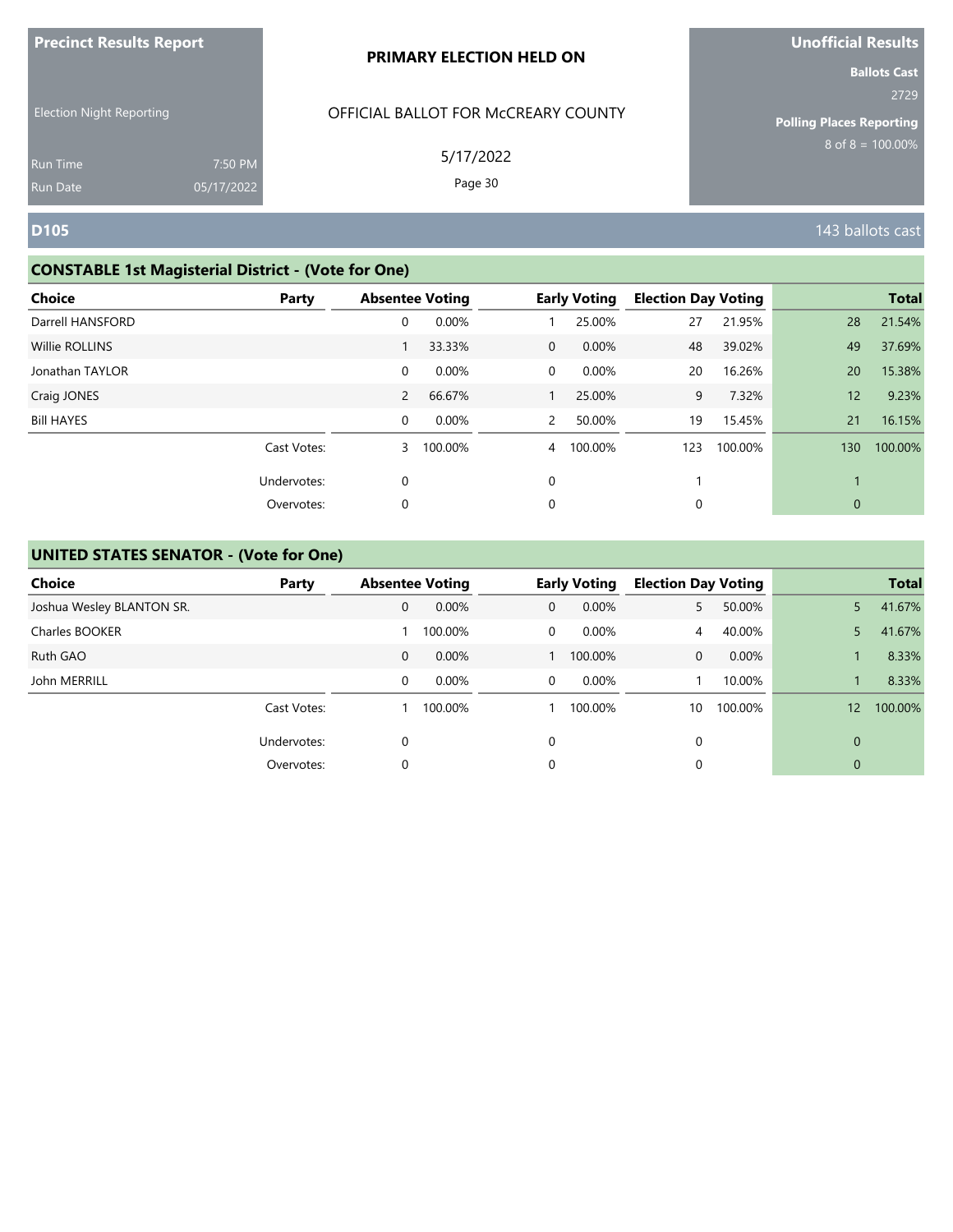| <b>Precinct Results Report</b> |  |  |
|--------------------------------|--|--|
|--------------------------------|--|--|

Election Night Reporting

## OFFICIAL BALLOT FOR McCREARY COUNTY

5/17/2022

Page 31

**Ballots Cast** 2729

**Polling Places Reporting**  $8$  of  $8 = 100.00\%$ 

Run Time Run Date

#### **UNITED STATES SENATOR - (Vote for One)**

7:50 PM 05/17/2022

| Choice<br>Party           |                | <b>Absentee Voting</b> |                | <b>Early Voting</b> | <b>Election Day Voting</b> |         |                | <b>Total</b> |
|---------------------------|----------------|------------------------|----------------|---------------------|----------------------------|---------|----------------|--------------|
| John SCHIESS              | 0              | 0.00%                  | $\mathbf{0}$   | 0.00%               |                            | 1.64%   |                | 1.41%        |
| Tami L. STAINFIELD        | 0              | 0.00%                  | $\overline{0}$ | 0.00%               | 4                          | 6.56%   | $\overline{4}$ | 5.63%        |
| Arnold BLANKENSHIP        | 0              | 0.00%                  |                | 16.67%              | $\mathbf{2}$               | 3.28%   | 3              | 4.23%        |
| Valerie "Dr Val" FREDRICK | $\mathbf 0$    | 0.00%                  | $\overline{0}$ | 0.00%               | 3                          | 4.92%   | 3              | 4.23%        |
| Paul V. HAMILTON          | $\mathbf{0}$   | 0.00%                  | $\overline{0}$ | 0.00%               |                            | 1.64%   |                | 1.41%        |
| Rand PAUL                 | $\overline{4}$ | 100.00%                | 5              | 83.33%              | 50                         | 81.97%  | 59             | 83.10%       |
| Cast Votes:               | $\overline{4}$ | 100.00%                | 6              | 100.00%             | 61                         | 100.00% | 71             | 100.00%      |
| Undervotes:               | 0              |                        | $\mathbf 0$    |                     | 17                         |         | 17             |              |
| Overvotes:                | 0              |                        | 0              |                     | 0                          |         | $\mathbf{0}$   |              |

#### **UNITED STATES REPRESENTATIVE in CONGRESS 5th Congressional District - (Vote for One)**

| Choice                           | Party       |                | <b>Absentee Voting</b> |          | <b>Early Voting</b> | <b>Election Day Voting</b> |         |                | <b>Total</b> |
|----------------------------------|-------------|----------------|------------------------|----------|---------------------|----------------------------|---------|----------------|--------------|
| Harold "Hal" ROGERS              |             | $\overline{4}$ | 100.00%                | 6        | 100.00%             | 55                         | 84.62%  | 65             | 86.67%       |
| Jeannette ANDREWS                |             | 0              | 0.00%                  | $\Omega$ | $0.00\%$            | 5.                         | 7.69%   | 5              | 6.67%        |
| <b>Brandon Russell MONHOLLEN</b> |             | $\mathbf{0}$   | $0.00\%$               | $\Omega$ | $0.00\%$            | 3                          | 4.62%   | 3              | 4.00%        |
| Gerardo SERRANO                  |             | 0              | 0.00%                  | $\Omega$ | 0.00%               | 0                          | 0.00%   | $\overline{0}$ | 0.00%        |
| Rich VAN DAM                     |             | $\mathbf{0}$   | 0.00%                  | $\Omega$ | 0.00%               | $\overline{2}$             | 3.08%   | $\overline{2}$ | 2.67%        |
|                                  | Cast Votes: |                | 4 100.00%              | 6        | 100.00%             | 65                         | 100.00% | 75             | 100.00%      |
|                                  | Undervotes: | 0              |                        | $\Omega$ |                     | 13                         |         | 13             |              |
|                                  | Overvotes:  | 0              |                        | 0        |                     | 0                          |         | $\mathbf{0}$   |              |

#### **STATE REPRESENTATIVE 52nd Representative District - (Vote for One)**

| <b>Choice</b>    | Party       | <b>Absentee Voting</b> |          |                | <b>Early Voting</b> | <b>Election Day Voting</b> |         |              | <b>Total</b> |
|------------------|-------------|------------------------|----------|----------------|---------------------|----------------------------|---------|--------------|--------------|
| Ken UPCHURCH     |             | 0                      | $0.00\%$ | $\overline{4}$ | 66.67%              | 11                         | 15.07%  | 15           | 18.07%       |
| Othel Wayne KING |             | $\overline{4}$         | 100.00%  |                | 33.33%              | 62                         | 84.93%  | 68           | 81.93%       |
|                  | Cast Votes: | 4                      | 100.00%  |                | 6 100.00%           | 73                         | 100.00% | 83           | 100.00%      |
|                  | Undervotes: |                        |          | 0              |                     | 5                          |         |              |              |
|                  | Overvotes:  | 0                      |          | 0              |                     | 0                          |         | $\mathbf{0}$ |              |

**D106** 91 ballots cast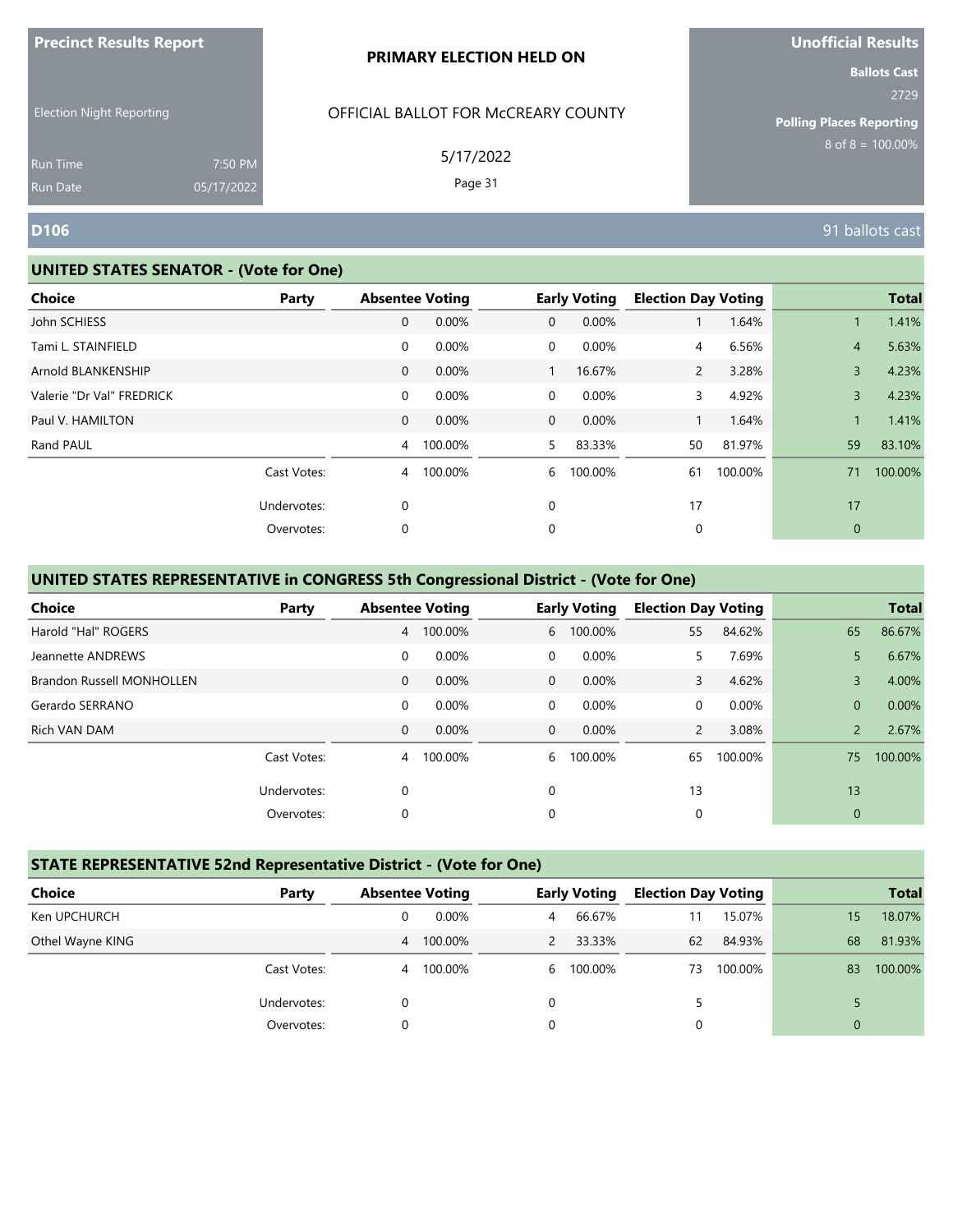| <b>Precinct Results Report</b>                     |            | PRIMARY ELECTION HELD ON                         | <b>Unofficial Results</b>                                                                      |  |  |
|----------------------------------------------------|------------|--------------------------------------------------|------------------------------------------------------------------------------------------------|--|--|
| <b>Election Night Reporting</b><br><b>Run Time</b> | 7:50 PM    | OFFICIAL BALLOT FOR MCCREARY COUNTY<br>5/17/2022 | <b>Ballots Cast</b><br>2729<br><b>Polling Places Reporting</b><br>$8 \text{ of } 8 = 100.00\%$ |  |  |
|                                                    |            | Page 32                                          |                                                                                                |  |  |
| <b>Run Date</b><br><b>D106</b>                     | 05/17/2022 |                                                  | 91 ballots cast                                                                                |  |  |

| <b>Choice</b>     | Party       |   | <b>Absentee Voting</b> |                | <b>Early Voting</b> | <b>Election Day Voting</b> |         |                | <b>Total</b> |
|-------------------|-------------|---|------------------------|----------------|---------------------|----------------------------|---------|----------------|--------------|
| Milford CREEKMORE |             | 4 | 100.00%                | 2              | 33.33%              | 24                         | 32.43%  | 30             | 35.71%       |
| David SAMPSON     |             | 0 | 0.00%                  | $\overline{4}$ | 66.67%              | 46                         | 62.16%  | 50             | 59.52%       |
| Charles SMITH     |             | 0 | $0.00\%$               | $\mathbf 0$    | $0.00\%$            | 4                          | 5.41%   | $\overline{4}$ | 4.76%        |
|                   | Cast Votes: | 4 | 100.00%                | 6              | 100.00%             | 74                         | 100.00% | 84             | 100.00%      |
|                   | Undervotes: | 0 |                        | $\Omega$       |                     | 4                          |         | $\overline{4}$ |              |
|                   | Overvotes:  | 0 |                        | 0              |                     | 0                          |         | $\mathbf{0}$   |              |
|                   |             |   |                        |                |                     |                            |         |                |              |

| <b>JAILER - (Vote for One)</b> |  |  |
|--------------------------------|--|--|
|--------------------------------|--|--|

| <b>Choice</b>     | Party       |                | <b>Absentee Voting</b> |    | <b>Early Voting</b> | <b>Election Day Voting</b> |         |    | <b>Total</b> |
|-------------------|-------------|----------------|------------------------|----|---------------------|----------------------------|---------|----|--------------|
| Jessie HATFIELD   |             | $\overline{4}$ | 100.00%                | 3  | 50.00%              | 52                         | 75.36%  | 59 | 74.68%       |
| Trevin McCULLOUGH |             | 0              | $0.00\%$               | 3. | 50.00%              | 17                         | 24.64%  | 20 | 25.32%       |
|                   | Cast Votes: | 4              | 100.00%                | 6  | 100.00%             | 69                         | 100.00% | 79 | 100.00%      |
|                   | Undervotes: | 0              |                        | 0  |                     | 9                          |         | 9  |              |
|                   | Overvotes:  | 0              |                        | 0  |                     | 0                          |         |    |              |

# **MAGISTRATE 1st Magisterial District - (Vote for One)**

| <b>Choice</b>        | Party       | <b>Absentee Voting</b> |         |   | <b>Early Voting</b> | <b>Election Day Voting</b> |         |              | <b>Total</b> |
|----------------------|-------------|------------------------|---------|---|---------------------|----------------------------|---------|--------------|--------------|
| Wanda Lee RIDENER    |             |                        | 50.00%  | 0 | $0.00\%$            | 12                         | 15.79%  | 14           | 16.28%       |
| William "Bill" HALE  |             |                        | 25.00%  |   | 50.00%              | 13                         | 17.11%  | 17           | 19.77%       |
| William "Mike" JONES |             |                        | 25.00%  | 3 | 50.00%              | 51                         | 67.11%  | 55           | 63.95%       |
|                      | Cast Votes: | 4                      | 100.00% | 6 | 100.00%             | 76                         | 100.00% | 86           | 100.00%      |
|                      | Undervotes: | 0                      |         |   |                     |                            |         |              |              |
|                      | Overvotes:  |                        |         |   |                     | 0                          |         | $\mathbf{0}$ |              |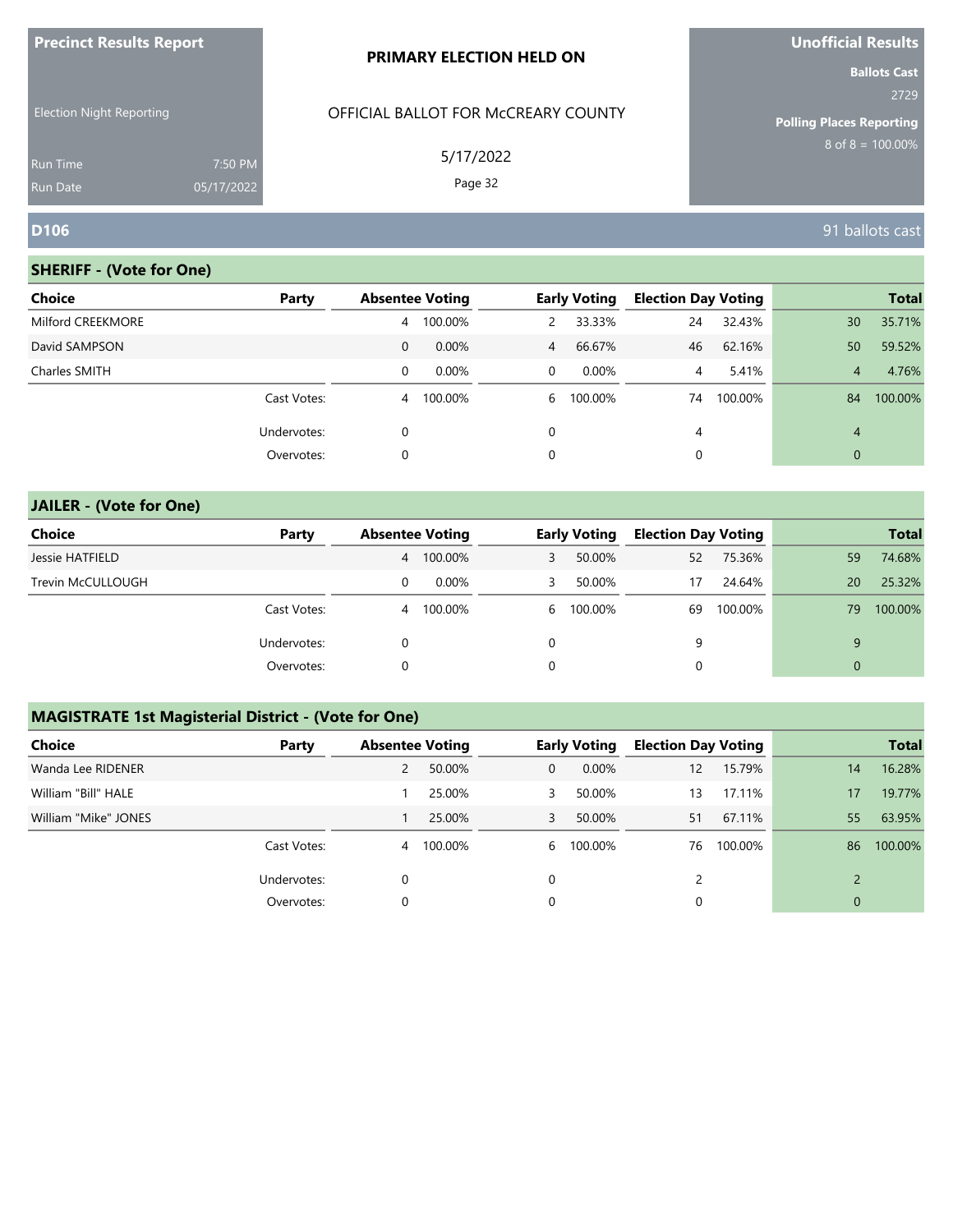| <b>Precinct Results Report</b>  |                       | <b>PRIMARY ELECTION HELD ON</b>     | <b>Unofficial Results</b>                                      |
|---------------------------------|-----------------------|-------------------------------------|----------------------------------------------------------------|
| <b>Election Night Reporting</b> |                       | OFFICIAL BALLOT FOR MCCREARY COUNTY | <b>Ballots Cast</b><br>2729<br><b>Polling Places Reporting</b> |
| <b>Run Time</b><br>Run Date     | 7:50 PM<br>05/17/2022 | 5/17/2022<br>Page 33                | $8 \text{ of } 8 = 100.00\%$                                   |
| <b>D106</b>                     |                       |                                     | 91 ballots cast                                                |

# **CONSTABLE 1st Magisterial District - (Vote for One)**

| Choice            | Party       |              | <b>Absentee Voting</b> |                | <b>Early Voting</b> | <b>Election Day Voting</b> |         |              | <b>Total</b> |
|-------------------|-------------|--------------|------------------------|----------------|---------------------|----------------------------|---------|--------------|--------------|
| Darrell HANSFORD  |             | 2            | 50.00%                 |                | 16.67%              | 20                         | 26.67%  | 23           | 27.06%       |
| Willie ROLLINS    |             | $\mathbf{0}$ | 0.00%                  |                | 16.67%              | 12                         | 16.00%  | 13           | 15.29%       |
| Jonathan TAYLOR   |             |              | 25.00%                 | $\overline{4}$ | 66.67%              | 24                         | 32.00%  | 29           | 34.12%       |
| Craig JONES       |             | $\mathbf{0}$ | 0.00%                  | $\overline{0}$ | 0.00%               | 6                          | 8.00%   | 6            | 7.06%        |
| <b>Bill HAYES</b> |             |              | 25.00%                 | $\overline{0}$ | 0.00%               | 13                         | 17.33%  | 14           | 16.47%       |
|                   | Cast Votes: |              | 4 100.00%              | 6              | 100.00%             | 75                         | 100.00% | 85           | 100.00%      |
|                   | Undervotes: | 0            |                        | $\Omega$       |                     | 3                          |         | 3            |              |
|                   | Overvotes:  | 0            |                        | 0              |                     | 0                          |         | $\mathbf{0}$ |              |

| <b>Choice</b>             | Party       | <b>Absentee Voting</b> |       |             | <b>Early Voting</b> | <b>Election Day Voting</b> |          |              | <b>Total</b> |
|---------------------------|-------------|------------------------|-------|-------------|---------------------|----------------------------|----------|--------------|--------------|
| Joshua Wesley BLANTON SR. |             | 0                      | 0.00% | $\Omega$    | 0.00%               |                            | 66.67%   |              | 66.67%       |
| Charles BOOKER            |             | 0                      | 0.00% | 0           | 0.00%               | 0                          | $0.00\%$ | $\mathbf{0}$ | 0.00%        |
| Ruth GAO                  |             | $\mathbf{0}$           | 0.00% | $\mathbf 0$ | $0.00\%$            | $\mathbf{0}$               | 0.00%    | $\Omega$     | 0.00%        |
| John MERRILL              |             | 0                      | 0.00% | $\Omega$    | 0.00%               |                            | 33.33%   |              | 33.33%       |
|                           | Cast Votes: | 0                      | 0.00% | $\Omega$    | 0.00%               |                            | 100.00%  |              | 100.00%      |
|                           | Undervotes: | $\Omega$               |       | $\Omega$    |                     | 0                          |          | $\Omega$     |              |
|                           | Overvotes:  | 0                      |       | $\Omega$    |                     | 0                          |          | $\mathbf{0}$ |              |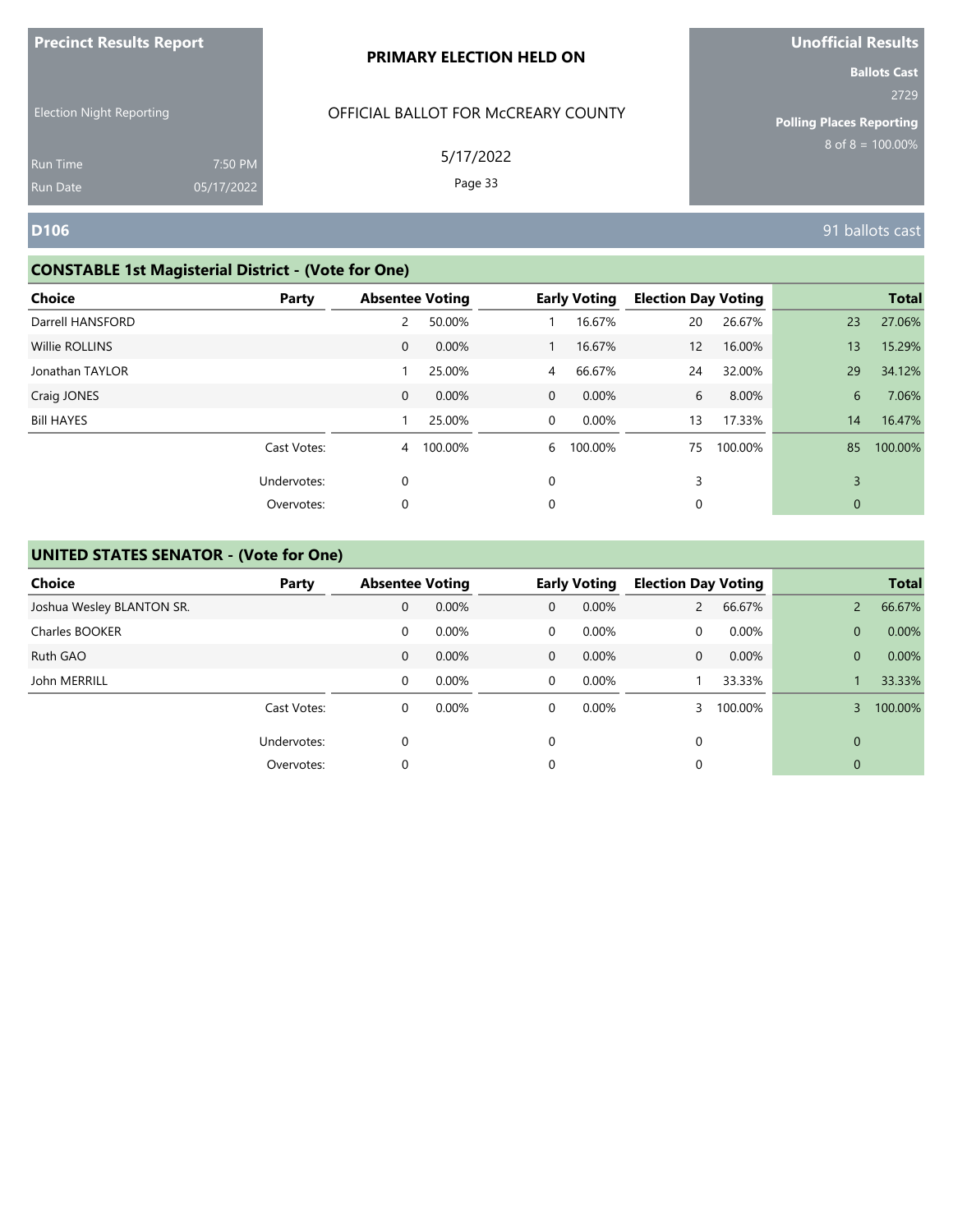| <b>Precinct Results Report</b> |  |  |
|--------------------------------|--|--|
|--------------------------------|--|--|

Election Night Reporting

## OFFICIAL BALLOT FOR McCREARY COUNTY

5/17/2022

Page 34

**Ballots Cast** 2729

**Polling Places Reporting**  $8$  of  $8 = 100.00\%$ 

Run Time Run Date

#### **UNITED STATES SENATOR - (Vote for One)**

7:50 PM 05/17/2022

| <b>Choice</b><br>Party    | <b>Absentee Voting</b> |       |                 | <b>Early Voting</b> | <b>Election Day Voting</b> |         |                | <b>Total</b> |
|---------------------------|------------------------|-------|-----------------|---------------------|----------------------------|---------|----------------|--------------|
| John SCHIESS              | $\mathbf 0$            | 0.00% | $\overline{0}$  | 0.00%               |                            | 1.59%   |                | 1.32%        |
| Tami L. STAINFIELD        | $\mathbf 0$            | 0.00% | $\overline{0}$  | $0.00\%$            | 0                          | 0.00%   | $\mathbf{0}$   | 0.00%        |
| Arnold BLANKENSHIP        | 0                      | 0.00% |                 | 7.69%               | 0                          | 0.00%   |                | 1.32%        |
| Valerie "Dr Val" FREDRICK | $\mathbf 0$            | 0.00% | $\overline{0}$  | $0.00\%$            | 5.                         | 7.94%   | 5              | 6.58%        |
| Paul V. HAMILTON          | 0                      | 0.00% | $\overline{0}$  | 0.00%               |                            | 1.59%   |                | 1.32%        |
| Rand PAUL                 | $\mathbf 0$            | 0.00% | 12 <sup>2</sup> | 92.31%              | 56                         | 88.89%  | 68             | 89.47%       |
| Cast Votes:               | $\mathbf 0$            | 0.00% | 13              | 100.00%             | 63                         | 100.00% | 76             | 100.00%      |
| Undervotes:               | 0                      |       |                 |                     | 3                          |         | $\overline{4}$ |              |
| Overvotes:                | 0                      |       | 0               |                     | 0                          |         | $\mathbf{0}$   |              |

#### **UNITED STATES REPRESENTATIVE in CONGRESS 5th Congressional District - (Vote for One)**

| Choice                           | Party       | <b>Absentee Voting</b> |          |          | <b>Early Voting</b> | <b>Election Day Voting</b> |         |               | <b>Total</b> |
|----------------------------------|-------------|------------------------|----------|----------|---------------------|----------------------------|---------|---------------|--------------|
| Harold "Hal" ROGERS              |             | $\mathbf{0}$           | 0.00%    | 13       | 92.86%              | 56                         | 86.15%  | 69            | 87.34%       |
| Jeannette ANDREWS                |             | 0                      | 0.00%    | $\Omega$ | 0.00%               | 5.                         | 7.69%   | 5             | 6.33%        |
| <b>Brandon Russell MONHOLLEN</b> |             | $\mathbf{0}$           | $0.00\%$ | $\Omega$ | $0.00\%$            | $\overline{2}$             | 3.08%   | $\mathcal{P}$ | 2.53%        |
| Gerardo SERRANO                  |             | 0                      | 0.00%    |          | 7.14%               | $\overline{2}$             | 3.08%   | 3             | 3.80%        |
| Rich VAN DAM                     |             | $\mathbf{0}$           | 0.00%    | $\Omega$ | 0.00%               | 0                          | 0.00%   | $\mathbf{0}$  | 0.00%        |
|                                  | Cast Votes: | 0                      | 0.00%    | 14       | 100.00%             | 65                         | 100.00% | 79            | 100.00%      |
|                                  | Undervotes: | 0                      |          | $\Omega$ |                     |                            |         |               |              |
|                                  | Overvotes:  | 0                      |          | 0        |                     | 0                          |         | $\mathbf{0}$  |              |

#### **STATE REPRESENTATIVE 52nd Representative District - (Vote for One)**

| <b>Choice</b>    | Party       | <b>Absentee Voting</b> |          |    | <b>Early Voting</b> | <b>Election Day Voting</b> |         |    | <b>Total</b> |
|------------------|-------------|------------------------|----------|----|---------------------|----------------------------|---------|----|--------------|
| Ken UPCHURCH     |             |                        | 0.00%    | 9  | 64.29%              | 31                         | 46.97%  | 40 | 50.00%       |
| Othel Wayne KING |             | 0                      | $0.00\%$ | 5. | 35.71%              | 35                         | 53.03%  | 40 | 50.00%       |
|                  | Cast Votes: | 0                      | $0.00\%$ | 14 | 100.00%             | 66                         | 100.00% | 80 | 100.00%      |
|                  | Undervotes: |                        |          | 0  |                     | 0                          |         |    |              |
|                  | Overvotes:  | 0                      |          | 0  |                     | 0                          |         |    |              |

**F103** 83 ballots cast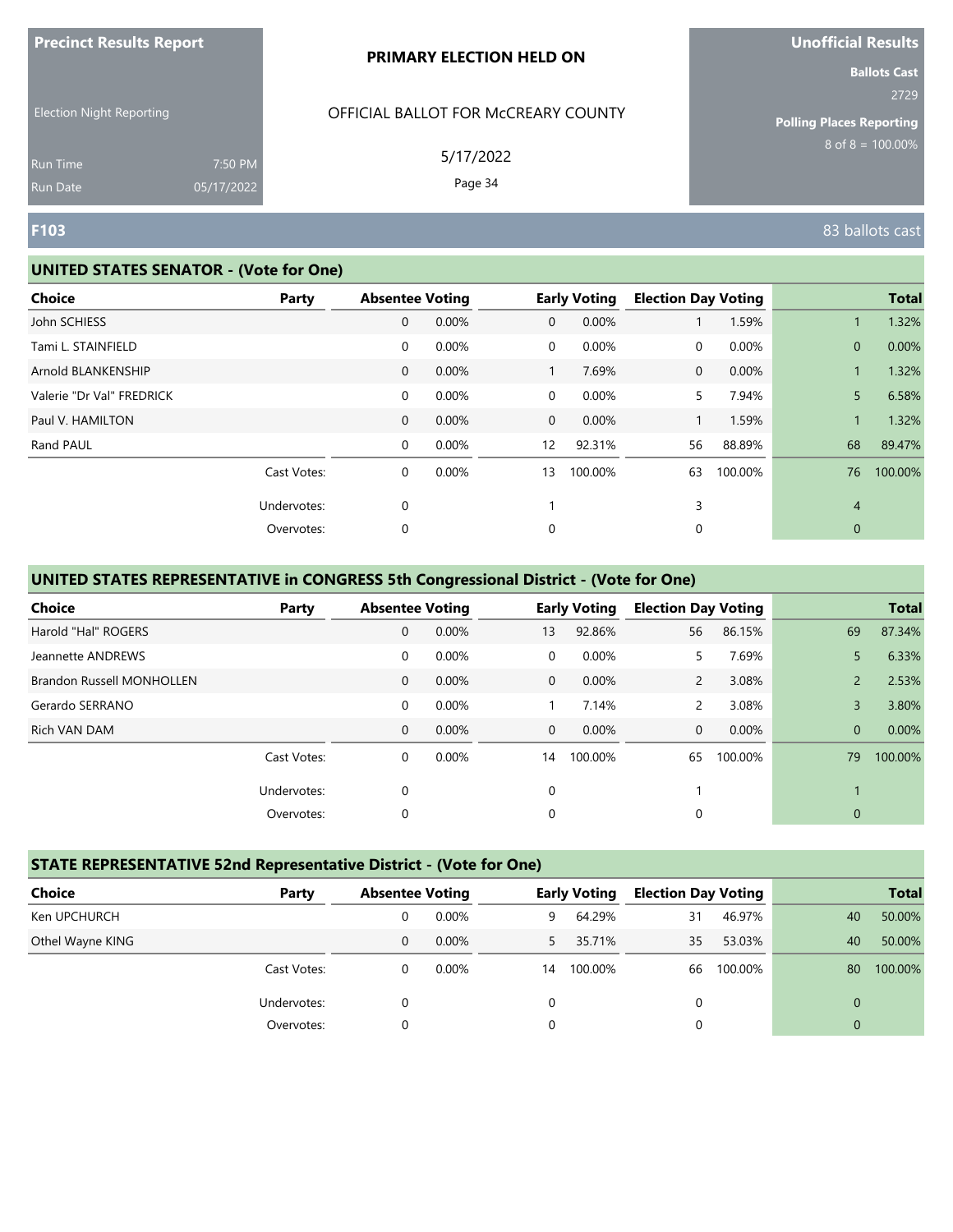| <b>Precinct Results Report</b>     |                       | <b>PRIMARY ELECTION HELD ON</b>     | <b>Unofficial Results</b>               |
|------------------------------------|-----------------------|-------------------------------------|-----------------------------------------|
|                                    |                       |                                     | <b>Ballots Cast</b>                     |
| <b>Election Night Reporting</b>    |                       | OFFICIAL BALLOT FOR MCCREARY COUNTY | 2729<br><b>Polling Places Reporting</b> |
| <b>Run Time</b><br><b>Run Date</b> | 7:50 PM<br>05/17/2022 | 5/17/2022<br>Page 35                | $8$ of $8 = 100.00\%$                   |
| <b>F103</b>                        |                       |                                     | 83 ballots cast                         |

| <b>Choice</b>     | Party       | <b>Absentee Voting</b> |          |                | <b>Early Voting</b> | <b>Election Day Voting</b> |         |              | <b>Total</b> |
|-------------------|-------------|------------------------|----------|----------------|---------------------|----------------------------|---------|--------------|--------------|
| Milford CREEKMORE |             | 0                      | 0.00%    | 9              | 69.23%              | 17                         | 27.87%  | 26           | 35.14%       |
| David SAMPSON     |             | 0                      | 0.00%    | 4 <sup>7</sup> | 30.77%              | 41                         | 67.21%  | 45           | 60.81%       |
| Charles SMITH     |             | 0                      | $0.00\%$ | $\mathbf{0}$   | 0.00%               | 3                          | 4.92%   |              | 4.05%        |
|                   | Cast Votes: | 0                      | 0.00%    | 13             | 100.00%             | 61                         | 100.00% | 74           | 100.00%      |
|                   | Undervotes: | 0                      |          |                |                     | 5                          |         | 6            |              |
|                   | Overvotes:  | 0                      |          | 0              |                     | 0                          |         | $\mathbf{0}$ |              |
|                   |             |                        |          |                |                     |                            |         |              |              |

# **JAILER - (Vote for One) Choice Party Absentee Voting Early Voting Election Day Voting Total** Jessie HATFIELD 0 0.00% 12 92.31% 46 77.97% 58 80.56% Trevin McCULLOUGH **12 22.03% 13 22.03%** 14 19.44% Cast Votes: 0 0.00% 13 100.00% 59 100.00% 72 100.00% Undervotes: 0 0 1 7 7 8 Overvotes: 0 0 0 0

# **CONSTABLE 2nd Magisterial District - (Vote for One)**

| <b>Choice</b>        | Party       | <b>Absentee Voting</b> |          |    | <b>Early Voting</b> | <b>Election Day Voting</b> |         |    | <b>Total</b> |
|----------------------|-------------|------------------------|----------|----|---------------------|----------------------------|---------|----|--------------|
| <b>Freddie CLARK</b> |             | 0                      | $0.00\%$ | 9  | 75.00%              | 34                         | 57.63%  | 43 | 60.56%       |
| Chris CARTER         |             | 0                      | $0.00\%$ | 3  | 25.00%              | 25                         | 42.37%  | 28 | 39.44%       |
|                      | Cast Votes: | 0                      | $0.00\%$ | 12 | 100.00%             | 59                         | 100.00% | 71 | 100.00%      |
|                      | Undervotes: | 0                      |          |    |                     |                            |         | 8  |              |
|                      | Overvotes:  | 0                      |          |    |                     | 0                          |         |    |              |

| <b>Choice</b>             | Party       | <b>Absentee Voting</b> |       |              | <b>Early Voting</b> | <b>Election Day Voting</b> |         |              | <b>Total</b> |
|---------------------------|-------------|------------------------|-------|--------------|---------------------|----------------------------|---------|--------------|--------------|
| Joshua Wesley BLANTON SR. |             | $\mathbf{0}$           | 0.00% | $\mathbf{0}$ | 0.00%               |                            | 33.33%  |              | 33.33%       |
| Charles BOOKER            |             | 0                      | 0.00% | $\mathbf 0$  | $0.00\%$            | $\mathbf{2}$               | 66.67%  |              | 66.67%       |
| Ruth GAO                  |             | $\mathbf 0$            | 0.00% | $\mathbf{0}$ | $0.00\%$            | 0                          | 0.00%   | $\mathbf{0}$ | 0.00%        |
| John MERRILL              |             | 0                      | 0.00% | 0            | 0.00%               | 0                          | 0.00%   | $\Omega$     | 0.00%        |
|                           | Cast Votes: | 0                      | 0.00% | 0            | $0.00\%$            |                            | 100.00% |              | 100.00%      |
|                           | Undervotes: | $\mathbf 0$            |       | 0            |                     | 0                          |         | $\Omega$     |              |
|                           | Overvotes:  | 0                      |       | 0            |                     | 0                          |         | 0            |              |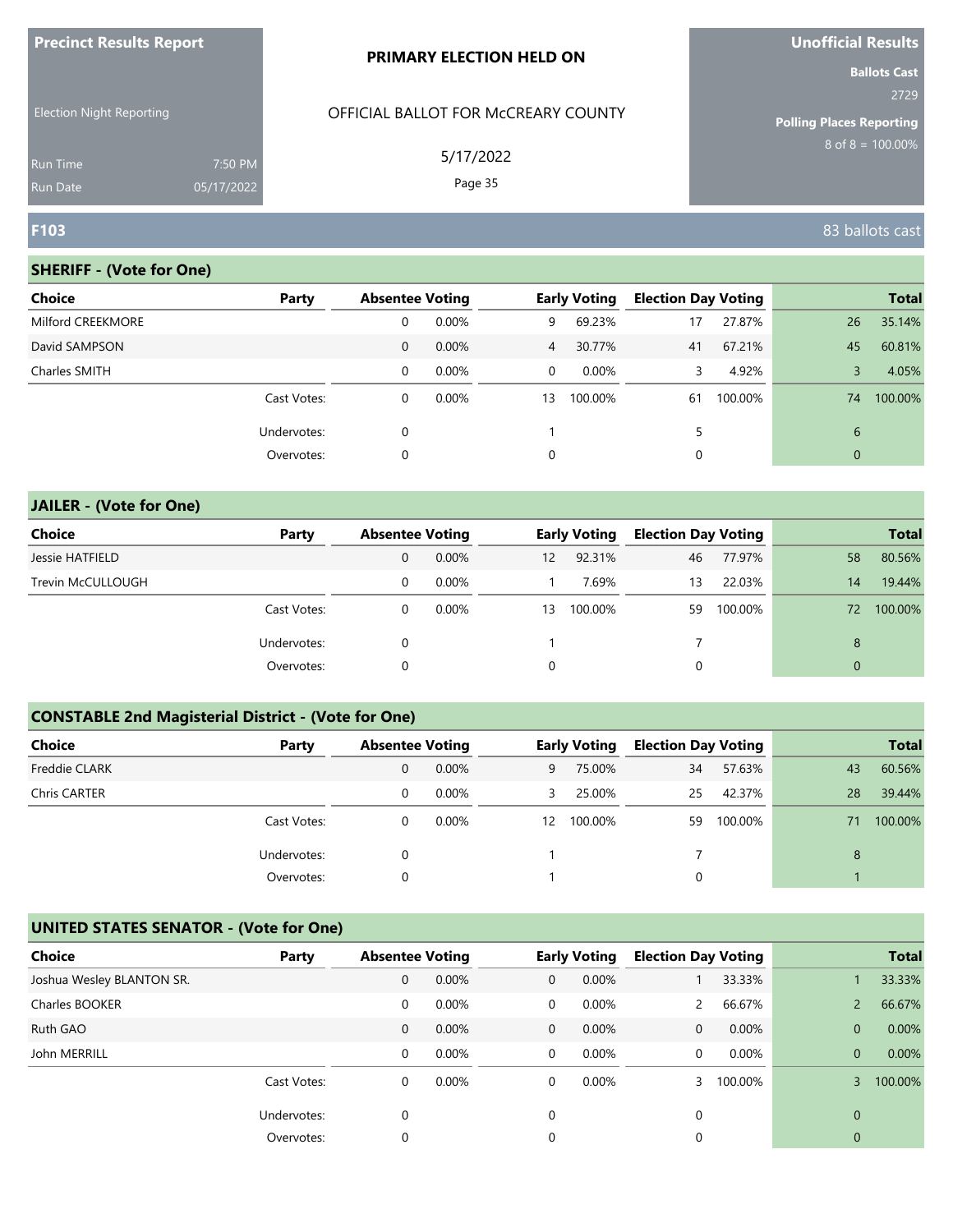| <b>Precinct Results Report</b> |  |  |
|--------------------------------|--|--|
|--------------------------------|--|--|

Election Night Reporting

# OFFICIAL BALLOT FOR McCREARY COUNTY

5/17/2022

Page 36

**Ballots Cast** 2729

**Polling Places Reporting**  $8$  of  $8 = 100.00\%$ 

Run Time Run Date

#### **UNITED STATES SENATOR - (Vote for One)**

7:50 PM 05/17/2022

| <b>Choice</b>             | Party       | <b>Absentee Voting</b> |         |                | <b>Early Voting</b> | <b>Election Day Voting</b> |         |                | <b>Total</b> |
|---------------------------|-------------|------------------------|---------|----------------|---------------------|----------------------------|---------|----------------|--------------|
| John SCHIESS              |             | $\mathbf 0$            | 0.00%   | $\mathbf{0}$   | 0.00%               | 3                          | 1.84%   | $\overline{3}$ | 1.60%        |
| Tami L. STAINFIELD        |             | 0                      | 0.00%   | $\mathbf 0$    | 0.00%               | 5                          | 3.07%   | 5              | 2.66%        |
| Arnold BLANKENSHIP        |             | 0                      | 0.00%   | $\overline{0}$ | 0.00%               | 3                          | 1.84%   | $\overline{3}$ | 1.60%        |
| Valerie "Dr Val" FREDRICK |             | 0                      | 0.00%   |                | 5.56%               | 7                          | 4.29%   | 8              | 4.26%        |
| Paul V. HAMILTON          |             |                        | 14.29%  | $\overline{0}$ | 0.00%               | 12 <sup>2</sup>            | 7.36%   | 13             | 6.91%        |
| Rand PAUL                 |             | 6                      | 85.71%  | 17             | 94.44%              | 133                        | 81.60%  | 156            | 82.98%       |
|                           | Cast Votes: |                        | 100.00% | 18             | 100.00%             | 163                        | 100.00% | 188            | 100.00%      |
|                           | Undervotes: | 0                      |         |                |                     | 7                          |         | 8              |              |
|                           | Overvotes:  | 0                      |         | 0              |                     | 0                          |         | $\mathbf{0}$   |              |

#### **UNITED STATES REPRESENTATIVE in CONGRESS 5th Congressional District - (Vote for One)**

| <b>Choice</b>                    | Party       |              | <b>Absentee Voting</b> |    | <b>Early Voting</b> | <b>Election Day Voting</b> |         |              | <b>Total</b> |
|----------------------------------|-------------|--------------|------------------------|----|---------------------|----------------------------|---------|--------------|--------------|
| Harold "Hal" ROGERS              |             | 6            | 85.71%                 | 14 | 77.78%              | 133                        | 82.10%  | 153          | 81.82%       |
| Jeannette ANDREWS                |             | 0            | 0.00%                  |    | 5.56%               | 6                          | 3.70%   |              | 3.74%        |
| <b>Brandon Russell MONHOLLEN</b> |             | $\mathbf{0}$ | $0.00\%$               |    | 5.56%               | 8                          | 4.94%   | 9            | 4.81%        |
| Gerardo SERRANO                  |             | 0            | 0.00%                  |    | 5.56%               | 11                         | 6.79%   | 12           | 6.42%        |
| Rich VAN DAM                     |             |              | 14.29%                 |    | 5.56%               | 4                          | 2.47%   | 6            | 3.21%        |
|                                  | Cast Votes: |              | 100.00%                | 18 | 100.00%             | 162                        | 100.00% | 187          | 100.00%      |
|                                  | Undervotes: | 0            |                        |    |                     | 8                          |         | 9            |              |
|                                  | Overvotes:  | 0            |                        | 0  |                     | 0                          |         | $\mathbf{0}$ |              |

#### **STATE REPRESENTATIVE 52nd Representative District - (Vote for One)**

| Choice           | Party       | <b>Absentee Voting</b> |         |    | <b>Early Voting</b> | <b>Election Day Voting</b> |         |     | <b>Total</b> |
|------------------|-------------|------------------------|---------|----|---------------------|----------------------------|---------|-----|--------------|
| Ken UPCHURCH     |             | 3                      | 42.86%  |    | 36.84%              | 69                         | 41.07%  | 79  | 40.72%       |
| Othel Wayne KING |             | 4                      | 57.14%  | 12 | 63.16%              | 99                         | 58.93%  | 115 | 59.28%       |
|                  | Cast Votes: |                        | 100.00% | 19 | 100.00%             | 168                        | 100.00% | 194 | 100.00%      |
|                  | Undervotes: | 0                      |         | 0  |                     |                            |         |     |              |
|                  | Overvotes:  | 0                      |         | 0  |                     |                            |         |     |              |

**F104** 219 ballots cast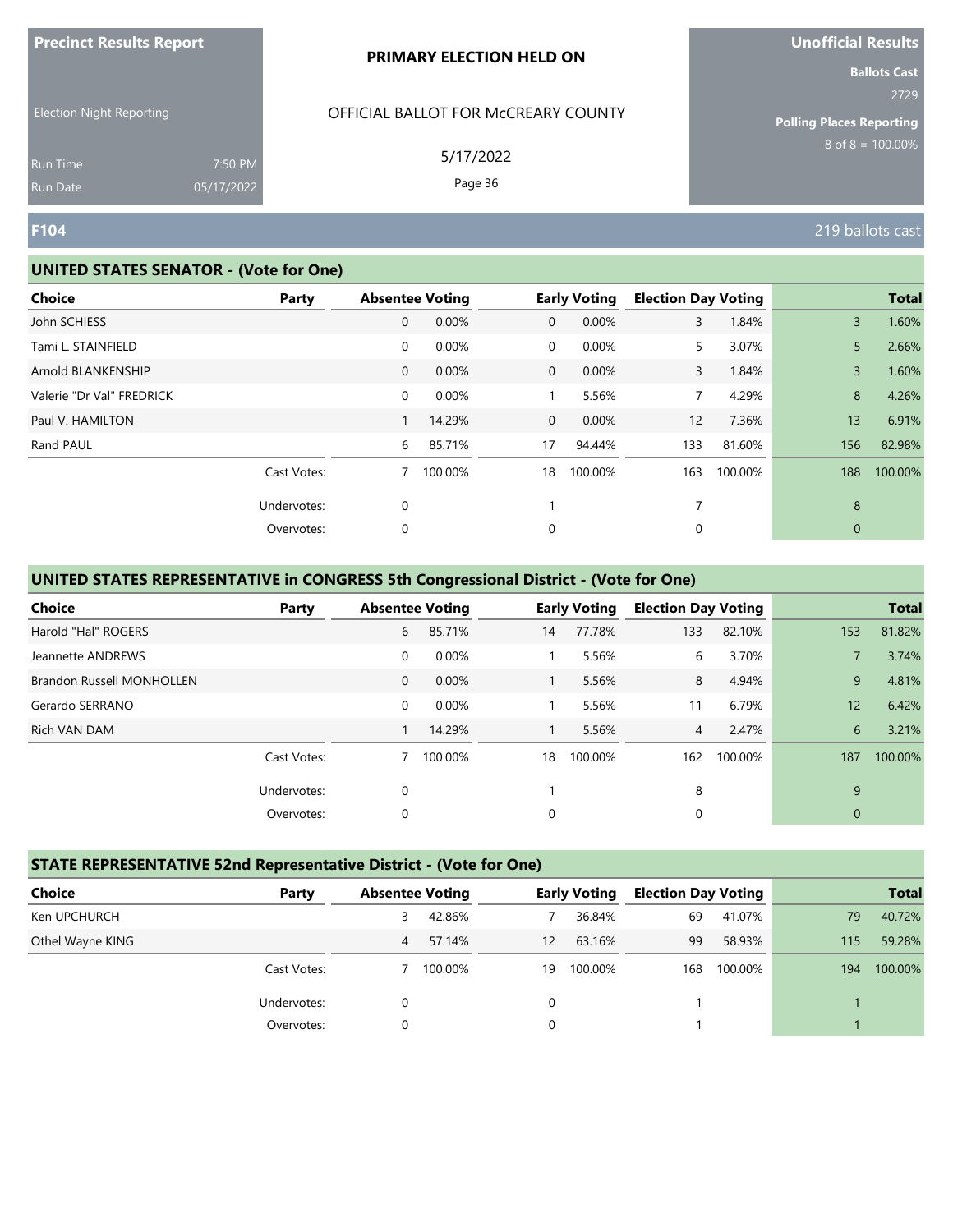| <b>Precinct Results Report</b>  |            | <b>PRIMARY ELECTION HELD ON</b>     | <b>Unofficial Results</b>       |
|---------------------------------|------------|-------------------------------------|---------------------------------|
|                                 |            |                                     | <b>Ballots Cast</b><br>2729     |
| <b>Election Night Reporting</b> |            | OFFICIAL BALLOT FOR MCCREARY COUNTY | <b>Polling Places Reporting</b> |
| Run Time                        | 7:50 PM    | 5/17/2022                           | $8$ of $8 = 100.00\%$           |
| <b>Run Date</b>                 | 05/17/2022 | Page 37                             |                                 |
| F104                            |            |                                     | 219 ballots cast                |

**Unofficial Results**

#### **SHERIFF - (Vote for One)**

| Choice            | Party       | <b>Absentee Voting</b> |         |    | <b>Early Voting</b> | <b>Election Day Voting</b> |         |                 | <b>Total</b> |
|-------------------|-------------|------------------------|---------|----|---------------------|----------------------------|---------|-----------------|--------------|
| Milford CREEKMORE |             | 2                      | 28.57%  |    | 36.84%              | 36                         | 22.22%  | 45              | 23.94%       |
| David SAMPSON     |             | 4                      | 57.14%  | 11 | 57.89%              | 116                        | 71.60%  | 131             | 69.68%       |
| Charles SMITH     |             |                        | 14.29%  |    | 5.26%               | 10                         | 6.17%   | 12 <sup>°</sup> | 6.38%        |
|                   | Cast Votes: |                        | 100.00% | 19 | 100.00%             | 162                        | 100.00% | 188             | 100.00%      |
|                   | Undervotes: | 0                      |         | 0  |                     | 6                          |         | 6               |              |
|                   | Overvotes:  | 0                      |         | 0  |                     |                            |         |                 |              |
|                   |             |                        |         |    |                     |                            |         |                 |              |

# **JAILER - (Vote for One) Choice Party Absentee Voting Early Voting Election Day Voting Total** Jessie HATFIELD 5 71.43% 15 78.95% 122 75.31% 142 75.53% Trevin McCULLOUGH 2 28.57% 4 21.05% 40 24.69% 46 24.47% Cast Votes: 7 100.00% 19 100.00% 162 100.00% 188 100.00% Undervotes: 0 0 0 7 7 7 Overvotes: 0 0 1 1

# **CONSTABLE 2nd Magisterial District - (Vote for One)**

| <b>Choice</b>        | Party       | <b>Absentee Voting</b> |         |    | <b>Early Voting</b> | <b>Election Day Voting</b> |         |     | <b>Total</b> |
|----------------------|-------------|------------------------|---------|----|---------------------|----------------------------|---------|-----|--------------|
| <b>Freddie CLARK</b> |             | 5.                     | 71.43%  | 9  | 47.37%              | 119                        | 73.46%  | 133 | 70.74%       |
| Chris CARTER         |             |                        | 28.57%  | 10 | 52.63%              | 43                         | 26.54%  | 55  | 29.26%       |
|                      | Cast Votes: |                        | 100.00% | 19 | 100.00%             | 162                        | 100.00% | 188 | 100.00%      |
|                      | Undervotes: | 0                      |         | 0  |                     |                            |         |     |              |
|                      | Overvotes:  | 0                      |         | 0  |                     |                            |         |     |              |

| <b>Choice</b>             | Party       | <b>Absentee Voting</b> |         |              | <b>Early Voting</b> | <b>Election Day Voting</b> |         |               | <b>Total</b> |
|---------------------------|-------------|------------------------|---------|--------------|---------------------|----------------------------|---------|---------------|--------------|
| Joshua Wesley BLANTON SR. |             |                        | 100.00% | $\mathbf{0}$ | 0.00%               |                            | 43.75%  | 8             | 34.78%       |
| Charles BOOKER            |             | 0                      | 0.00%   | 5.           | 83.33%              | 6                          | 37.50%  | 11            | 47.83%       |
| Ruth GAO                  |             | $\mathbf 0$            | 0.00%   |              | 16.67%              |                            | 6.25%   |               | 8.70%        |
| John MERRILL              |             | 0                      | 0.00%   | 0            | 0.00%               | $\mathcal{P}$              | 12.50%  | $\mathcal{P}$ | 8.70%        |
|                           | Cast Votes: |                        | 100.00% | 6            | 100.00%             | 16                         | 100.00% | 23            | 100.00%      |
|                           | Undervotes: | 0                      |         | 0            |                     | 0                          |         | $\Omega$      |              |
|                           | Overvotes:  | 0                      |         | 0            |                     | 0                          |         | 0             |              |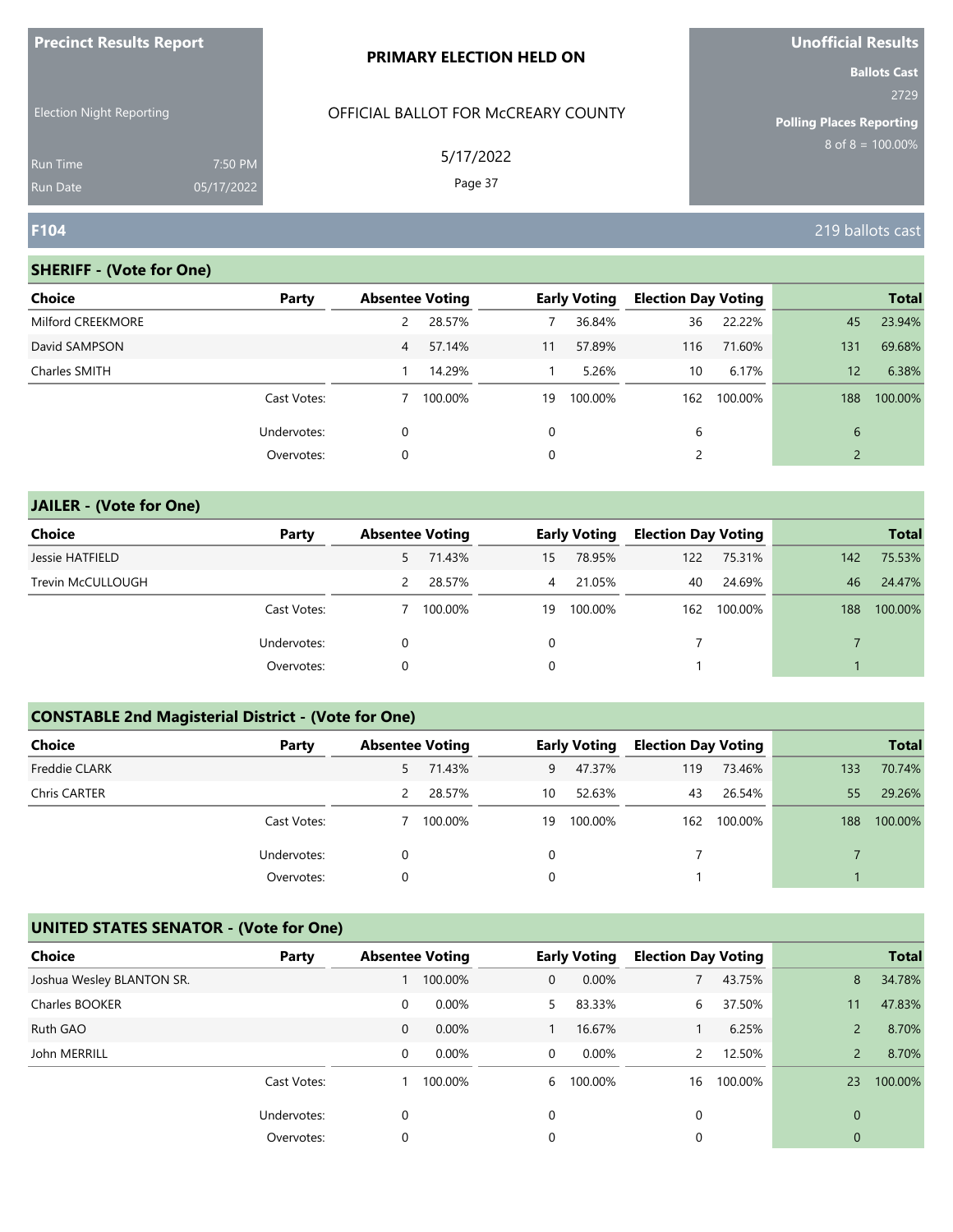| <b>Precinct Results Report</b> |  |  |
|--------------------------------|--|--|
|--------------------------------|--|--|

Election Night Reporting

# OFFICIAL BALLOT FOR McCREARY COUNTY

5/17/2022

Page 38

**Ballots Cast** 2729

**Polling Places Reporting**  $8$  of  $8 = 100.00\%$ 

Run Time Run Date

#### **UNITED STATES SENATOR - (Vote for One)**

7:50 PM 05/17/2022

| <b>Choice</b><br>Party    |              | <b>Absentee Voting</b> |                | <b>Early Voting</b> | <b>Election Day Voting</b> |         |                | <b>Total</b> |
|---------------------------|--------------|------------------------|----------------|---------------------|----------------------------|---------|----------------|--------------|
| John SCHIESS              | 0            | 0.00%                  | $\mathbf{0}$   | 0.00%               | 3                          | 4.17%   | $\overline{3}$ | 3.03%        |
| Tami L. STAINFIELD        | 0            | 0.00%                  |                | 4.55%               | 0                          | 0.00%   |                | 1.01%        |
| Arnold BLANKENSHIP        | 0            | 0.00%                  | $\overline{0}$ | 0.00%               | 0                          | 0.00%   | $\overline{0}$ | 0.00%        |
| Valerie "Dr Val" FREDRICK |              | 20.00%                 |                | 4.55%               | 4                          | 5.56%   | 6              | 6.06%        |
| Paul V. HAMILTON          | $\mathbf{0}$ | 0.00%                  | $\overline{0}$ | 0.00%               | 3                          | 4.17%   | 3              | 3.03%        |
| Rand PAUL                 | 4            | 80.00%                 | 20             | 90.91%              | 62                         | 86.11%  | 86             | 86.87%       |
| Cast Votes:               | 5            | 100.00%                | 22             | 100.00%             | 72                         | 100.00% | 99             | 100.00%      |
| Undervotes:               |              |                        | $\overline{2}$ |                     | 9                          |         | 12             |              |
| Overvotes:                | 0            |                        | 0              |                     | 0                          |         | $\mathbf{0}$   |              |

#### **UNITED STATES REPRESENTATIVE in CONGRESS 5th Congressional District - (Vote for One)**

| Choice                           | Party       | <b>Absentee Voting</b> |         |                | <b>Early Voting</b> | <b>Election Day Voting</b> |         |                 | <b>Total</b> |
|----------------------------------|-------------|------------------------|---------|----------------|---------------------|----------------------------|---------|-----------------|--------------|
| Harold "Hal" ROGERS              |             | 2                      | 40.00%  | 20             | 95.24%              | 64                         | 85.33%  | 86              | 85.15%       |
| Jeannette ANDREWS                |             | 0                      | 0.00%   | $\Omega$       | 0.00%               | 2                          | 2.67%   | $\mathcal{P}$   | 1.98%        |
| <b>Brandon Russell MONHOLLEN</b> |             |                        | 20.00%  |                | 4.76%               | 3                          | 4.00%   | 5               | 4.95%        |
| Gerardo SERRANO                  |             | $\mathbf 0$            | 0.00%   | $\overline{0}$ | 0.00%               | 3                          | 4.00%   | 3               | 2.97%        |
| Rich VAN DAM                     |             | $\overline{2}$         | 40.00%  | $\overline{0}$ | 0.00%               | 3                          | 4.00%   | 5               | 4.95%        |
|                                  | Cast Votes: | 5.                     | 100.00% | 21             | 100.00%             | 75                         | 100.00% | 101             | 100.00%      |
|                                  | Undervotes: |                        |         | 3              |                     | 6                          |         | 10 <sup>°</sup> |              |
|                                  | Overvotes:  | 0                      |         | 0              |                     | 0                          |         | $\mathbf{0}$    |              |

#### **STATE REPRESENTATIVE 52nd Representative District - (Vote for One)**

| Choice           | Party       | <b>Absentee Voting</b> |           |    | <b>Early Voting</b> | <b>Election Day Voting</b> |         |     | <b>Total</b> |
|------------------|-------------|------------------------|-----------|----|---------------------|----------------------------|---------|-----|--------------|
| Ken UPCHURCH     |             | 5.                     | 83.33%    | 16 | 66.67%              | 38                         | 48.10%  | 59  | 54.13%       |
| Othel Wayne KING |             |                        | 16.67%    | 8  | 33.33%              | 41                         | 51.90%  | 50  | 45.87%       |
|                  | Cast Votes: |                        | 6 100.00% | 24 | 100.00%             | 79                         | 100.00% | 109 | 100.00%      |
|                  | Undervotes: | $\Omega$               |           | 0  |                     |                            |         |     |              |
|                  | Overvotes:  | $\Omega$               |           | 0  |                     | 0                          |         |     |              |

**F105** 115 ballots cast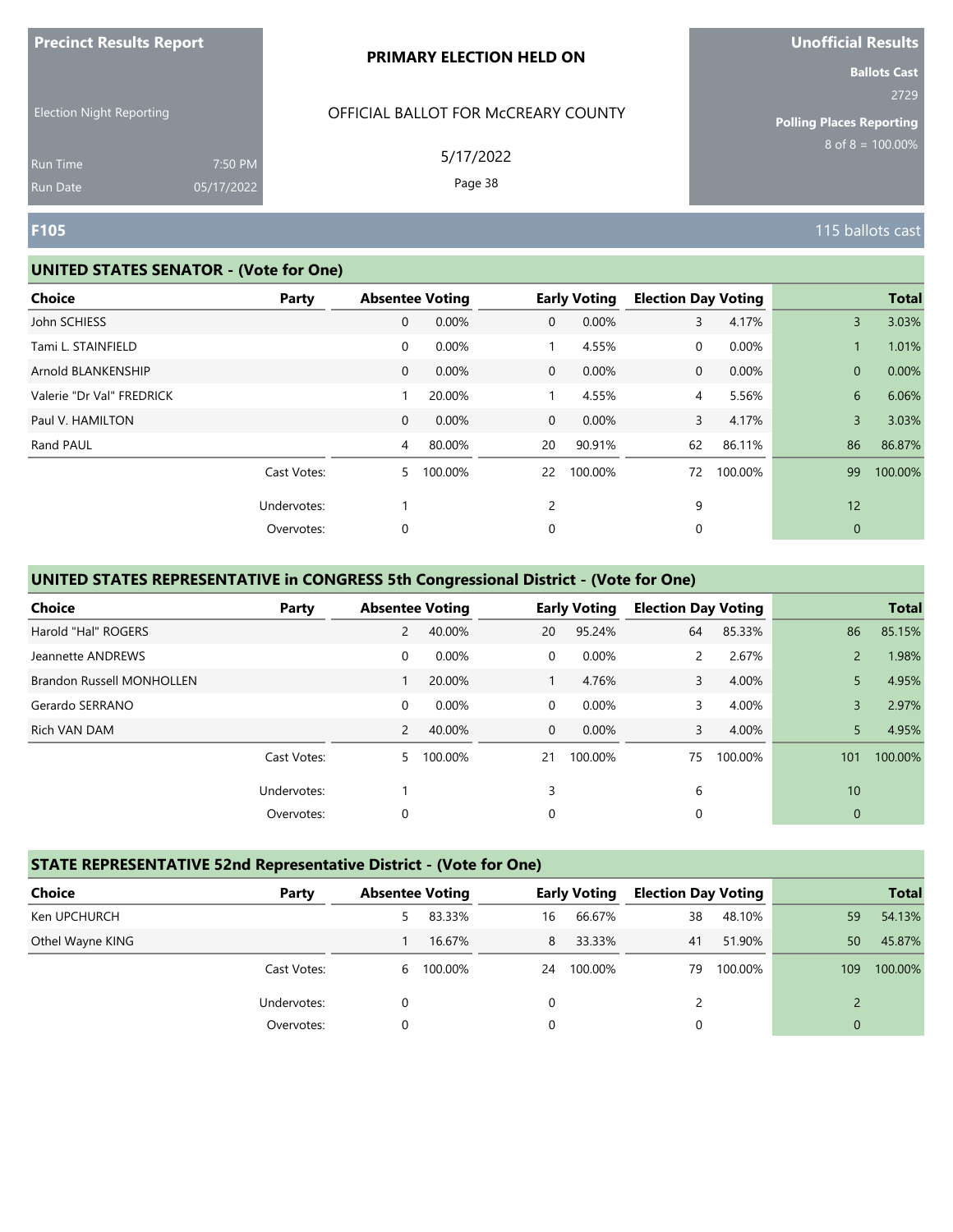| <b>Precinct Results Report</b>     |                       | <b>PRIMARY ELECTION HELD ON</b>     | <b>Unofficial Results</b>       |
|------------------------------------|-----------------------|-------------------------------------|---------------------------------|
| <b>Election Night Reporting</b>    |                       | OFFICIAL BALLOT FOR McCREARY COUNTY | <b>Ballots Cast</b><br>2729     |
|                                    |                       |                                     | <b>Polling Places Reporting</b> |
| <b>Run Time</b><br><b>Run Date</b> | 7:50 PM<br>05/17/2022 | 5/17/2022<br>Page 39                | $8$ of $8 = 100.00\%$           |
| F105                               |                       |                                     | 115 ballots cast                |

| Choice            | Party       | <b>Absentee Voting</b> |         |              | <b>Early Voting</b> | <b>Election Day Voting</b> |         |                | <b>Total</b> |
|-------------------|-------------|------------------------|---------|--------------|---------------------|----------------------------|---------|----------------|--------------|
| Milford CREEKMORE |             |                        | 40.00%  | 10           | 50.00%              | 28                         | 37.84%  | 40             | 40.40%       |
| David SAMPSON     |             | 3                      | 60.00%  | 10           | 50.00%              | 41                         | 55.41%  | 54             | 54.55%       |
| Charles SMITH     |             | 0                      | 0.00%   | $\mathbf{0}$ | $0.00\%$            | 5.                         | 6.76%   |                | 5.05%        |
|                   | Cast Votes: | 5.                     | 100.00% | 20           | 100.00%             | 74                         | 100.00% | 99             | 100.00%      |
|                   | Undervotes: |                        |         | 4            |                     |                            |         | 12             |              |
|                   | Overvotes:  | 0                      |         | 0            |                     |                            |         | $\overline{0}$ |              |

| <b>JAILER - (Vote for One)</b> |             |   |                        |               |                     |                            |         |              |              |
|--------------------------------|-------------|---|------------------------|---------------|---------------------|----------------------------|---------|--------------|--------------|
| Choice                         | Party       |   | <b>Absentee Voting</b> |               | <b>Early Voting</b> | <b>Election Day Voting</b> |         |              | <b>Total</b> |
| Jessie HATFIELD                |             | 5 | 83.33%                 | 15            | 88.24%              | 61                         | 79.22%  | 81           | 81.00%       |
| Trevin McCULLOUGH              |             |   | 16.67%                 | $\mathcal{P}$ | 11.76%              | 16                         | 20.78%  | 19           | 19.00%       |
|                                | Cast Votes: | 6 | 100.00%                | 17            | 100.00%             | 77                         | 100.00% | 100          | 100.00%      |
|                                | Undervotes: | 0 |                        |               |                     | 4                          |         | 11           |              |
|                                | Overvotes:  | 0 |                        | 0             |                     | 0                          |         | $\mathbf{0}$ |              |

# **CONSTABLE 2nd Magisterial District - (Vote for One)**

| <b>Choice</b>        | Party       |   | <b>Absentee Voting</b> |    | <b>Early Voting</b> | <b>Election Day Voting</b> |         |          | <b>Total</b> |
|----------------------|-------------|---|------------------------|----|---------------------|----------------------------|---------|----------|--------------|
| <b>Freddie CLARK</b> |             |   | 6 100.00%              | 21 | 91.30%              | 63                         | 77.78%  | 90       | 81.82%       |
| Chris CARTER         |             | 0 | $0.00\%$               | 2  | 8.70%               | 18                         | 22.22%  | 20       | 18.18%       |
|                      | Cast Votes: |   | 6 100.00%              | 23 | 100.00%             | 81                         | 100.00% | 110      | 100.00%      |
|                      | Undervotes: | 0 |                        |    |                     | 0                          |         |          |              |
|                      | Overvotes:  | 0 |                        | 0  |                     | 0                          |         | $\Omega$ |              |

| <b>Choice</b>             | Party       | <b>Absentee Voting</b> |         |              | <b>Early Voting</b> | <b>Election Day Voting</b> |         |              | <b>Total</b> |
|---------------------------|-------------|------------------------|---------|--------------|---------------------|----------------------------|---------|--------------|--------------|
| Joshua Wesley BLANTON SR. |             | 0                      | 0.00%   | $\mathbf{0}$ | 0.00%               | 0                          | 0.00%   | $\mathbf{0}$ | 0.00%        |
| Charles BOOKER            |             | 2                      | 100.00% | 0            | 0.00%               |                            | 50.00%  |              | 75.00%       |
| Ruth GAO                  |             | $\mathbf 0$            | 0.00%   | $\mathbf{0}$ | $0.00\%$            | 0                          | 0.00%   | $\Omega$     | 0.00%        |
| John MERRILL              |             | 0                      | 0.00%   | 0            | 0.00%               |                            | 50.00%  |              | 25.00%       |
|                           | Cast Votes: | $\mathbf{2}$           | 100.00% | 0            | $0.00\%$            |                            | 100.00% | 4            | 100.00%      |
|                           | Undervotes: | 0                      |         | 0            |                     | 0                          |         | $\Omega$     |              |
|                           | Overvotes:  | 0                      |         | 0            |                     | 0                          |         | 0            |              |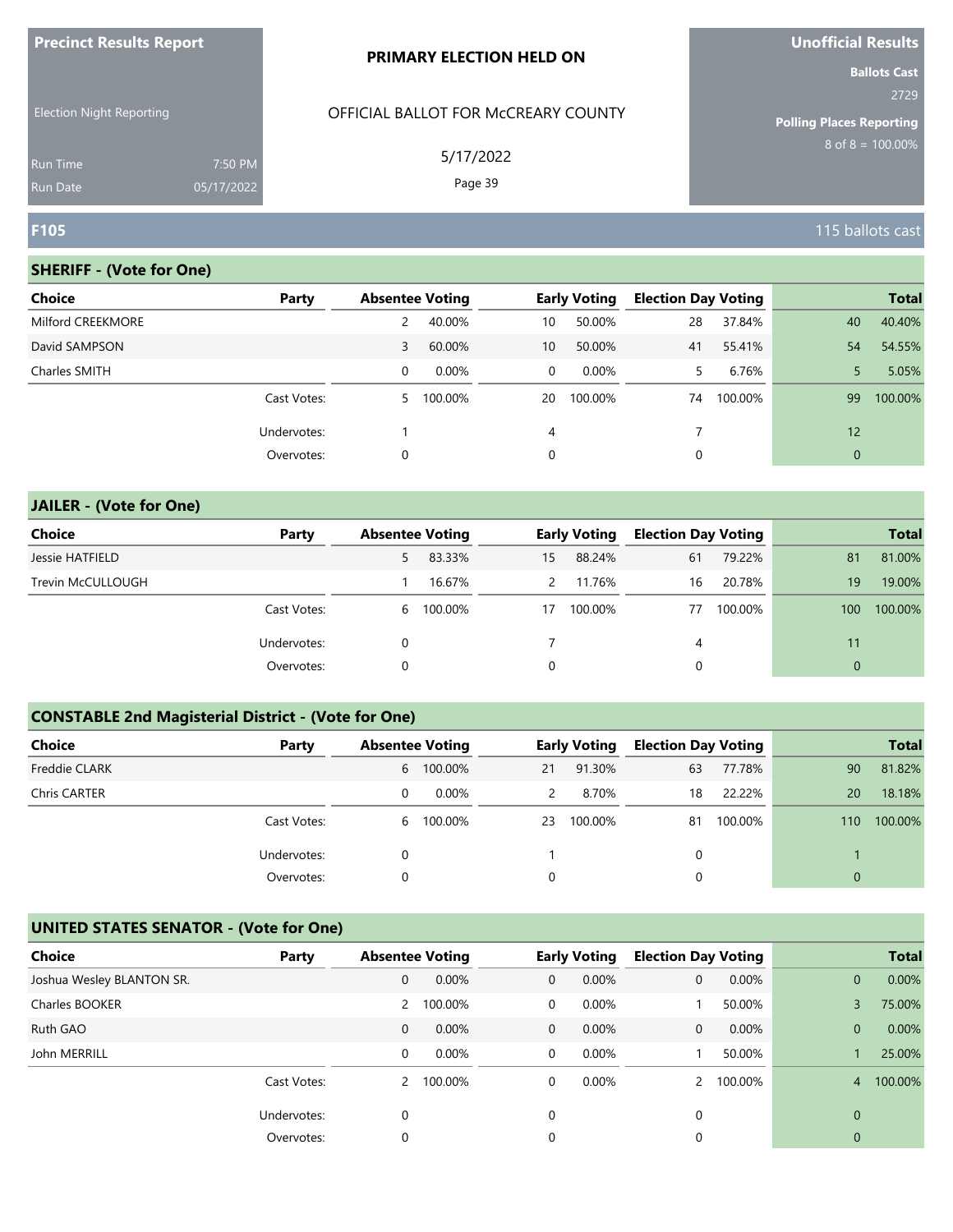| <b>Precinct Results Report</b> |  |  |
|--------------------------------|--|--|
|--------------------------------|--|--|

Election Night Reporting

## OFFICIAL BALLOT FOR McCREARY COUNTY

5/17/2022

Page 40

# **Unofficial Results**

**Ballots Cast** 2729

**Polling Places Reporting**  $8$  of  $8 = 100.00\%$ 

Run Time Run Date

#### **UNITED STATES SENATOR - (Vote for One)**

7:50 PM 05/17/2022

| Party |                                          |         |                        |         |                                            |         |                                              | <b>Total</b> |
|-------|------------------------------------------|---------|------------------------|---------|--------------------------------------------|---------|----------------------------------------------|--------------|
|       | $\mathbf 0$                              | 0.00%   | $\mathbf 0$            | 0.00%   |                                            | 3.03%   |                                              | 2.50%        |
|       | 0                                        | 0.00%   | $\overline{0}$         | 0.00%   |                                            | 3.03%   |                                              | 2.50%        |
|       | 0                                        | 0.00%   | $\overline{0}$         | 0.00%   | $\mathbf{0}$                               | 0.00%   | $\mathbf{0}$                                 | 0.00%        |
|       | 0                                        | 0.00%   | $\mathbf 0$            | 0.00%   |                                            | 3.03%   |                                              | 2.50%        |
|       | $\mathbf{0}$                             | 0.00%   |                        | 0.00%   |                                            | 6.06%   | $\overline{2}$                               | 5.00%        |
|       |                                          | 100.00% |                        | 100.00% | 28                                         | 84.85%  | 35                                           | 87.50%       |
|       |                                          | 100.00% | 6                      | 100.00% | 33                                         | 100.00% | 40                                           | 100.00%      |
|       | 0                                        |         |                        |         |                                            |         | $\overline{2}$                               |              |
|       | 0                                        |         | 0                      |         | 0                                          |         | $\mathbf{0}$                                 |              |
|       | Cast Votes:<br>Undervotes:<br>Overvotes: |         | <b>Absentee Voting</b> |         | <b>Early Voting</b><br>$\overline{0}$<br>6 |         | <b>Election Day Voting</b><br>$\overline{2}$ |              |

### **UNITED STATES REPRESENTATIVE in CONGRESS 5th Congressional District - (Vote for One)**

| Choice                           | Party       |              | <b>Absentee Voting</b> |              | <b>Early Voting</b> | <b>Election Day Voting</b> |         |                | <b>Total</b> |
|----------------------------------|-------------|--------------|------------------------|--------------|---------------------|----------------------------|---------|----------------|--------------|
| Harold "Hal" ROGERS              |             |              | 100.00%                | 5.           | 83.33%              | 28                         | 87.50%  | 34             | 87.18%       |
| Jeannette ANDREWS                |             | 0            | 0.00%                  | $\Omega$     | $0.00\%$            |                            | 3.13%   |                | 2.56%        |
| <b>Brandon Russell MONHOLLEN</b> |             | $\mathbf{0}$ | $0.00\%$               | $\mathbf{0}$ | 0.00%               |                            | 3.13%   |                | 2.56%        |
| Gerardo SERRANO                  |             | $\mathbf 0$  | $0.00\%$               | 0            | $0.00\%$            | 2                          | 6.25%   | $\overline{2}$ | 5.13%        |
| Rich VAN DAM                     |             | $\mathbf{0}$ | 0.00%                  |              | 16.67%              | 0                          | 0.00%   |                | 2.56%        |
|                                  | Cast Votes: |              | 100.00%                | 6            | 100.00%             | 32                         | 100.00% | 39             | 100.00%      |
|                                  | Undervotes: | 0            |                        |              |                     | 2                          |         | 3              |              |
|                                  | Overvotes:  | 0            |                        | $\Omega$     |                     | 0                          |         | $\mathbf{0}$   |              |

#### **STATE REPRESENTATIVE 52nd Representative District - (Vote for One)**

| Choice           | Party       | <b>Absentee Voting</b> |          |   | <b>Early Voting</b> | <b>Election Day Voting</b> |         |              | <b>Total</b> |
|------------------|-------------|------------------------|----------|---|---------------------|----------------------------|---------|--------------|--------------|
| Ken UPCHURCH     |             | 0                      | $0.00\%$ | 2 | 28.57%              | 18                         | 54.55%  | 20           | 48.78%       |
| Othel Wayne KING |             |                        | 100.00%  |   | 71.43%              | 15                         | 45.45%  | 21           | 51.22%       |
|                  | Cast Votes: |                        | 100.00%  |   | 100.00%             | 33                         | 100.00% | 41           | 100.00%      |
|                  | Undervotes: | 0                      |          | 0 |                     |                            |         |              |              |
|                  | Overvotes:  | 0                      |          | 0 |                     | 0                          |         | $\mathbf{0}$ |              |

**F106** 43 ballots cast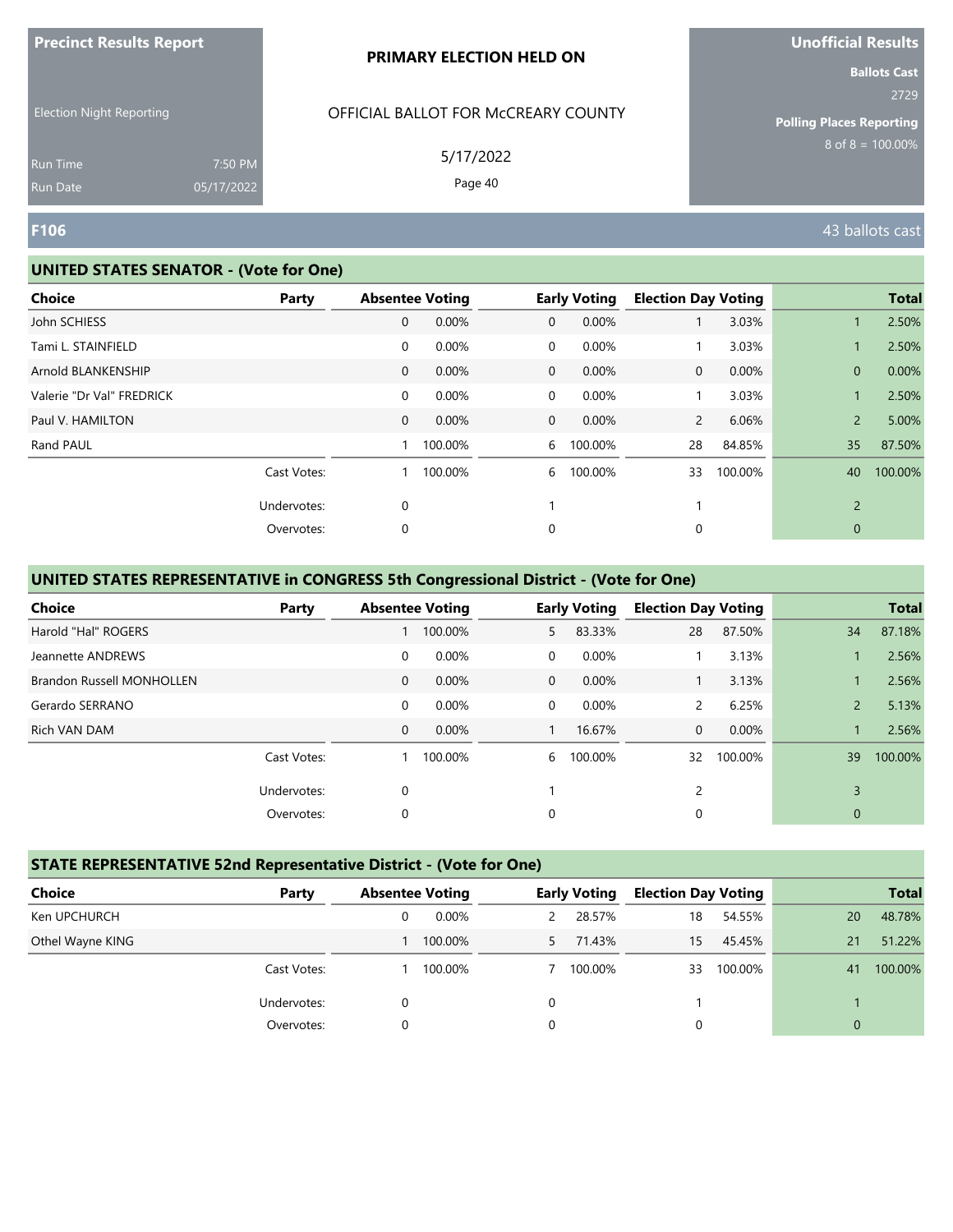| <b>Precinct Results Report</b>                              | <b>PRIMARY ELECTION HELD ON</b>     | <b>Unofficial Results</b>       |
|-------------------------------------------------------------|-------------------------------------|---------------------------------|
|                                                             |                                     | <b>Ballots Cast</b><br>2729     |
| <b>Election Night Reporting</b>                             | OFFICIAL BALLOT FOR MCCREARY COUNTY | <b>Polling Places Reporting</b> |
| 7:50 PM<br><b>Run Time</b><br>05/17/2022<br><b>Run Date</b> | 5/17/2022<br>Page 41                | $8 \text{ of } 8 = 100.00\%$    |
| F106                                                        |                                     | 43 ballots cast                 |

| <b>Choice</b>     | Party       | <b>Absentee Voting</b> |          |   | <b>Early Voting</b> | <b>Election Day Voting</b> |         |                | <b>Total</b> |
|-------------------|-------------|------------------------|----------|---|---------------------|----------------------------|---------|----------------|--------------|
| Milford CREEKMORE |             |                        | 100.00%  | 3 | 50.00%              | 9                          | 26.47%  | 13             | 31.71%       |
| David SAMPSON     |             | 0                      | 0.00%    | 3 | 50.00%              | 23                         | 67.65%  | 26             | 63.41%       |
| Charles SMITH     |             | 0                      | $0.00\%$ | 0 | $0.00\%$            | 2                          | 5.88%   |                | 4.88%        |
|                   | Cast Votes: |                        | 100.00%  | 6 | 100.00%             | 34                         | 100.00% | 41             | 100.00%      |
|                   | Undervotes: | 0                      |          |   |                     | 0                          |         |                |              |
|                   | Overvotes:  | 0                      |          | 0 |                     | $\mathbf 0$                |         | $\overline{0}$ |              |

| <b>JAILER - (Vote for One)</b> |             |   |                        |   |                     |                            |         |              |              |
|--------------------------------|-------------|---|------------------------|---|---------------------|----------------------------|---------|--------------|--------------|
| Choice                         | Party       |   | <b>Absentee Voting</b> |   | <b>Early Voting</b> | <b>Election Day Voting</b> |         |              | <b>Total</b> |
| Jessie HATFIELD                |             |   | 100.00%                | 3 | 50.00%              | 25                         | 75.76%  | 29           | 72.50%       |
| Trevin McCULLOUGH              |             | 0 | 0.00%                  | 3 | 50.00%              | 8                          | 24.24%  | 11           | 27.50%       |
|                                | Cast Votes: |   | 100.00%                | 6 | 100.00%             | 33                         | 100.00% | 40           | 100.00%      |
|                                | Undervotes: | 0 |                        |   |                     |                            |         |              |              |
|                                | Overvotes:  | 0 |                        | 0 |                     | 0                          |         | $\mathbf{0}$ |              |

# **CONSTABLE 2nd Magisterial District - (Vote for One)**

| <b>Choice</b>        | Party       | <b>Absentee Voting</b> |          |              | <b>Early Voting</b> | <b>Election Day Voting</b> |         |          | <b>Total</b> |
|----------------------|-------------|------------------------|----------|--------------|---------------------|----------------------------|---------|----------|--------------|
| <b>Freddie CLARK</b> |             |                        | 100.00%  |              | 100.00%             | 33                         | 97.06%  | 41       | 97.62%       |
| Chris CARTER         |             | 0                      | $0.00\%$ | $\mathbf{0}$ | $0.00\%$            |                            | 2.94%   |          | 2.38%        |
|                      | Cast Votes: |                        | 100.00%  |              | 100.00%             | 34                         | 100.00% | 42       | 100.00%      |
|                      | Undervotes: | 0                      |          | 0            |                     | 0                          |         |          |              |
|                      | Overvotes:  | 0                      |          | 0            |                     | 0                          |         | $\Omega$ |              |

| <b>Choice</b>             | Party       | <b>Absentee Voting</b> |       |              | <b>Early Voting</b> | <b>Election Day Voting</b> |          |              | <b>Total</b> |
|---------------------------|-------------|------------------------|-------|--------------|---------------------|----------------------------|----------|--------------|--------------|
| Joshua Wesley BLANTON SR. |             | 0                      | 0.00% | $\mathbf{0}$ | 0.00%               | $\mathbf{0}$               | 0.00%    | $\mathbf{0}$ | 0.00%        |
| Charles BOOKER            |             | 0                      | 0.00% | 0            | 0.00%               | 0                          | $0.00\%$ | $\mathbf{0}$ | 0.00%        |
| Ruth GAO                  |             | 0                      | 0.00% | $\mathbf{0}$ | $0.00\%$            | 0                          | 0.00%    | $\mathbf{0}$ | 0.00%        |
| John MERRILL              |             | 0                      | 0.00% | 0            | 0.00%               |                            | 100.00%  |              | 100.00%      |
|                           | Cast Votes: | 0                      | 0.00% | 0            | 0.00%               |                            | 100.00%  |              | 100.00%      |
|                           | Undervotes: | 0                      |       | $\Omega$     |                     | 0                          |          | $\Omega$     |              |
|                           | Overvotes:  | 0                      |       | 0            |                     |                            |          | 0            |              |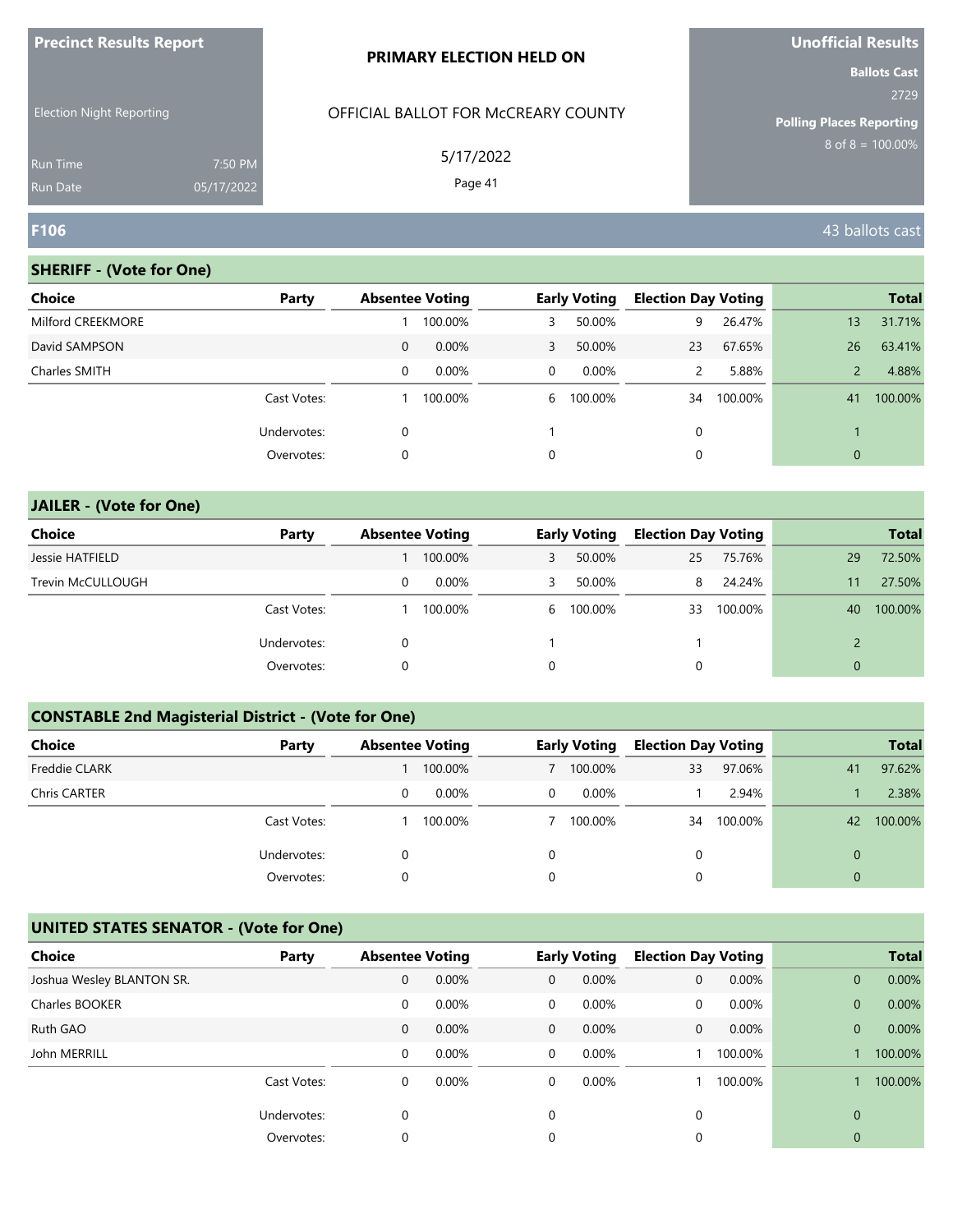| <b>Precinct Results Report</b> |  |  |
|--------------------------------|--|--|
|--------------------------------|--|--|

Election Night Reporting

# OFFICIAL BALLOT FOR McCREARY COUNTY

5/17/2022

Page 42

**Ballots Cast** 2729

**Polling Places Reporting**  $8$  of  $8 = 100.00\%$ 

Run Time Run Date

#### **UNITED STATES SENATOR - (Vote for One)**

7:50 PM 05/17/2022

| <b>Choice</b><br>Party    |             | <b>Absentee Voting</b> |                | <b>Early Voting</b> | <b>Election Day Voting</b> |         |                | <b>Total</b> |
|---------------------------|-------------|------------------------|----------------|---------------------|----------------------------|---------|----------------|--------------|
| John SCHIESS              | 0           | 0.00%                  | $\overline{0}$ | 0.00%               | 3                          | 4.00%   | $\overline{3}$ | 3.41%        |
| Tami L. STAINFIELD        | $\mathbf 0$ | 0.00%                  | $\overline{0}$ | 0.00%               | $\mathsf{2}^{\mathsf{1}}$  | 2.67%   | $\overline{2}$ | 2.27%        |
| Arnold BLANKENSHIP        | 0           | 0.00%                  |                | 14.29%              | 0                          | 0.00%   |                | 1.14%        |
| Valerie "Dr Val" FREDRICK | $\mathbf 0$ | 0.00%                  | $\overline{0}$ | 0.00%               | 0                          | 0.00%   | $\mathbf{0}$   | 0.00%        |
| Paul V. HAMILTON          | 1           | 16.67%                 |                | 14.29%              |                            | 1.33%   | $\overline{3}$ | 3.41%        |
| Rand PAUL                 | 5           | 83.33%                 | 5              | 71.43%              | 69                         | 92.00%  | 79             | 89.77%       |
| Cast Votes:               | 6           | 100.00%                | 7              | 100.00%             | 75                         | 100.00% | 88             | 100.00%      |
| Undervotes:               |             |                        | $\mathbf 0$    |                     | 7                          |         | 8              |              |
| Overvotes:                | 0           |                        | 0              |                     | 0                          |         | $\mathbf{0}$   |              |

#### **UNITED STATES REPRESENTATIVE in CONGRESS 5th Congressional District - (Vote for One)**

| <b>Choice</b>                    | Party       | <b>Absentee Voting</b> |          |          | <b>Early Voting</b> | <b>Election Day Voting</b> |         |                | <b>Total</b> |
|----------------------------------|-------------|------------------------|----------|----------|---------------------|----------------------------|---------|----------------|--------------|
| Harold "Hal" ROGERS              |             | 4                      | 66.67%   | 6        | 85.71%              | 71                         | 89.87%  | 81             | 88.04%       |
| Jeannette ANDREWS                |             | 0                      | 0.00%    | $\Omega$ | 0.00%               | 3                          | 3.80%   | 3              | 3.26%        |
| <b>Brandon Russell MONHOLLEN</b> |             | $\mathbf{0}$           | $0.00\%$ | $\Omega$ | $0.00\%$            |                            | 1.27%   |                | 1.09%        |
| Gerardo SERRANO                  |             |                        | 16.67%   |          | 14.29%              |                            | 1.27%   | 3              | 3.26%        |
| Rich VAN DAM                     |             |                        | 16.67%   | $\Omega$ | 0.00%               | 3                          | 3.80%   | $\overline{4}$ | 4.35%        |
|                                  | Cast Votes: | 6                      | 100.00%  | 7        | 100.00%             | 79                         | 100.00% | 92             | 100.00%      |
|                                  | Undervotes: |                        |          | $\Omega$ |                     | 3                          |         | $\overline{4}$ |              |
|                                  | Overvotes:  | 0                      |          | 0        |                     | 0                          |         | $\mathbf{0}$   |              |

#### **STATE REPRESENTATIVE 52nd Representative District - (Vote for One)**

| Choice           | Party       | <b>Absentee Voting</b> |         | <b>Early Voting</b> |         | <b>Election Day Voting</b> |         |              | <b>Total</b> |
|------------------|-------------|------------------------|---------|---------------------|---------|----------------------------|---------|--------------|--------------|
| Ken UPCHURCH     |             | 3                      | 42.86%  | 4                   | 57.14%  | 34                         | 42.50%  | 41           | 43.62%       |
| Othel Wayne KING |             | 4                      | 57.14%  | 3                   | 42.86%  | 46                         | 57.50%  | 53           | 56.38%       |
|                  | Cast Votes: |                        | 100.00% |                     | 100.00% | 80                         | 100.00% | 94           | 100.00%      |
|                  | Undervotes: | 0                      |         | 0                   |         |                            |         |              |              |
|                  | Overvotes:  | 0                      |         | 0                   |         | 0                          |         | $\mathbf{0}$ |              |

**F108** 100 ballots cast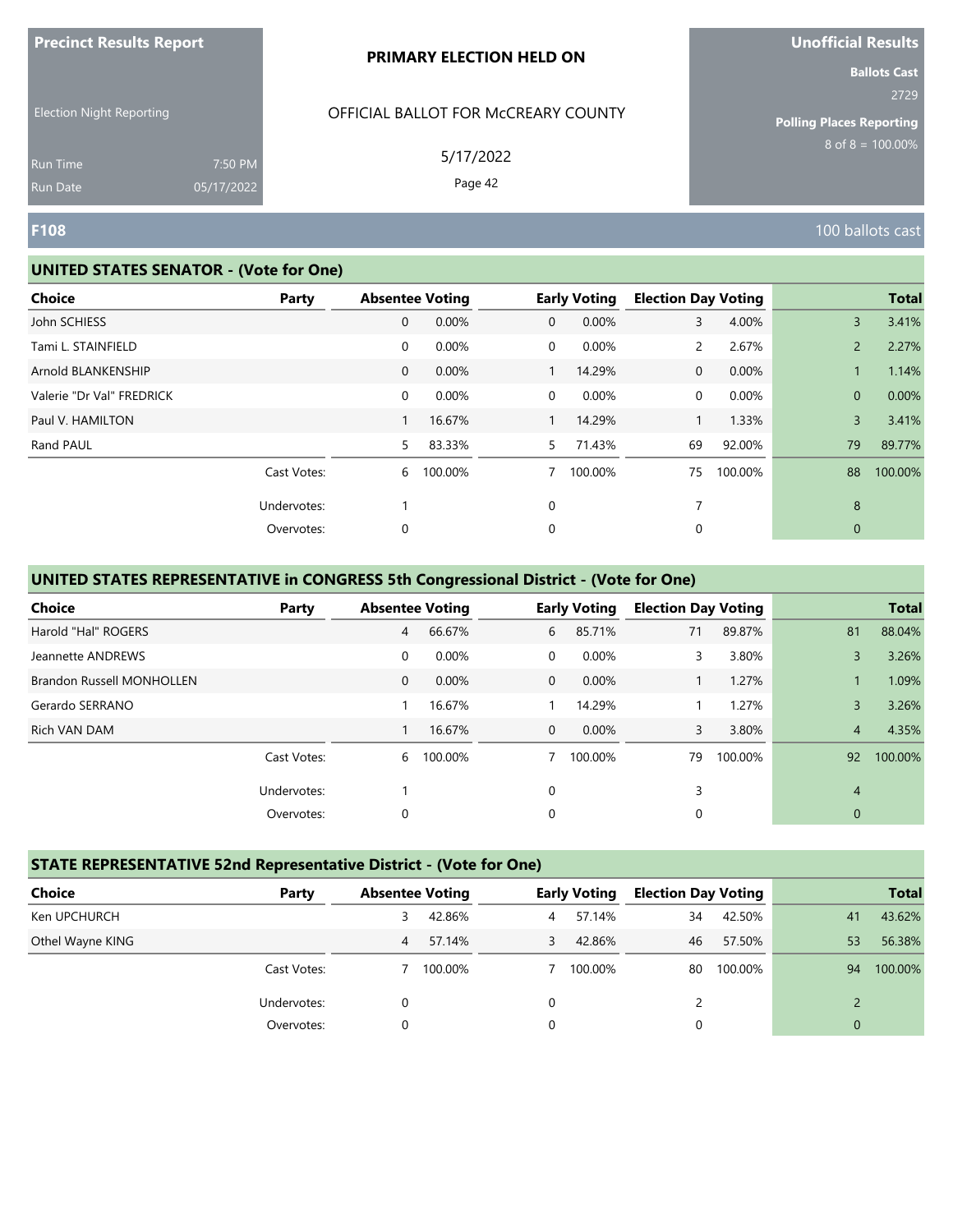| <b>Precinct Results Report</b>     |                       | <b>PRIMARY ELECTION HELD ON</b>     | <b>Unofficial Results</b>       |
|------------------------------------|-----------------------|-------------------------------------|---------------------------------|
| <b>Election Night Reporting</b>    |                       | OFFICIAL BALLOT FOR MCCREARY COUNTY | <b>Ballots Cast</b><br>2729     |
|                                    |                       |                                     | <b>Polling Places Reporting</b> |
| <b>Run Time</b><br><b>Run Date</b> | 7:50 PM<br>05/17/2022 | 5/17/2022<br>Page 43                | $8$ of $8 = 100.00\%$           |
| <b>F108</b>                        |                       |                                     | 100 ballots cast                |

**Unofficial Results**

# **SHERIFF - (Vote for One)**

| Choice            | Party       | <b>Absentee Voting</b> |         |                | <b>Early Voting</b> | <b>Election Day Voting</b> |         |                 | <b>Total</b> |
|-------------------|-------------|------------------------|---------|----------------|---------------------|----------------------------|---------|-----------------|--------------|
| Milford CREEKMORE |             | 3                      | 60.00%  | 0              | $0.00\%$            | 28                         | 37.33%  | 31              | 36.05%       |
| David SAMPSON     |             |                        | 20.00%  | $\overline{4}$ | 66.67%              | 40                         | 53.33%  | 45              | 52.33%       |
| Charles SMITH     |             |                        | 20.00%  | $\mathcal{P}$  | 33.33%              |                            | 9.33%   | 10 <sup>1</sup> | 11.63%       |
|                   | Cast Votes: | 5                      | 100.00% | 6              | 100.00%             | 75                         | 100.00% | 86              | 100.00%      |
|                   | Undervotes: |                        |         |                |                     |                            |         | 10              |              |
|                   | Overvotes:  | 0                      |         | 0              |                     | 0                          |         | $\overline{0}$  |              |

| <b>JAILER - (Vote for One)</b> |             |    |                        |    |                     |                            |         |              |              |
|--------------------------------|-------------|----|------------------------|----|---------------------|----------------------------|---------|--------------|--------------|
| Choice                         | Party       |    | <b>Absentee Voting</b> |    | <b>Early Voting</b> | <b>Election Day Voting</b> |         |              | <b>Total</b> |
| Jessie HATFIELD                |             |    | 5 100.00%              | 5. | 83.33%              | 52                         | 72.22%  | 62           | 74.70%       |
| Trevin McCULLOUGH              |             | 0  | $0.00\%$               |    | 16.67%              | 20                         | 27.78%  | 21           | 25.30%       |
|                                | Cast Votes: | 5. | 100.00%                | 6  | 100.00%             | 72                         | 100.00% | 83           | 100.00%      |
|                                | Undervotes: |    |                        |    |                     | 10                         |         | 13           |              |
|                                | Overvotes:  | 0  |                        | 0  |                     | 0                          |         | $\mathbf{0}$ |              |

# **CONSTABLE 2nd Magisterial District - (Vote for One)**

| <b>Choice</b>        | Party       | <b>Absentee Voting</b> |          |          | <b>Early Voting</b> | <b>Election Day Voting</b> |         |          | <b>Total</b> |
|----------------------|-------------|------------------------|----------|----------|---------------------|----------------------------|---------|----------|--------------|
| <b>Freddie CLARK</b> |             |                        | 100.00%  |          | 100.00%             | 66                         | 81.48%  | 80       | 84.21%       |
| Chris CARTER         |             | 0                      | $0.00\%$ | 0        | $0.00\%$            | 15                         | 18.52%  | 15       | 15.79%       |
|                      | Cast Votes: |                        | 100.00%  |          | 100.00%             | 81                         | 100.00% | 95       | 100.00%      |
|                      | Undervotes: | 0                      |          | $\Omega$ |                     |                            |         |          |              |
|                      | Overvotes:  | 0                      |          | $\Omega$ |                     | 0                          |         | $\Omega$ |              |

| <b>Choice</b>             | Party       | <b>Absentee Voting</b> |         |              | <b>Early Voting</b> | <b>Election Day Voting</b> |         |                | <b>Total</b> |
|---------------------------|-------------|------------------------|---------|--------------|---------------------|----------------------------|---------|----------------|--------------|
| Joshua Wesley BLANTON SR. |             | 0                      | 0.00%   | $\mathbf{0}$ | 0.00%               | $\mathbf{0}$               | 0.00%   | $\overline{0}$ | 0.00%        |
| Charles BOOKER            |             | 2                      | 66.67%  | 0            | $0.00\%$            | 0                          | 0.00%   |                | 50.00%       |
| Ruth GAO                  |             | 0                      | 0.00%   | $\mathbf{0}$ | $0.00\%$            | 0                          | 0.00%   | $\Omega$       | 0.00%        |
| John MERRILL              |             |                        | 33.33%  | 0            | 0.00%               |                            | 100.00% |                | 50.00%       |
|                           | Cast Votes: | 3                      | 100.00% | 0            | 0.00%               |                            | 100.00% | 4              | 100.00%      |
|                           | Undervotes: | $\Omega$               |         | 0            |                     | 0                          |         | $\Omega$       |              |
|                           | Overvotes:  | 0                      |         | 0            |                     |                            |         | 0              |              |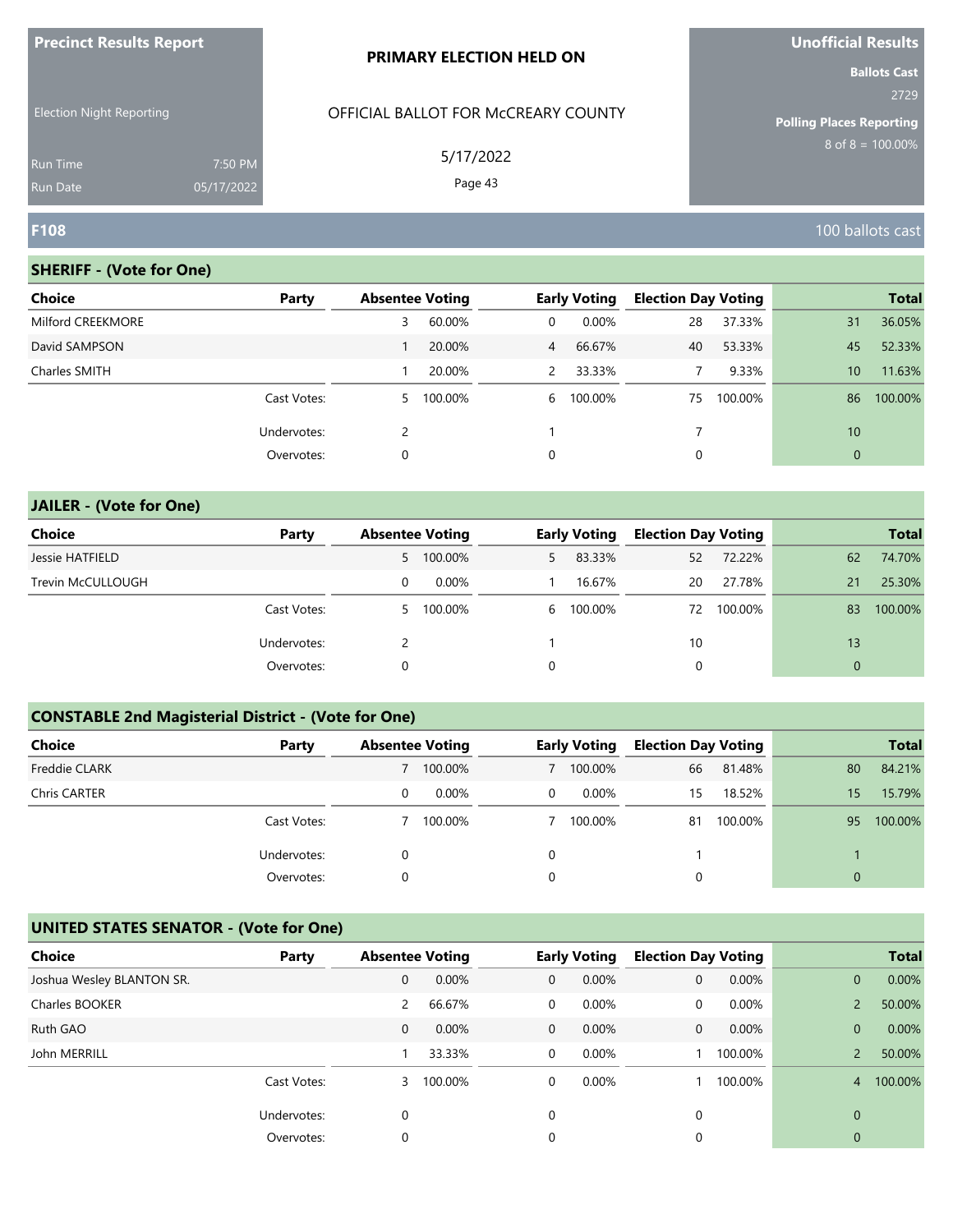| <b>Precinct Results Report</b> |  |  |
|--------------------------------|--|--|
|--------------------------------|--|--|

Election Night Reporting

## OFFICIAL BALLOT FOR McCREARY COUNTY

5/17/2022

Page 44

**Unofficial Results**

**Ballots Cast** 2729

**Polling Places Reporting**  $8$  of  $8 = 100.00\%$ 

Run Time Run Date

#### **UNITED STATES SENATOR - (Vote for One)**

7:50 PM 05/17/2022

| <b>Choice</b>             | Party       | <b>Absentee Voting</b> |       |                | <b>Early Voting</b> | <b>Election Day Voting</b> |         |                 | <b>Total</b> |
|---------------------------|-------------|------------------------|-------|----------------|---------------------|----------------------------|---------|-----------------|--------------|
| John SCHIESS              |             | $\mathbf 0$            | 0.00% | $\mathbf{0}$   | 0.00%               |                            | 3.45%   |                 | 3.33%        |
| Tami L. STAINFIELD        |             | 0                      | 0.00% | $\mathbf 0$    | 0.00%               | 0                          | 0.00%   | $\mathbf{0}$    | 0.00%        |
| Arnold BLANKENSHIP        |             | 0                      | 0.00% | $\overline{0}$ | 0.00%               | $\mathbf{2}$               | 6.90%   | $\overline{2}$  | 6.67%        |
| Valerie "Dr Val" FREDRICK |             | 0                      | 0.00% | $\mathbf 0$    | 0.00%               | 0                          | 0.00%   | $\mathbf{0}$    | 0.00%        |
| Paul V. HAMILTON          |             | 0                      | 0.00% | $\overline{0}$ | 0.00%               | $\overline{2}$             | 6.90%   | $\overline{2}$  | 6.67%        |
| Rand PAUL                 |             | 0                      | 0.00% |                | 100.00%             | 24                         | 82.76%  | 25              | 83.33%       |
|                           | Cast Votes: | 0                      | 0.00% |                | 100.00%             | 29                         | 100.00% | 30 <sup>°</sup> | 100.00%      |
|                           | Undervotes: | 0                      |       | 0              |                     | 0                          |         | $\mathbf{0}$    |              |
|                           | Overvotes:  | 0                      |       | 0              |                     | 0                          |         | $\mathbf{0}$    |              |

#### **UNITED STATES REPRESENTATIVE in CONGRESS 5th Congressional District - (Vote for One)**

| Choice                           | Party       | <b>Absentee Voting</b> |          |                | <b>Early Voting</b> | <b>Election Day Voting</b> |         |                | <b>Total</b> |
|----------------------------------|-------------|------------------------|----------|----------------|---------------------|----------------------------|---------|----------------|--------------|
| Harold "Hal" ROGERS              |             | $\mathbf{0}$           | 0.00%    |                | 100.00%             | 23                         | 85.19%  | 24             | 85.71%       |
| Jeannette ANDREWS                |             | 0                      | 0.00%    | $\Omega$       | 0.00%               | 2                          | 7.41%   | $\mathcal{P}$  | 7.14%        |
| <b>Brandon Russell MONHOLLEN</b> |             | $\mathbf{0}$           | $0.00\%$ | $\Omega$       | 0.00%               | $\Omega$                   | 0.00%   | $\overline{0}$ | 0.00%        |
| Gerardo SERRANO                  |             | $\mathbf 0$            | 0.00%    | $\overline{0}$ | 0.00%               | 2                          | 7.41%   | $\overline{2}$ | 7.14%        |
| Rich VAN DAM                     |             | $\mathbf{0}$           | 0.00%    | $\overline{0}$ | 0.00%               | 0                          | 0.00%   | $\overline{0}$ | 0.00%        |
|                                  | Cast Votes: | $\mathbf 0$            | 0.00%    |                | 100.00%             | 27                         | 100.00% | 28             | 100.00%      |
|                                  | Undervotes: | 0                      |          | $\Omega$       |                     | 2                          |         | $\overline{2}$ |              |
|                                  | Overvotes:  | 0                      |          | 0              |                     | 0                          |         | $\mathbf{0}$   |              |

#### **STATE REPRESENTATIVE 52nd Representative District - (Vote for One)**

| <b>Choice</b><br>Party |          | <b>Absentee Voting</b> |          | <b>Early Voting</b> |         | <b>Election Day Voting</b> |         |          | <b>Total</b> |
|------------------------|----------|------------------------|----------|---------------------|---------|----------------------------|---------|----------|--------------|
| Ken UPCHURCH           | 0        |                        | 0.00%    |                     | 100.00% | 10                         | 35.71%  | 11       | 37.93%       |
| Othel Wayne KING       | 0        |                        | $0.00\%$ | $\mathbf{0}$        | 0.00%   | 18                         | 64.29%  | 18       | 62.07%       |
| Cast Votes:            | 0        |                        | $0.00\%$ |                     | 100.00% | 28                         | 100.00% | 29       | 100.00%      |
| Undervotes:            |          |                        |          | $\Omega$            |         | 0                          |         | $\Omega$ |              |
| Overvotes:             | $\Omega$ |                        |          | 0                   |         |                            |         |          |              |

**F109** 33 ballots cast